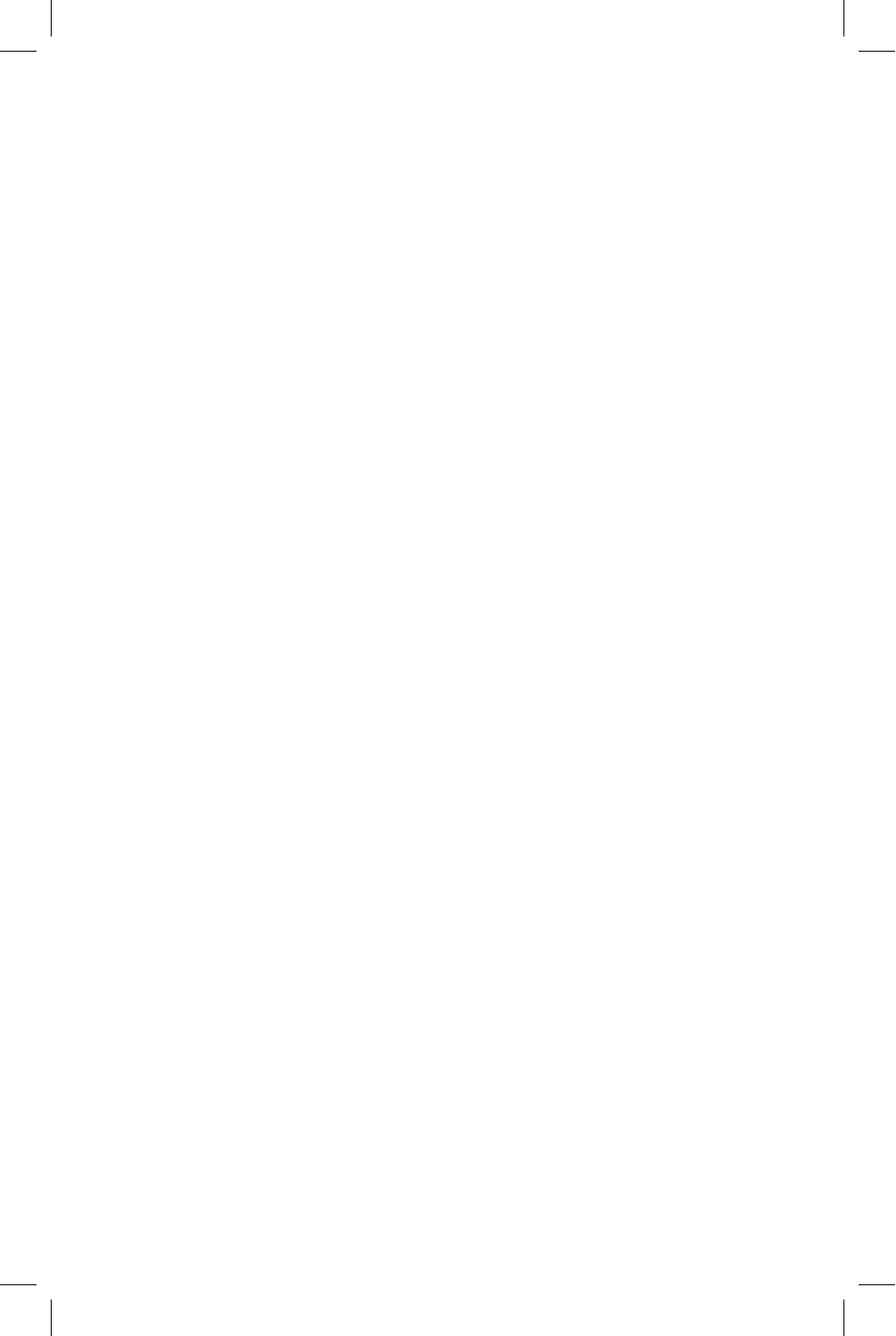# After Oil Petrocultures Research Group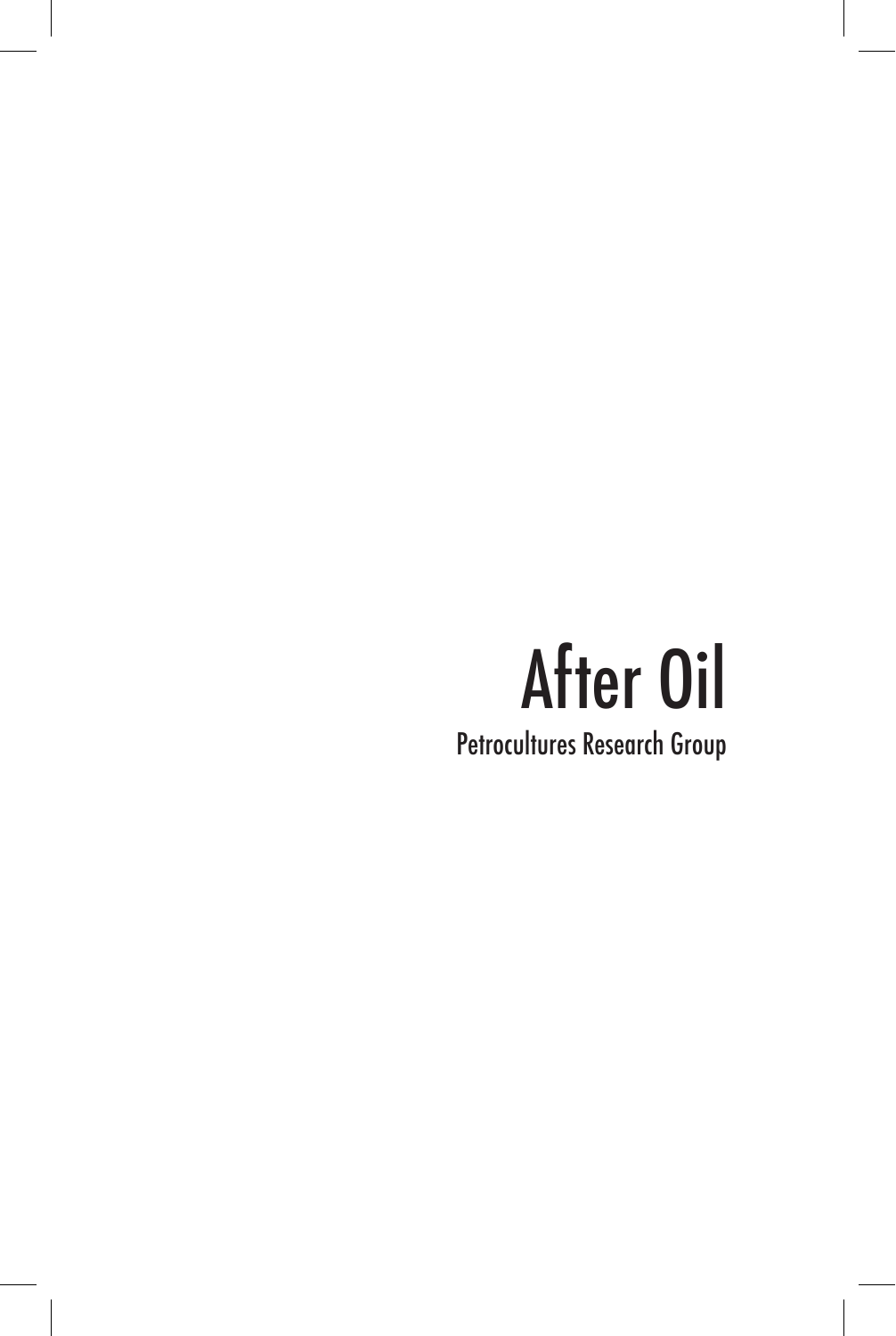Copyright 2016 by the Petrocultures Research Group.

Anyone may reproduce, store, and transmit any part of this publication in any form or by any means, electronic, mechanical, photocopying, recording, or otherwise, under the following conditions: you must give the original authors and editors credit; you must include original publication data; and you may not use this work for commercial purposes. Failing these conditions, all rights are reserved.

Published by the Petrocultures Research Group www.petrocultures.com

Petrocultures Department of English and Film Studies University of Alberta 3-5 Humanities Centre Edmonton, AB T6G 2E5 Canada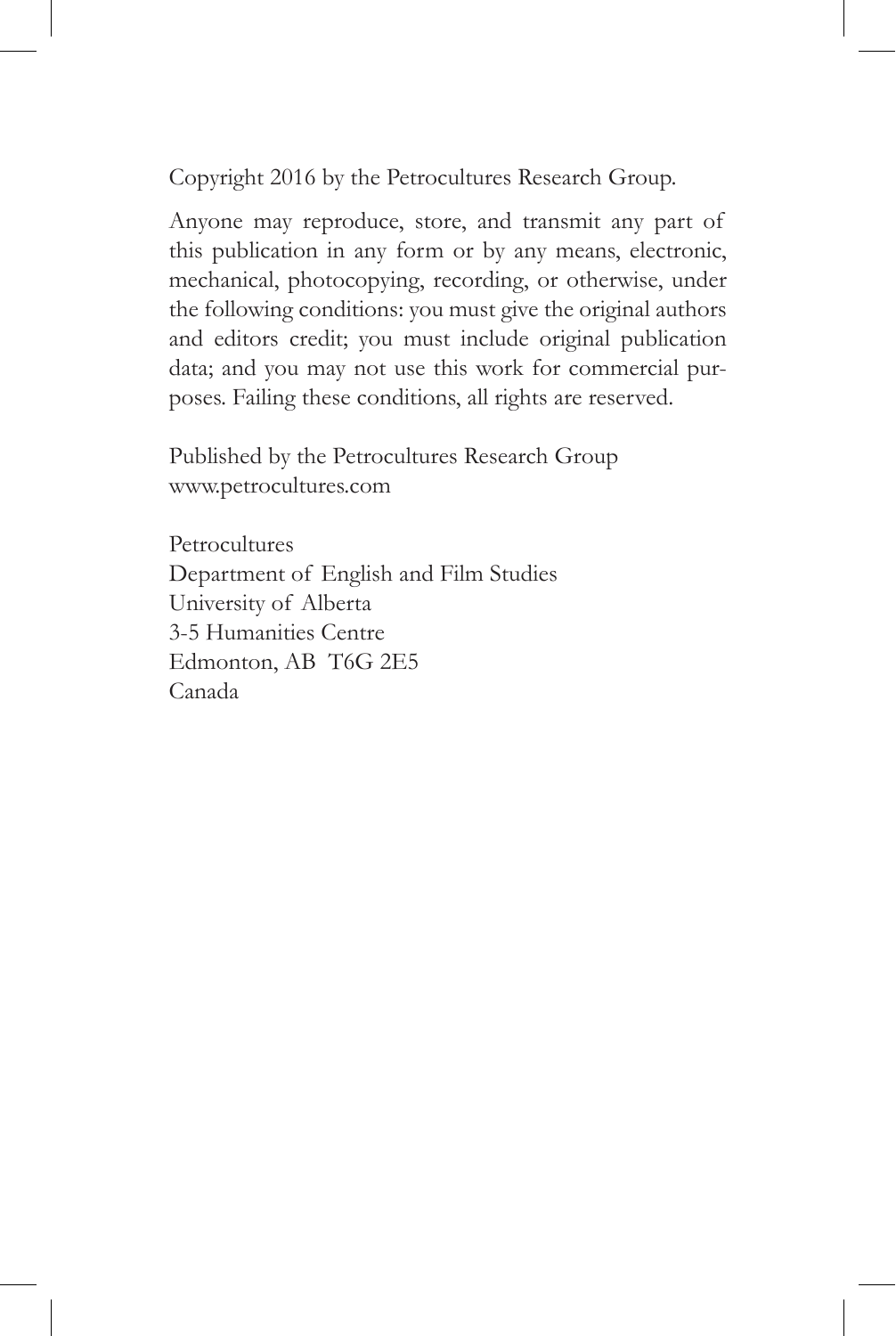# **Contents**

- After Oil 2015 / Participants 7
	- Introduction 9
	- Triggering Transition 13
- Energy Impasse and Political Actors 29
	- The Arts, Humanities, and Energy 41
		- Energy Futures 55
			- Conclusion 67
				- Notes 75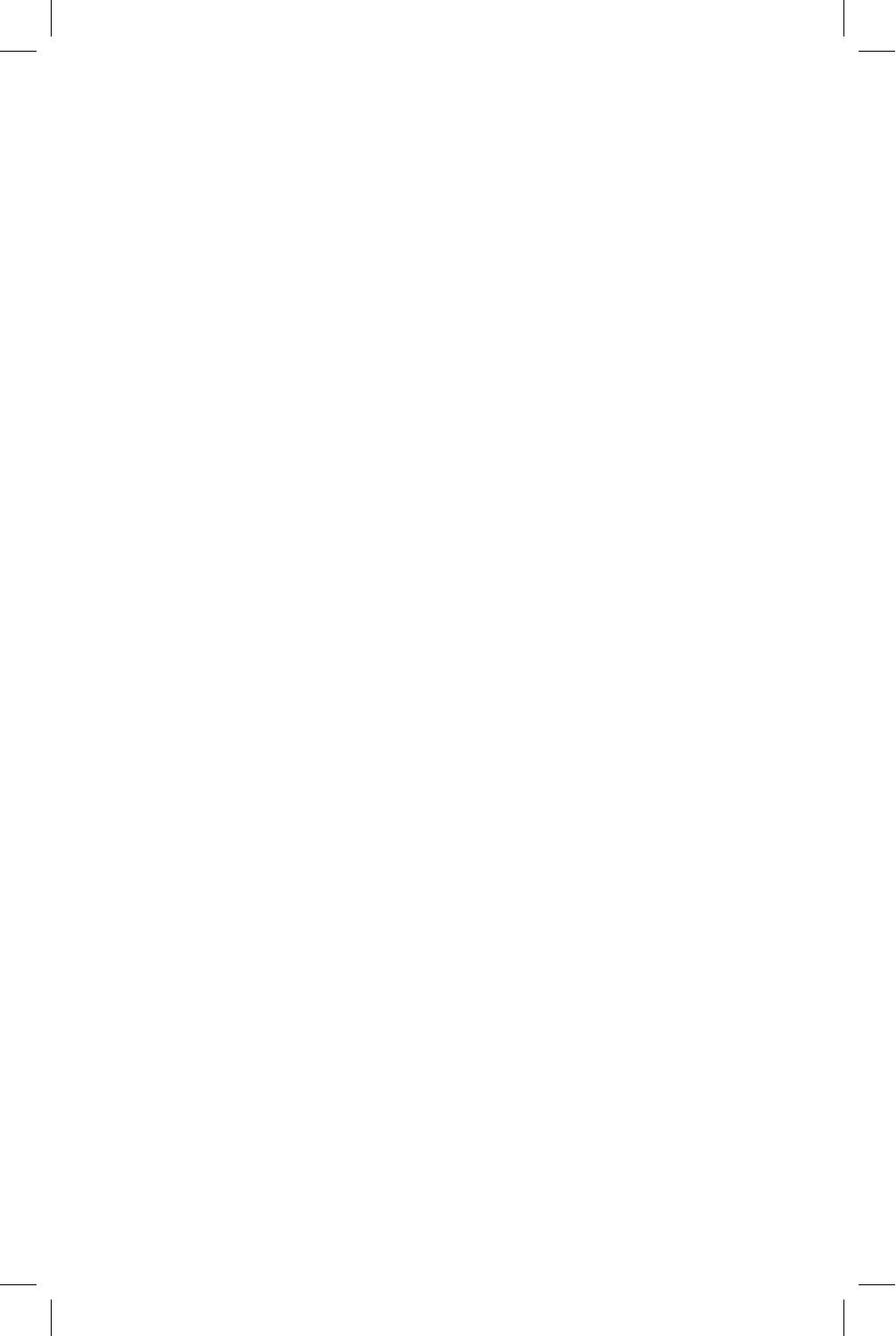# After Oil 2015 / Participants

Lynn Badia, University of Alberta Darin Barney, McGill University Ruth Beer, Emily Carr University of Art and Design Brent Bellamy, Memorial University Dominic Boyer, Rice University Adam Carlson, University of Alberta Ann Chen, University of Alberta Ian Clarke, Ontario College of Art and Design University Cecily Devereux, University of Alberta Jeff Diamanti, University of Alberta Rachel Havrelock, University of Illinois-Chicago Olivia Heaney, McGill University Cymene Howe, Rice University Bob Johnson, National University David J Kahane, University of Alberta Jordan Kinder, University of Alberta Richard Kover, University of Alberta Ernst Logar, Independent Artist Graeme Macdonald, University of Warwick Negar Mottahedeh, Duke University Michael O'Driscoll, University of Alberta Fiona Polack, Memorial University Sina Rahmani, University of Alberta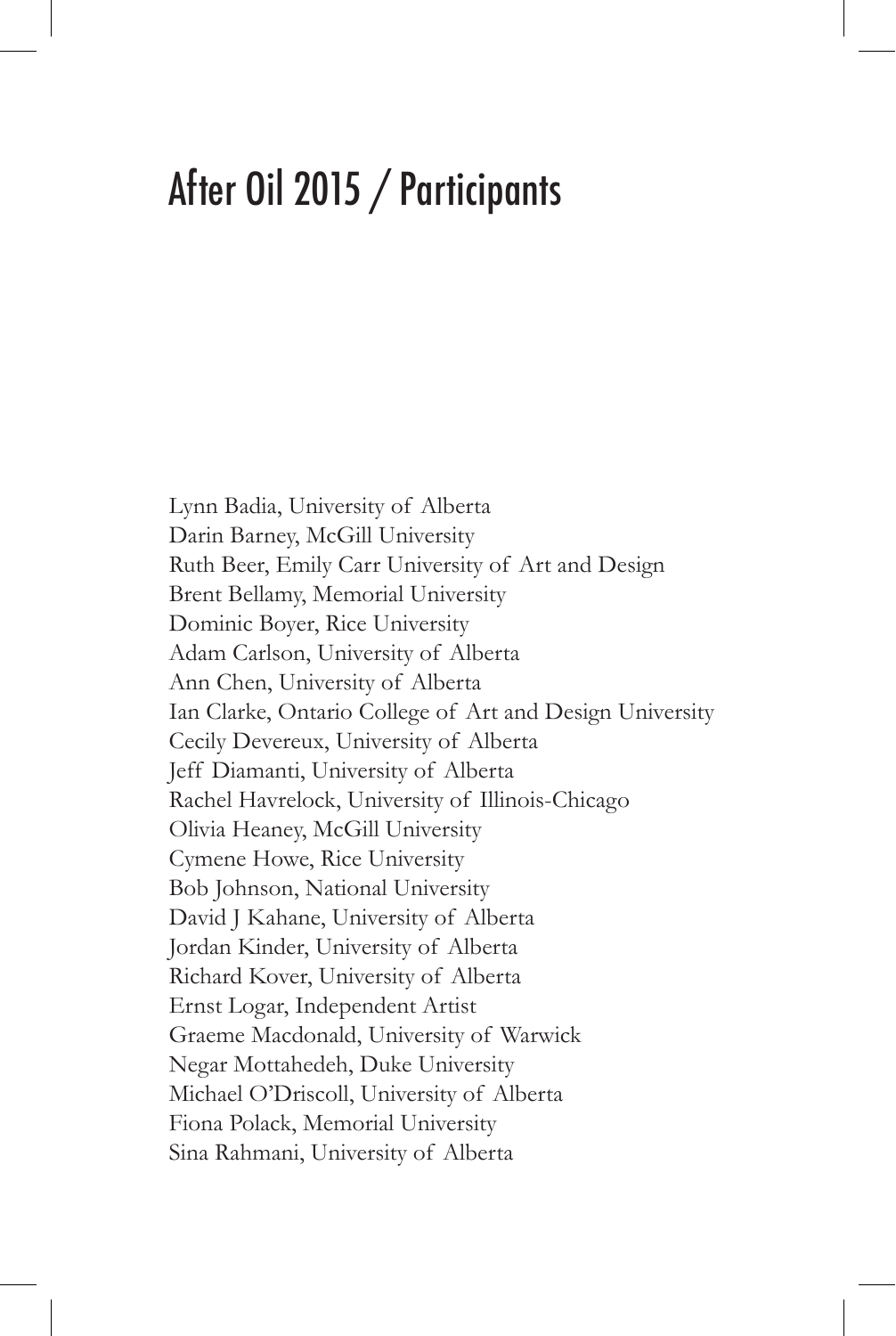Jerilyn Sambrooke, University of California-Berkeley Jackie Seidel, University of Calgary Mark Simpson, University of Alberta Lucie Stepanik, University of Alberta Janet Stewart, Durham University Imre Szeman, University of Alberta Kevin Taft, Independent Scholar Michael Truscello, Mount Royal University Aaron Veldstra, University of Alberta Carolyn Veldstra, University of Alberta Caleb Wellum, University of Toronto Sheena Wilson, University of Alberta Saulesh Yessenova, University of Calgary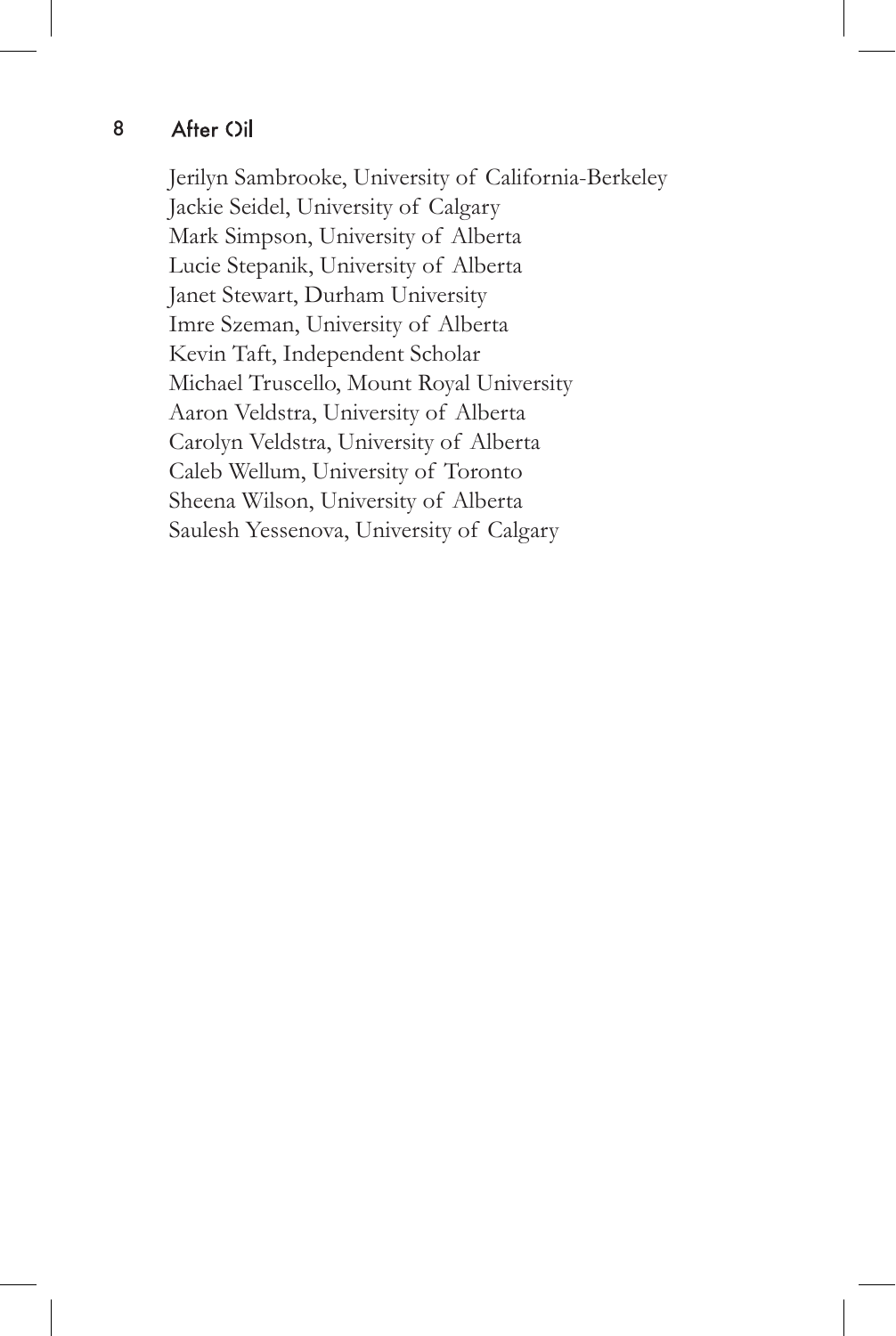# Introduction

"After Oil: Explorations and Experiments in the Future of Energy, Culture and Society" is a collaborative, interdisciplinary research partnership designed to explore, critically and creatively, the social, cultural, and political changes necessary to facilitate a full-scale transition from fossil fuels to new forms of energy. A foundational premise underpins the work carried out by the "After Oil" research team: energy plays a critical role in determining the shape, form, and character of our daily existence. The dominant form of energy in any given era—in our case, fossil fuels—shapes the attributes and capabilities of societies in a fundamental way. Accordingly, a genuine global transition away from fossil fuels will require not only a reworking of our energy infrastructures, but a transformation of the petroculture itself.

What do we mean by "petroculture"? We use this term to emphasize the ways in which post-industrial society today is an oil society through and through. It is shaped by oil in physical and material ways, from the automobiles and highways we use to the plastics that permeate our food supply and built environments. Even more significantly, fossil fuels have also shaped our values, practices, habits, beliefs, and feelings. These latter can be difficult to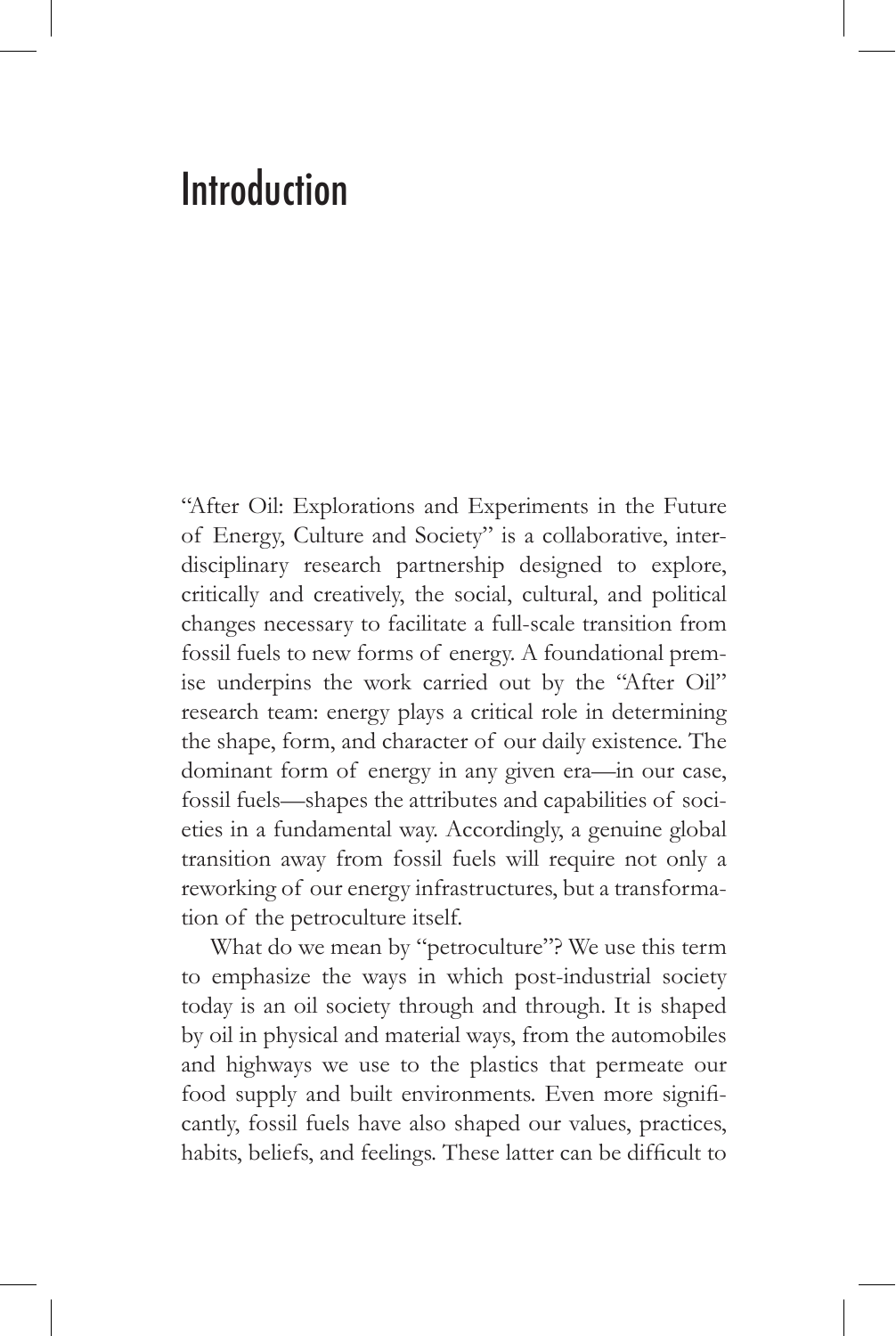parse. It might be easy to point to a highway interchange and understand its relationship to our oil culture, but it is much harder to name and isolate the ideals of autonomy and mobility, for instance, that are just as strongly linked to the historical conditions of a fossil fuel society. In a very real way, these values are fueled by fossil fuels, as are so many of the other values and aspirations that we have come to associate with the freedoms and capacities of modern life. It is in this sense that we are a petroculture; and it for this reason, too, that transitioning from fossil fuels to other sources of energy will require more than new energy technologies. We will need to transform and transition our cultural and social values at the same time.

In August 2015, thirty-five artists and researchers came together in Edmonton for the inaugural After Oil School (AOS). They were invited to think collectively about the challenges living in a petroculture poses for energy transition. Over four days, they were asked to discuss, debate, and to provide answers to four key questions:

- 1. Considering historical precedence, what cultural strategies are available to trigger and expedite a large-scale transition of energy regimes?
- 2. How does the problem of energy force us to rethink our traditional notions and categories of political agency?
- 3. How is the use of energy entwined with representations and narratives about modernity and the environment? Correspondingly, how do artistic productions reflect, critique, and inform our understanding and use of energy?
- 4. What range of scenarios is currently on the table for imagining our future with energy?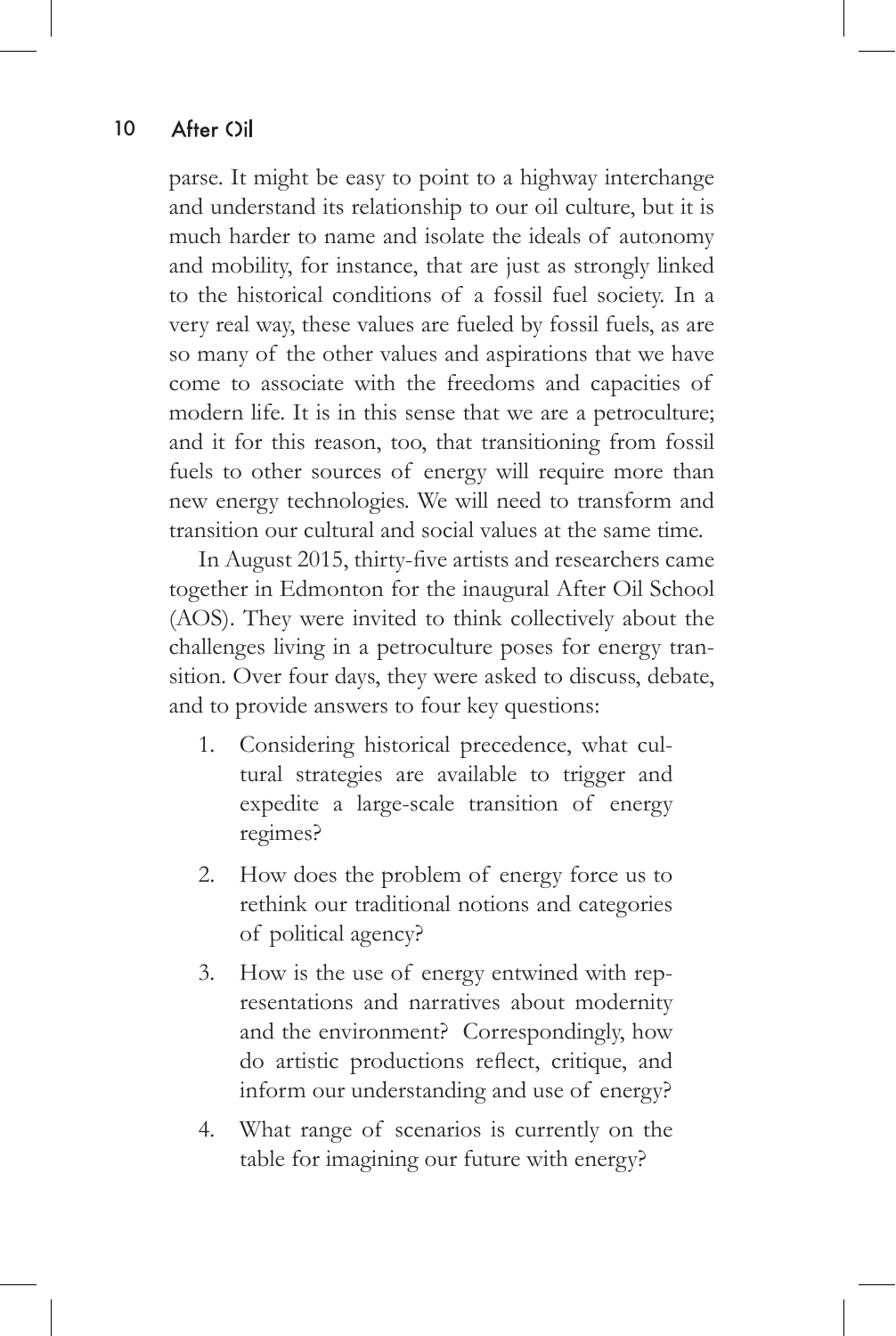This short book includes the answers to these questions, organized in sections that correspond to the order of the questions above:

- 1. Triggering Transition
- 2. Energy Impasse and Political Actors
- 3. The Arts, Humanities, and Energy
- 4. Energy Futures

The first chapter explores how we might begin the process of energy transition through social transition, concluding with a set of principles for an effective, intentional energy transition. The second elaborates the most common narratives that we have about our fossil fuel society and the forms of political action that are set out in each of these narratives. These varied understandings of how we define the problem of fossil fuels and a transition from them gives us an insight into the multiple levels at which political action will need to occur for a genuine transition to take place. The third chapter describes the unique critical capacities of the arts and humanities in making sense of our petrocultures. Finally, we reflect on energy futures and consider how looking ahead might help to lead us to a new kind of society—one for which it would no longer make sense to use the term "petroculture." These chapters can be read on their own or as contributions to a larger argument about all of the issues and problems we will need to consider as we try to move to a time and place after oil.

One of the many things that make this short document distinctive is that it is a collective document, the product of intensive work by thinkers committed to addressing the difficult questions we will need to pose—and answer—if we are to ever get to a world after oil. It is this kind of collective work that will be needed over the coming years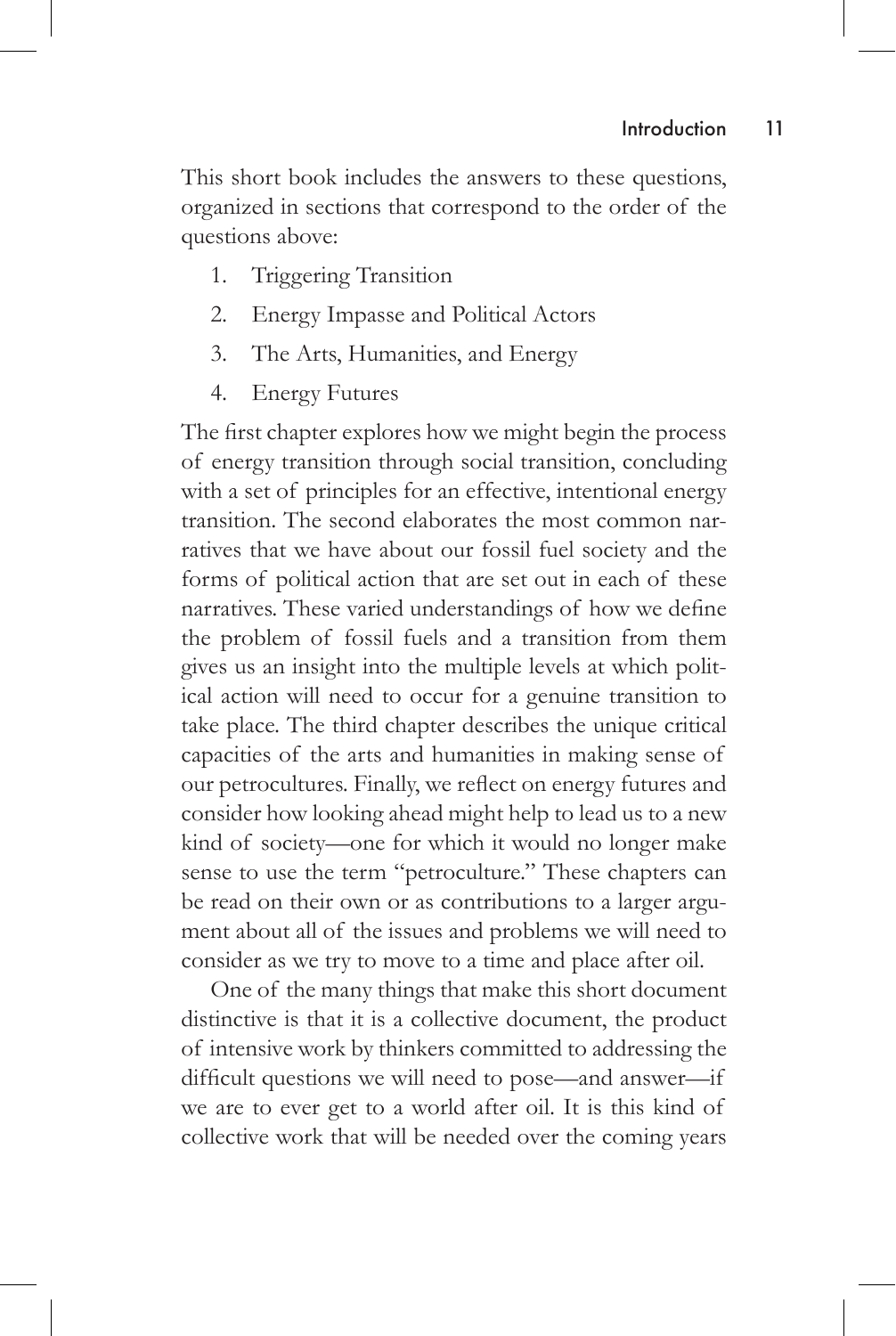and decades to transition from fossil fuels to renewables, and from a petroculture to the new global culture that we can see just over the horizon.

> —Imre Szeman, Lynn Badia, Jeff Diamanti, Michael O'Driscoll, and Mark Simpson

Organizers of the 2015 After Oil School (August 19–22, 2015)

www.afteroil.ca / www.petrocultures.com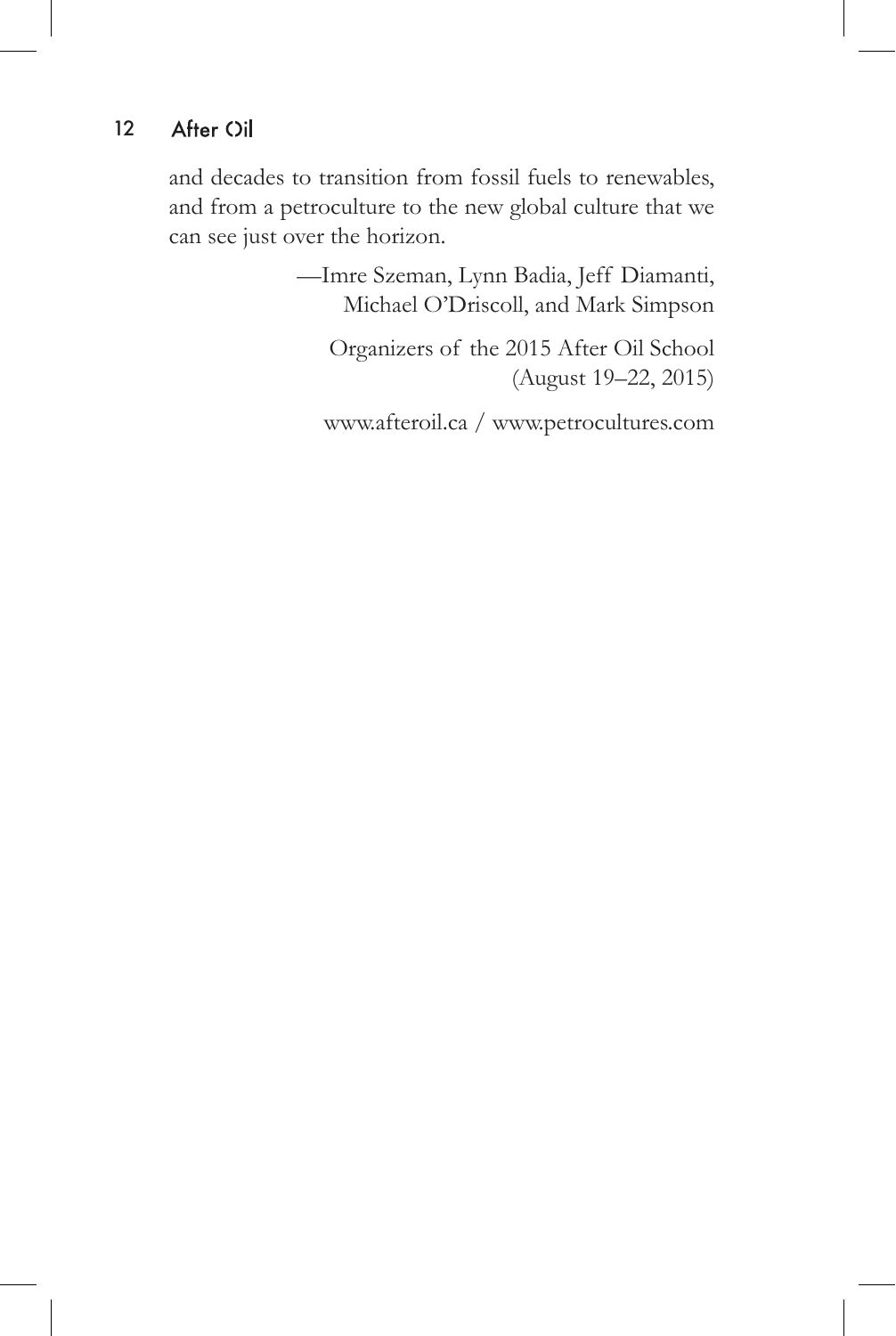## Triggering Transition

Energy transition is social and historical: the history of energy expresses a complex set of social commitments that develop over time. Triggering transition in the present means engaging in that history and those relations.

Energy transition is not simply—it is not even mostly—a question of technology and the economic policy of supply, although it is also, of course, that. The energy question is, at its core, a human question, a social question that concerns accounting for the quality of human experience under the fossil economy, reckoning with the increasing precarity of life under fossil fuels, and seizing the opportunity to redress the failures and the blocked desires sedimented in the old economy. The energy question centres on the values that frame our lives and the possibilities for a quality of life that might be made available to us by decoupling ourselves from petroleum, natural gas, and coal. Yet the epistemological and political recognition that energy transition implies (and might well be implied by) social transition does not immediately *trigger* transition. If it did, the first Intergovernmental Panel on Climate Change (IPCC) would have sealed the deal; we'd find ourselves today in a world firmly *after* oil. We don't. The trigger—that historical, intentional set of forces that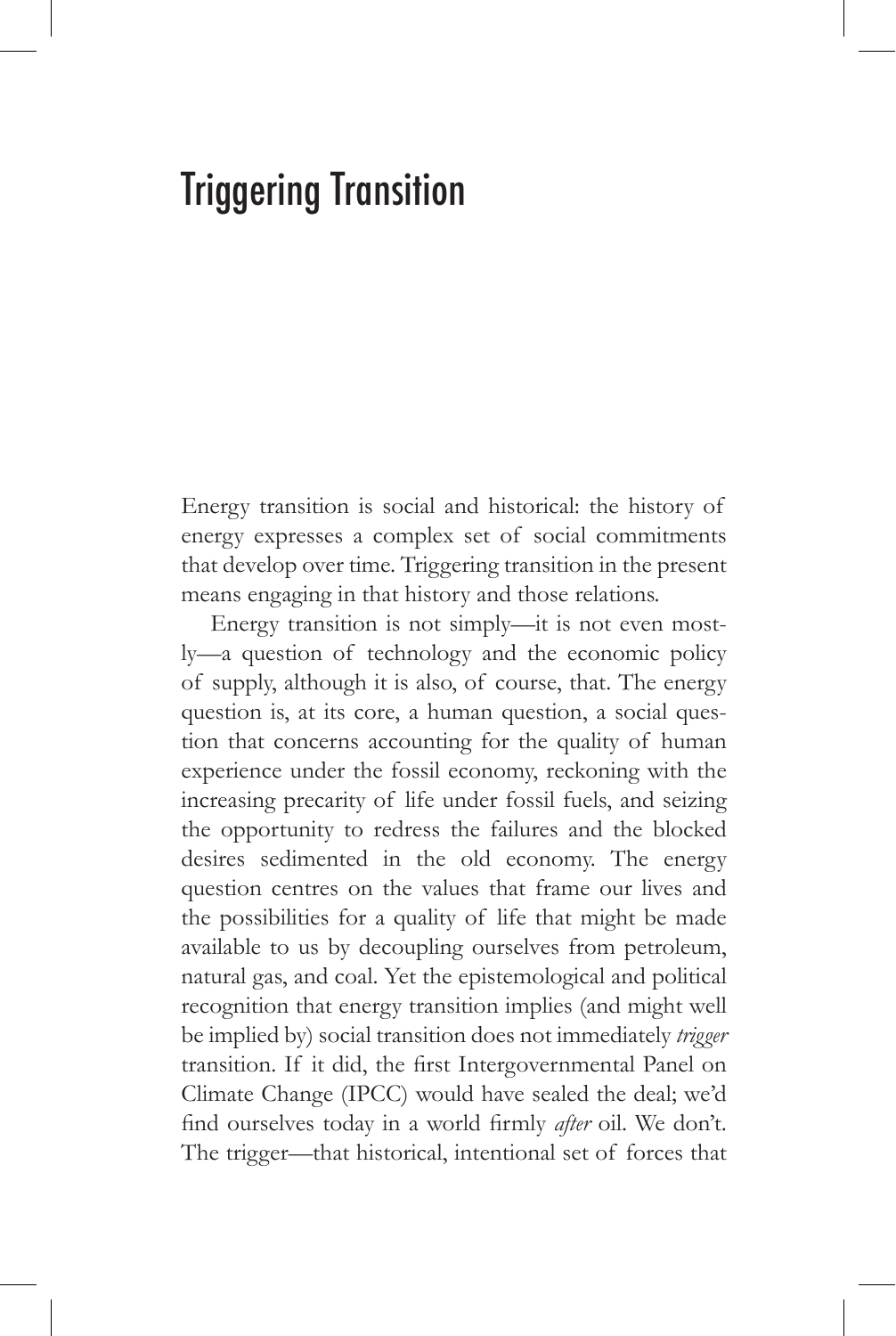actualizes energy transitions—is not reducible to the hard facts of transition itself.

Fossil fuels have made possible the greatest era of social, technological, and economic growth this earth has ever seen. Oil, likewise—and importantly due to its growth-giving capacity—has generated its own logical, physical, and social impasse. *After Oil* begins by taking these two sides of oil as central to the concept and challenge of energy transition. The "after" in *After Oil* thus refers both to the consequence of oil, since we live in a world contoured by a fossil-fuelled modernization process, and to the opportunity of transitioning to a world where fossil fuels no longer dominate our energy systems.

A transition that meets basic human needs and reflects collective desires requires a social framework. There is no shortage of positions that indict, expose, or politicize oil and fossil fuels. And for good reason. Rapid environmental degradation and the now incontrovertible evidence that we are in the midst of an epochal transition in climate patterns occasion a good deal of alarm, confusion, and anger. Fossil fuels are now thoroughly politicized. Industry and progressives, privileged consumers and the disfranchised, battle it out in the streets and in the media with radically unequal resources. But the humanistic project of reframing energy as a social or human question has not advanced very far. Currently, new energy inputs such as wind power, solar power, biofuels, and so on are posited as the endgame of the transition, but fundamental commitments to values, to satisfying social relations, and to our collective imaginaries are, at best, left to the margins of the discussion, if not erased from the conversation. Establishing a new social framework is not merely a question of policy or financial investment. To imagine a society after oil means first understanding what oil is to us—how it shapes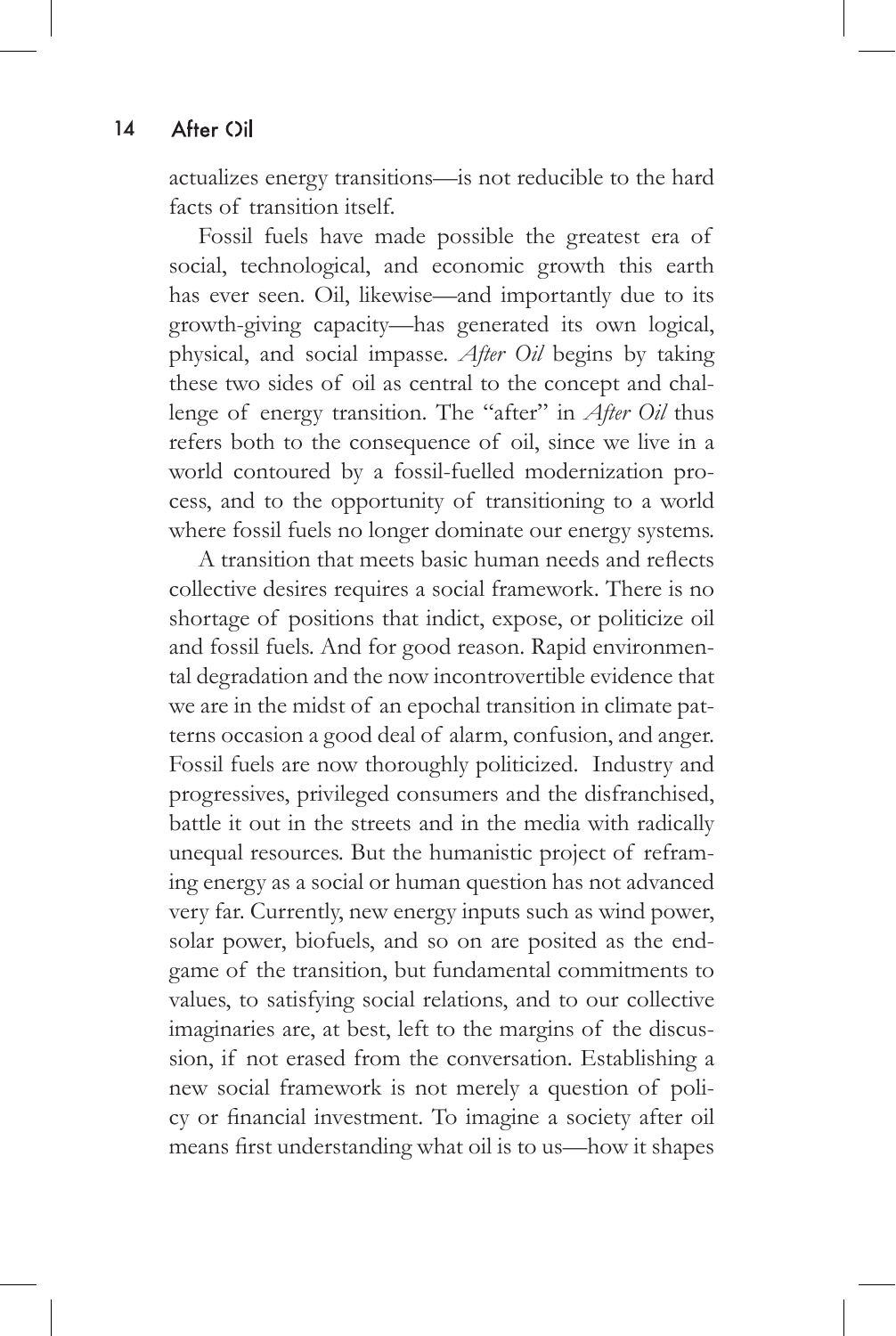current desire, identity, and practice, comfort and pain, consumption and penury.

There have been previous energy transitions. There have been social transitions. However, there has never before been a transition demanded of us, and on this scale, that requires such forethought. The only historical transition that gives us insight into what is on the horizon (i.e., the scale of infrastructural and social shift) is the transition into the energy and economic system we're on the brink of exiting. This is the epistemological and practical problem of the impasse of fossil fuels—that is, what blocks us from transitioning to other forms of energy and of the economy locked into its rhythms.

#### What is Impasse?

We take it as self-evident that we are at an impasse like no other in history. Without signposts, we now must transition to different ways of being in the world, both with each other and in relationship to the environment. In this context, the direction forward is not preordained or written into the problem. While many of us remain optimistic that we can sustain our attachment to oil and the good life that it has come to define in the global West, it is increasingly clear that a continuance of the fossil economy is a form of "cruel optimism" that not only carries forward old risks but also introduces radically new risks into our lives.<sup>1</sup> We now know, deep down and viscerally, that oil is problematic. Reckoning with that fact requires lucid analysis and imagination. Thus part of the work of transition is to make visible our social, material, and affective attachments to oil: to its role in the social and cultural formation of our everyday lives, the infrastructures and institutions of our social interconnectedness, and global networks of relations.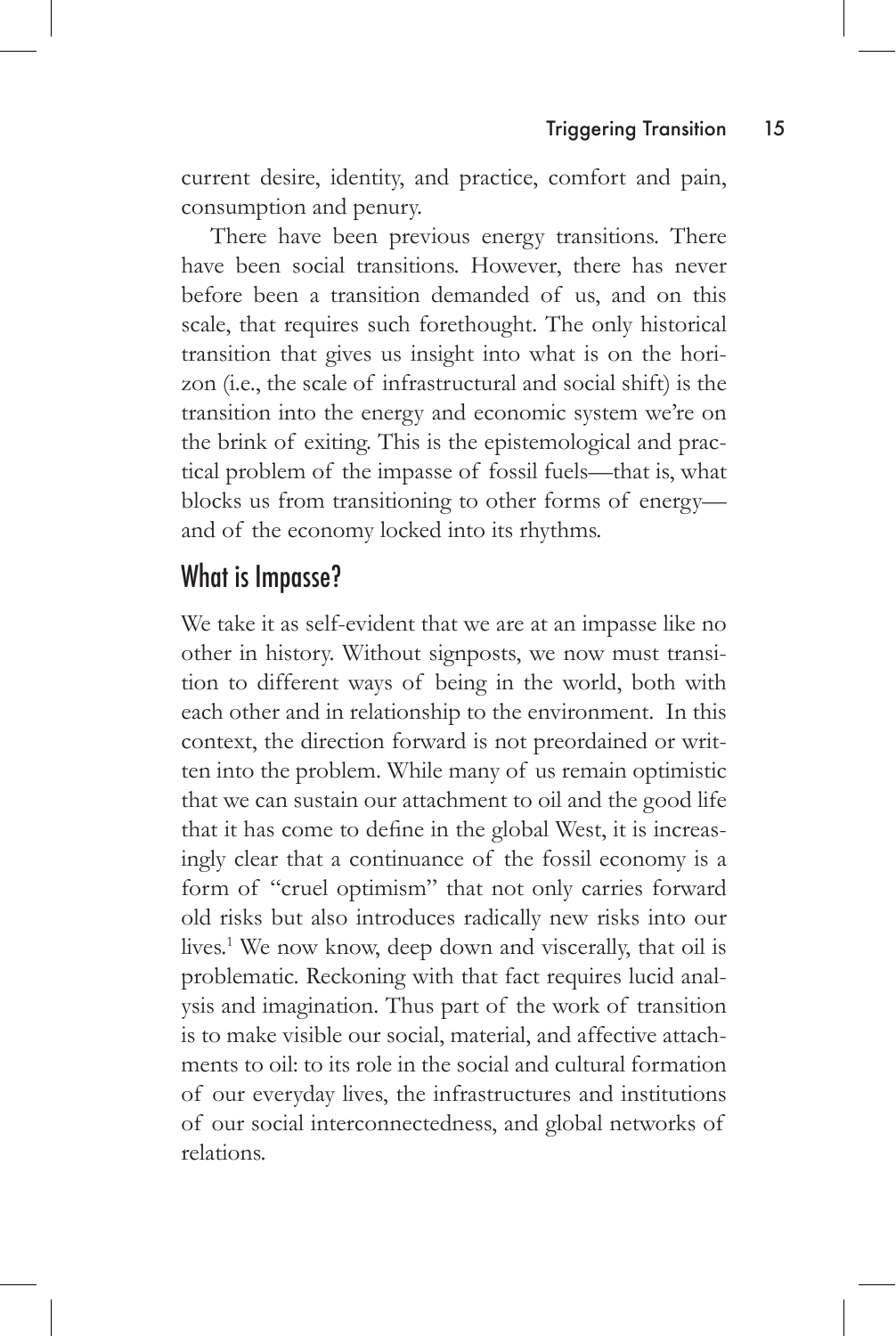The transition to a society after oil is stalked by the experience of impasse. Oil is so deeply and extensively embedded in our social, economic, and political structures and practices that imagining or enacting an alternative feels impossible, blocked at every turn by conditions and forces beyond our understanding or control. Impasse, understood in this way, invites paralysis and reinforces the status quo.

But what if we were to think impasse otherwise? Rather than understanding impasse as foreclosure of possibility, we posit that impasse is a situation of radical indeterminacy where existing assumptions and material relations can no longer hold or sustain us and in which we might activate the potential obscured by business-as-usual. In this case, an impasse is not a blockage; it is a condition of possibility for action within a situation that is suddenly open because it is uncertain. Impasse is, in other words, a moment for aspiration and courage. This moment is the transition to a society after oil.

To reiterate, impasse can be an optimistic space, a liminal space, a space of hope in which we can attempt on many different levels and social registers to begin to articulate the outcomes of less energy-intensive lifestyles. While the new ways of being in relationship to energy, the environment, and one another will be built on the legacies of oil, there is the opportunity for breaking with the limitations in that legacy. The current moment thus provides us the opportunity to think through what the age of oil brought us, what we want to salvage and maintain, and where we want to work to construct more equitable and just social relations in the age to come: after oil.

### What is Oil?

Oil composes space and shapes culture. It modulates our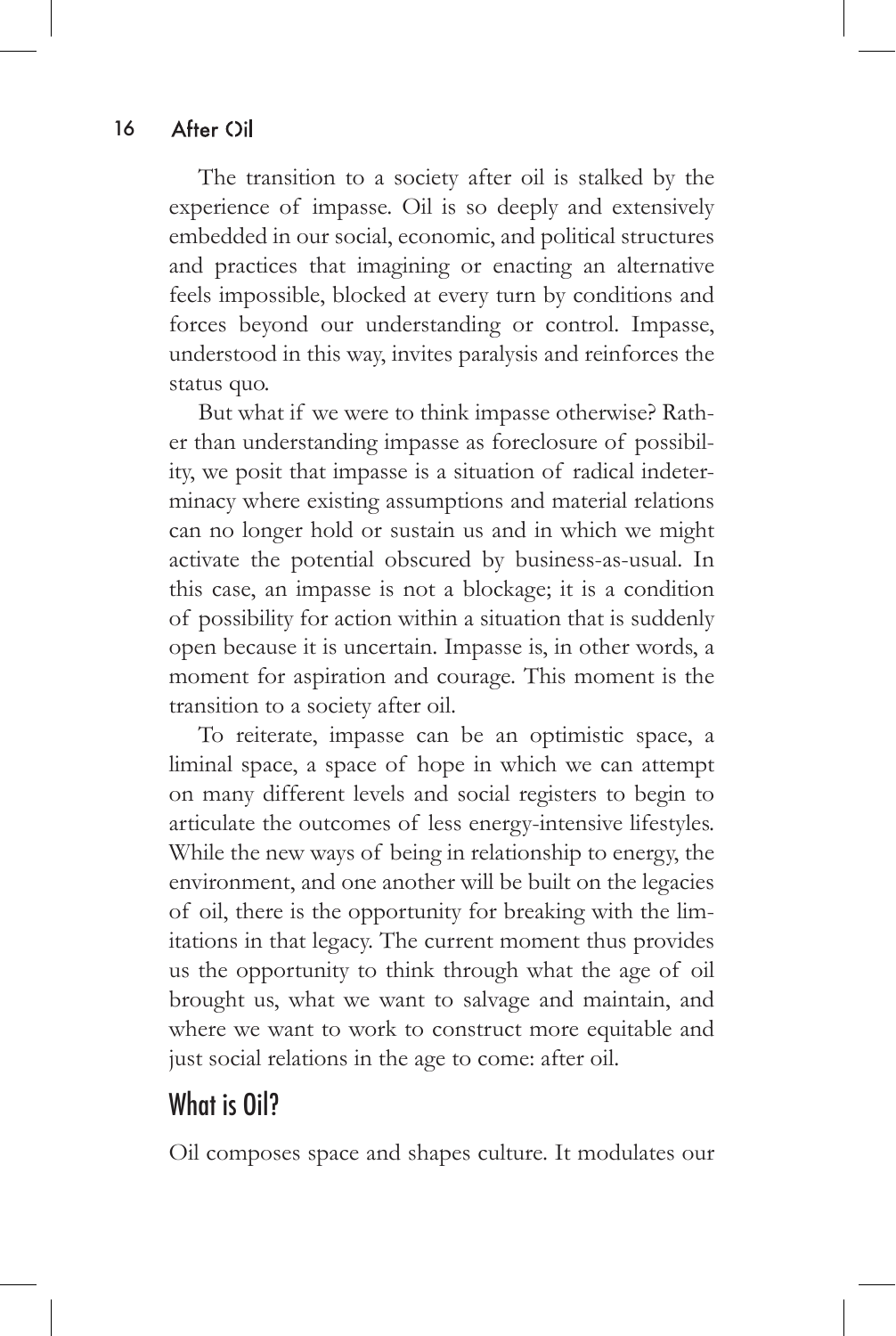lives, including the clothing we wear, the objects we use, the buildings we occupy, the spaces we move through, the daily routines that structure everyday existence, our habits and perceptions, our commitments and beliefs. Oil (as a metonym of the larger fossil economy) is, in other words, not just a substance one pumps into the car. And nor can it be reduced to the abstract figures that rise and fall in the financial pages of the daily paper. Oil names a way of organizing society, of bringing people together, and of keeping them apart.

Put another way, oil is not simply a source of energy: mere fuel, brute input. It is inextricably social.

To describe oil in this way is to view the problem of energy transition from an unfamiliar perspective: not simply as the site of a new technical difficulty that must be resolved but as the object of a social challenge. For to transition from oil to some other energy source will entail—whether we like it or not, whether we participate in the process or opt out—the unmaking and remaking of our social worlds. Undeniably, this prospect is daunting, even overwhelming. But might its challenge also offer surprising promise and possibility?

The reason, however, that oil modulates everything is not some natural or magical property of the energy source itself. Rather, oil expresses a social system bound up historically with the rise of modern industry and industrial capital, including the creation of an industrial working class (now barely visible from within centres of advanced economies); the birth of middle-class opportunity and material privilege in the West; and the mirrored acceleration of precarity and mass unemployment across the globe. Energizing the labour process at the site of production increased the productive capacity of workers, but it also gave business owners a solution to the rising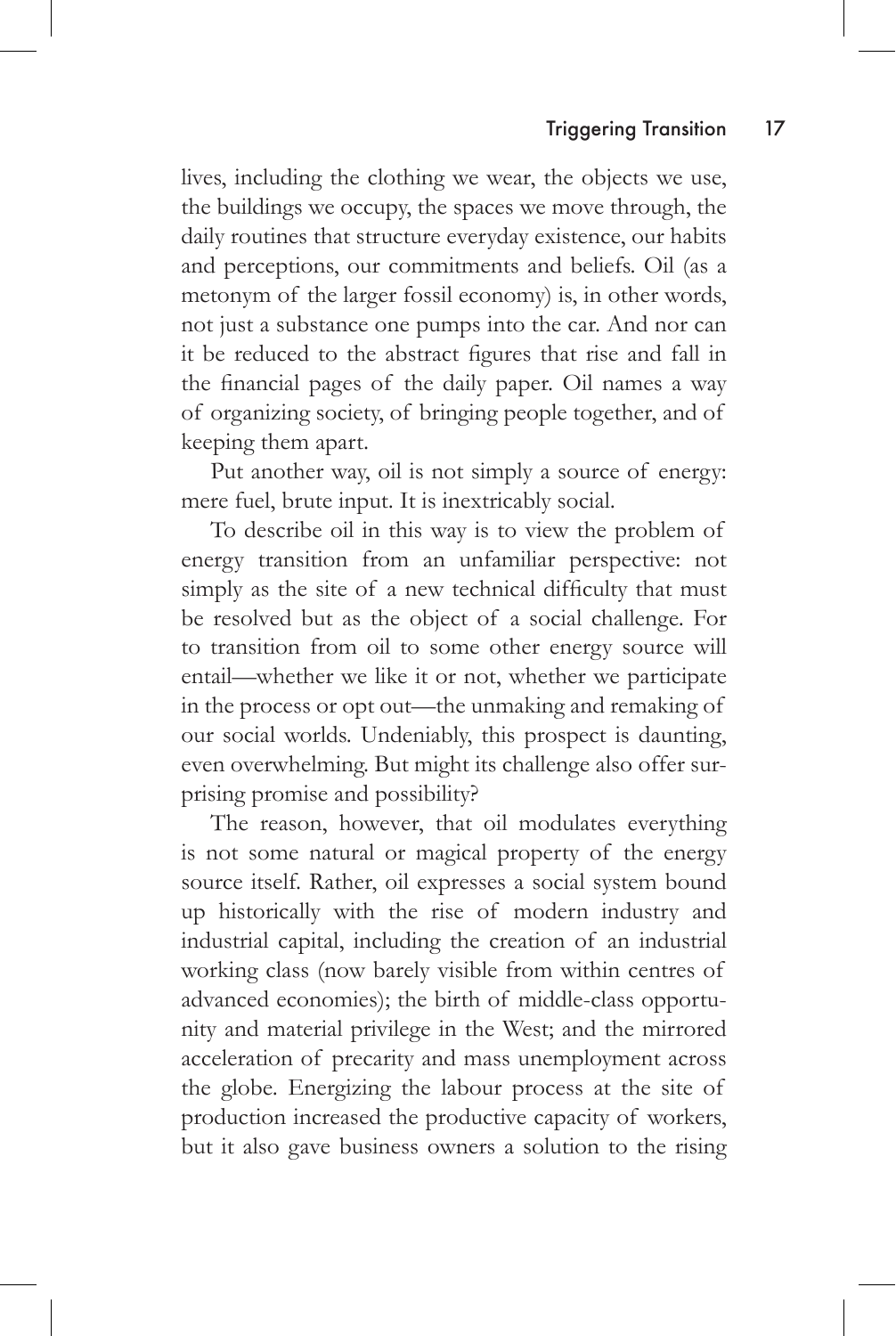cost of labour. Today, we call these phenomena automation, offshoring, and capital deepening, yet as economic strategies all three depend on more and more non-human energy in the form of transportation and more efficient machinery. These phenomena make visible the relation between reducing labour costs and increasing dependency on energy outputs in a formulation known as "energy deepening."2 Read from the standpoint of oil's industrial beginnings, rising unemployment and economic disparity are logically consistent with a specifically fossil-fuelled form of capital.

In the long view, pairing human labour first with coal power and then with oil's uniquely dense, powerful, and volatile properties has overcome material and seasonal constraints while causing new and much larger environmental constraints. Economic crisis begets environmental crisis, since consolidating economic power in the hands of the few has been achieved through energy deepening, just as environmental degradation implies a rising volatility in the economic sphere, since energy deepening implies labour shedding. The history of oil is the history of the present. An intentional transition away from fossil fuels will need start by attending to the deep links that have been forged between profits and global warming, GDP and  $CO_2$ .

### What is Intentional Transition?

The self-evidence of oil's social embeddedness and the need for energy transition requires an assertion of agency, a conscious seizing of the opportunity presented by today's impasse.

 If oil so saturates our cultural and social imaginary, then what is one to do? What options are available to us in the midst of this tectonic transition that is moving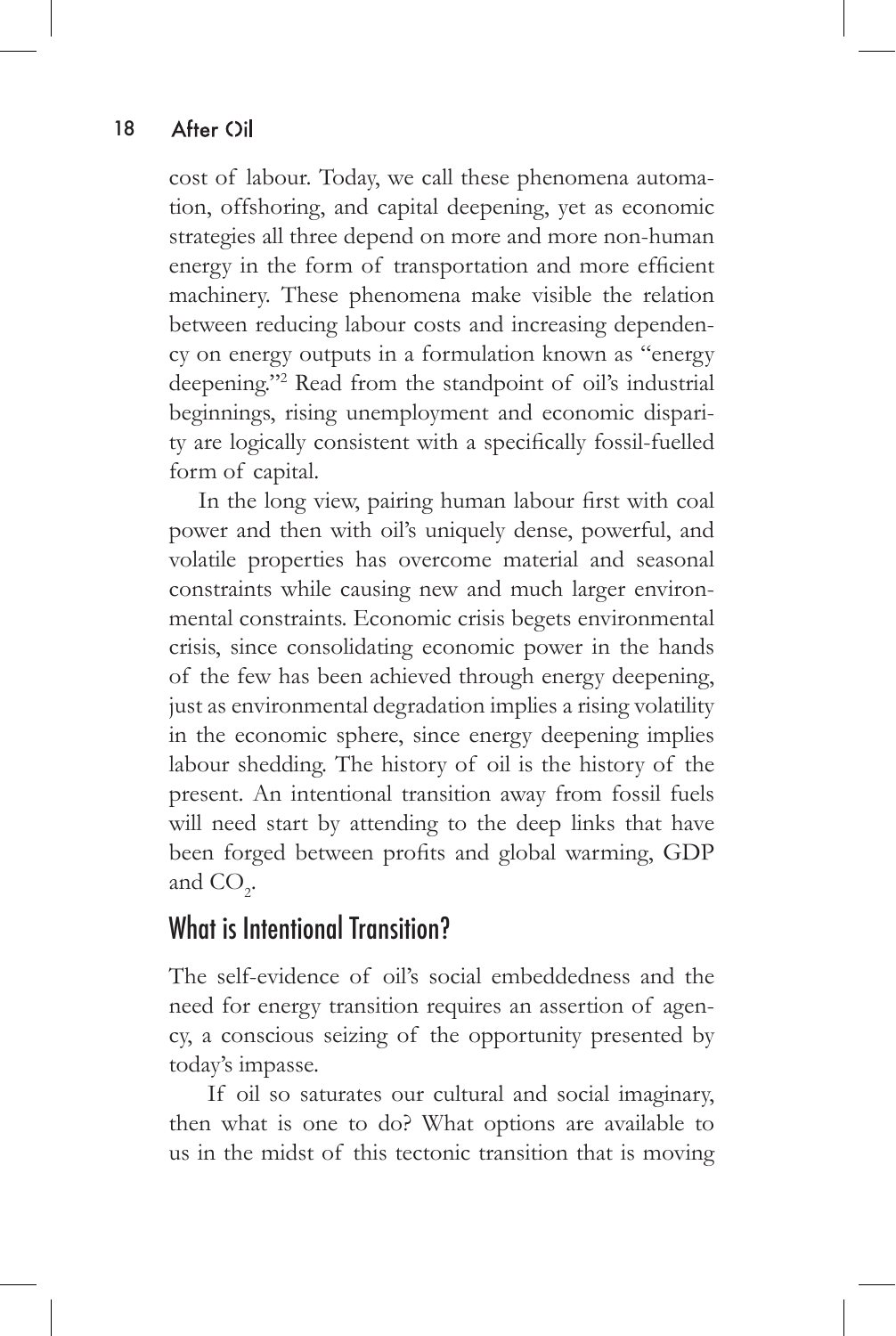underneath our feet and circulating in the air we breathe? Given that we are already deep in the midst of transition (if not an intentional, focused one), where should we locate ourselves? The default position is a disabling one. It is to assume that this transition is a purely technological problem that will be resolved through technocratic solutions. Such a position assumes that responsibility can be entrusted and handed off to someone else. Reinforcing this default resignation is the embedded assumption that the market will resolve the crisis. This, too, presumes that the only intentionality needed is that of market forces, and that we, as individuals and communities, need not participate in moulding, shaping, hoping, or imagining, except along narrowly defined consumerist lines. To accept this default position is to abdicate agency. It is to abandon to someone else the creative act of making the world and the values that it will hold.

An intentional transition reframes the energy question as a humanistic one requiring our vote in the matter our intentionality, agency, and the assertion of values and desires that we hold. As such, it begins by taking account of where we sit historically, where we find ourselves in terms of our infrastructural dependencies and our affective and erotic attachments to the fossil economy. An intentional transition begins by reckoning candidly with the problem of the path dependencies that are required for survival in a post-oil economy and with an acknowledgement of the attachment to desires realized under the fossil economy. But it then moves beyond oil to a reckoning with the failures—the blocked desires—the pain and penury, the inequality and injustice, which the fossil economy could not resolve under its terms of management.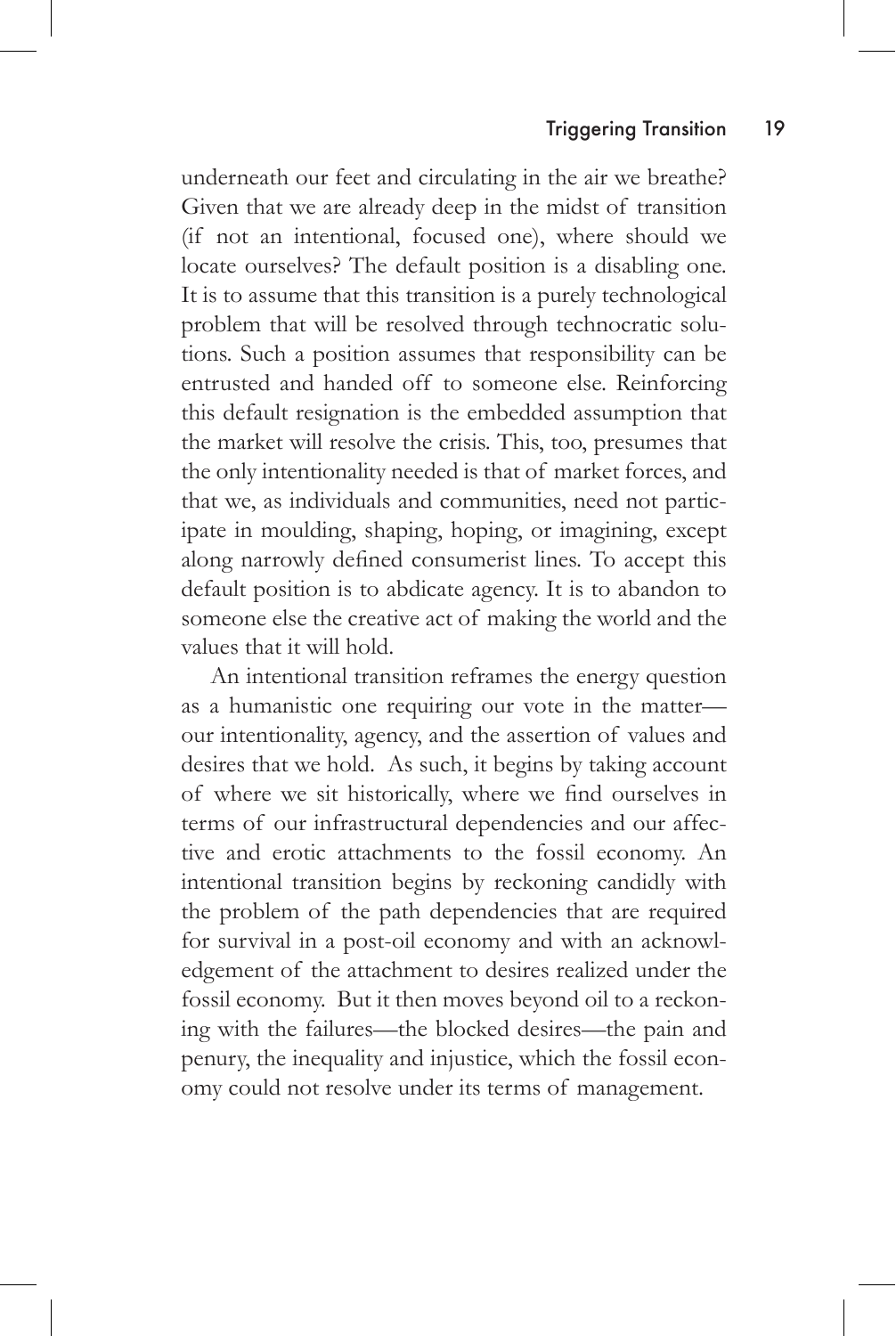#### **Triggering**

What is a trigger? The dictionary answers in technological terms: the lever one pulls to release a catch, fire a pistol, or spring a trap. This answer and the images it conjures are vividly straightforward. They emphasize mechanical action: the comforting simplicity of cause-and-effect. When the issue in question is the wholesale transition in the mode of energy that powers our world, from oil to some other form, a simple, mechanical answer can seem incredibly seductive. But its suitability, its explanatory power, is limited. This answer (a lever that initiates an action, a cause that results in the blink of an eye in an effect) is itself a trap. We need to understand the trigger, and triggering, otherwise.

One way to name and so grasp the trigger for energy transition in the present is the global warming caused by human-induced climate change. We know this version of the trigger intimately even as we disavow it relentlessly; this trigger triggers our most dread-laden nightmares of incomprehensible future catastrophe. Global warming as trigger also clearly complicates the mechanical view supplied by the dictionary, since the sense in which humans have pulled this trigger completely undoes any ordinary sense of what pulling means. Global warming as a trigger for energy transition constitutes something like a forced choice: shift to a sustainable form of energy, or burn out the planet.

The environmental trigger for energy transition is certainly compelling. But it bears on the problem of transition along only one axis: with regard to fuel source, yet not necessarily with regard to social form. This result impoverishes our understanding by luring us into the mistake of imagining energy as prior to and distinct from the social.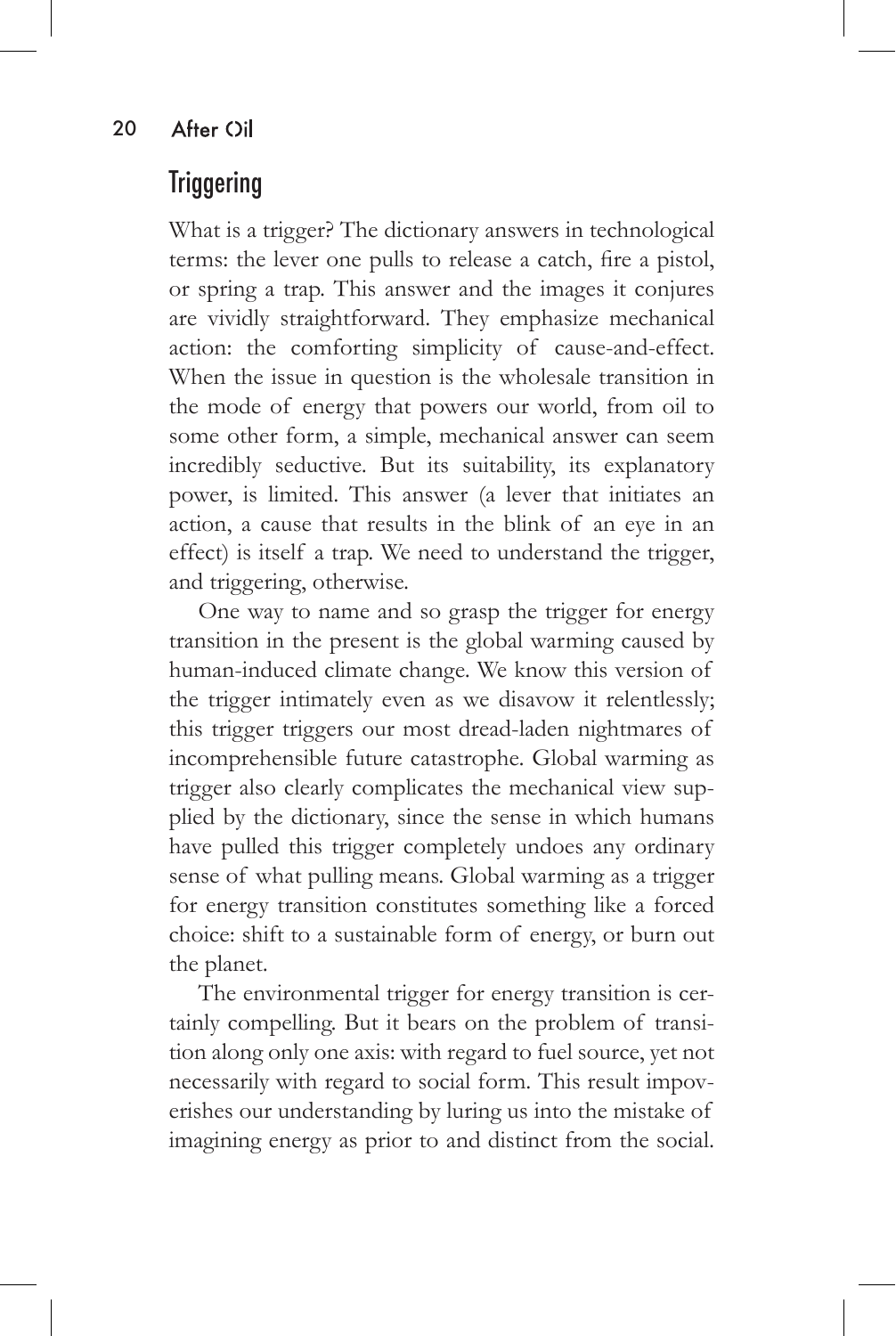A recognition and engagement with the deep inextricability of energy and society, by contrast, will require—but perhaps can likewise enable—a perspective on triggering that is adequate to this inextricability.

The coal-powered industrialization of English manufacturing in the nineteenth century sparked the largest energy transition in human history. Received accounts of the rise of modern industry (the process familiarly called "The Industrial Revolution") typically associate the adoption of coal powered steam engines with a straightforward increase in productive capacity and efficiency: in other words, with a clear narrative of technological progress. In this account, technological determinism is both the trigger and the transition: some innate urgency to increase efficiency and output triggers the transition to new energy inputs autonomous from the social history that works in and consumes the products of modern industry. Social history, in this linear version of progress, is an expression of technologically driven economic growth. This same historiography is echoed today in promises that the market will naturally select the most environmentally and economically efficient solutions to climate change. *Homo economicus. History technologicus*.

Recent work by the social historian Andreas Malm makes a compelling case for a different way of understanding the emergence of the fossil economy.<sup>3</sup> By Malm's account, the shift to coal in industrial manufacture occurs decisively in Britain's cotton industry in the 1820s and 1830s despite the fact that, at that moment, water remains a considerably more potent (and cheaper) source of power to drive industrial machines. Puzzled, Malm asks why factory owners make the switch to coal if water was both cheaper and more efficient. Viewed strictly technologically, it makes no sense. Viewed socially and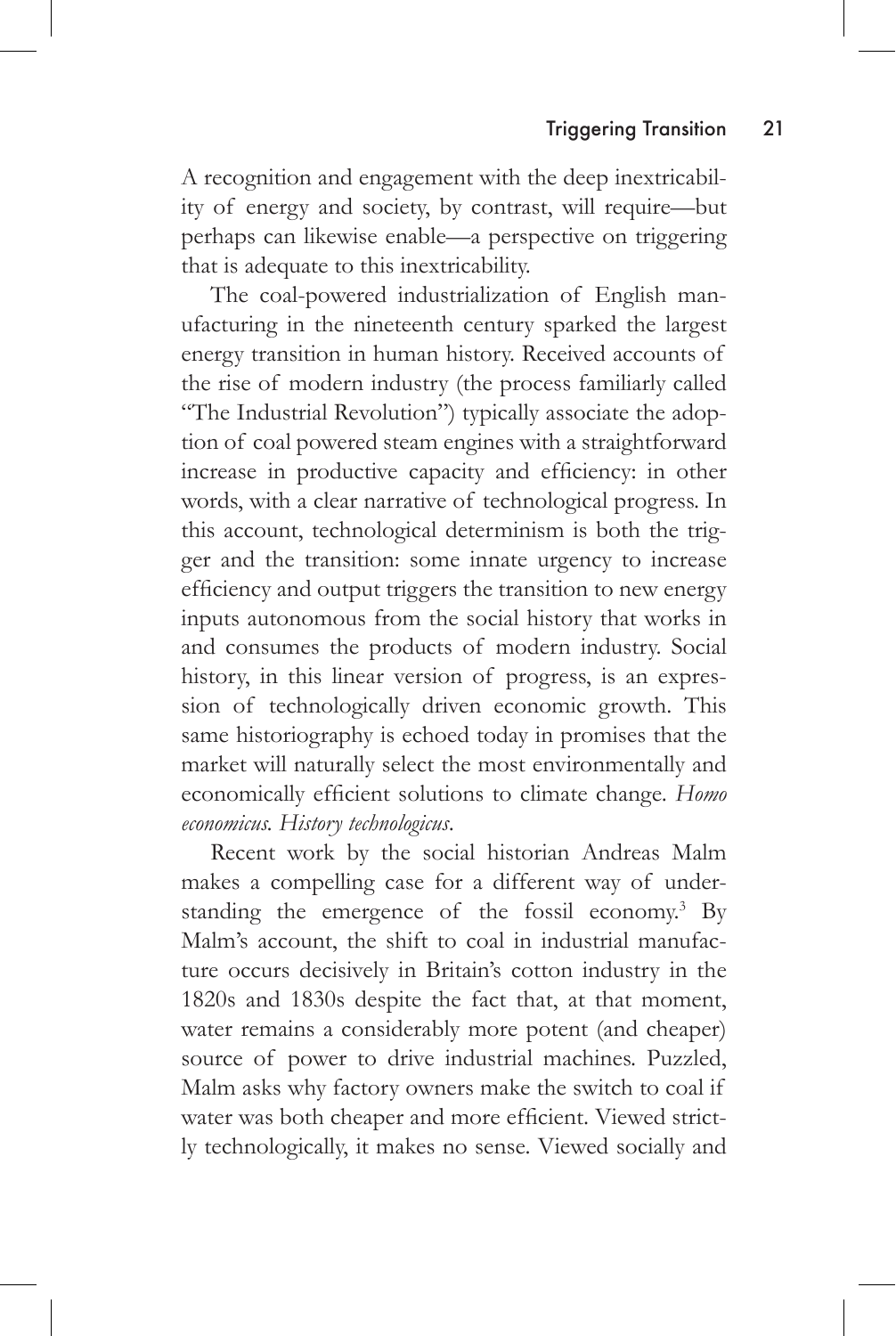economically, however, it does: switching from waterpower to coal power meant that factory owners could move production into dense urban settings where workers were numerous and cheap. Coal simultaneously intensified and regularized the ten-hour workday, and liberated factory owners from the spatial limits of waterpower. In cities, more labour could be exploited at higher levels of intensity. In effect, fossil fuels triggered the industrialization of both machine power and labour power, enabling cotton capitalists to solve the falling rate of profit and to circumvent—or indeed sabotage—the nascent power of organized labour by turning to the unemployed and so driving their production costs down.

As a way to comprehend the trigger for energy transition along two axes—social relations as well as fuel source—Malm's case is both vivid (since it dramatizes the inextricability of energy from society) and discomfiting (since it hardly offers a model to replicate). Will a global unemployment crisis trigger a renewables revolution? Will market driven technological determinism pick an environmentally sustainable mode of production? Actually, we might answer both in the affirmative and still wonder whether the previous trigger—the need to more efficiently and consistently exploit increasingly hostile bodies of labourers—is one we are willing to endorse today. In any event, Malm's lesson remains instructive, precisely by indicating the priority of social and economic questions and relations for any transitional trigger out of the fossil-fuelled energy world we continue to inhabit. To grasp the trigger today, in other words, means first grasping the social relations we have and, even more urgently, working to propose and then to materialize the ones we might want.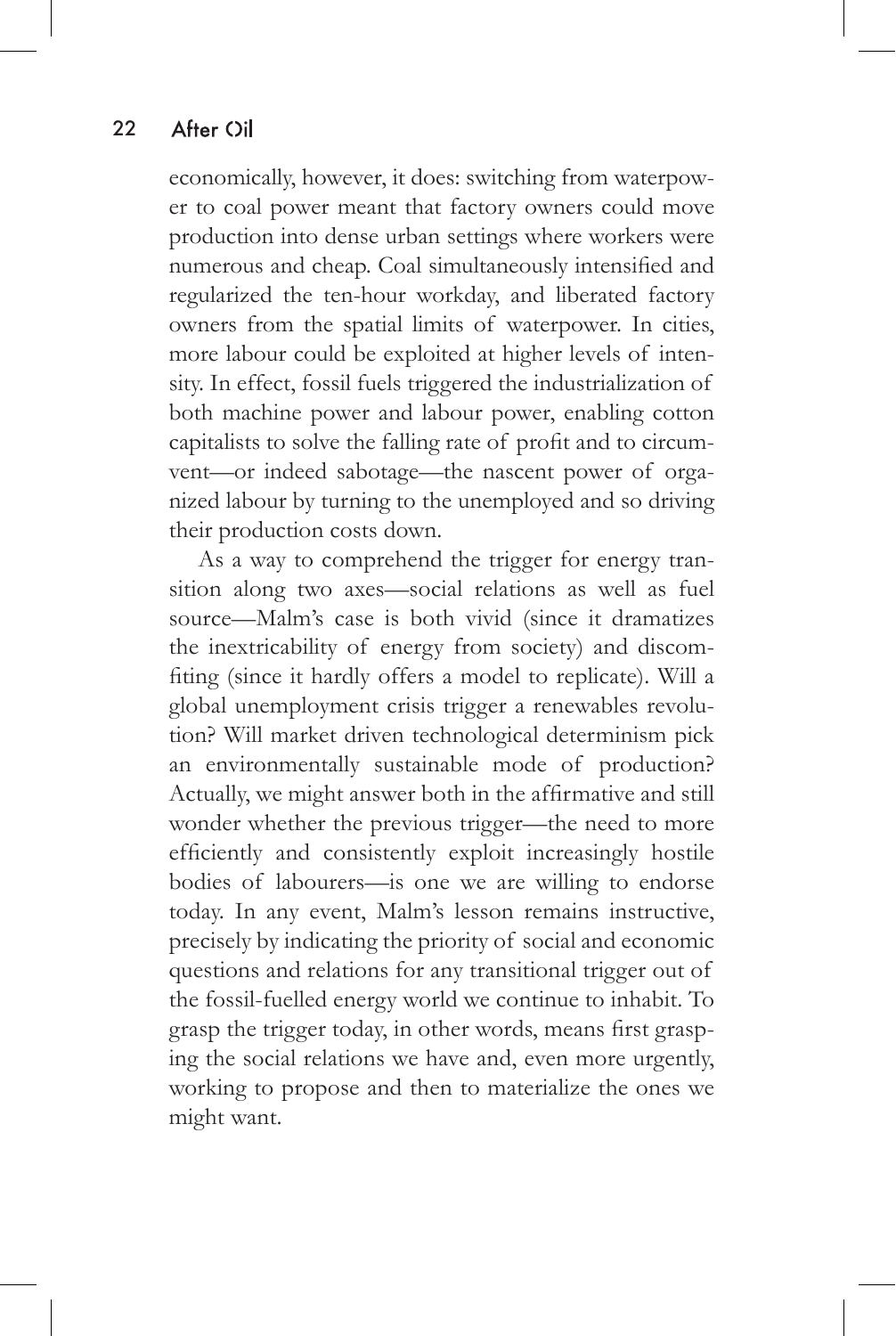### Acting into the Impasse

To act during an impasse takes courage. This is especially true of an impasse experienced as an occasion, a site of contingency, and a moment of possibility, in which the outcomes of acting cannot be guaranteed in advance. After all, it is this very indeterminacy that turns an impasse into a political situation. This is also why politics provokes such reticence. Politics is predicated on a disturbance in the status quo. Our typical response to such disturbances is to make action conditional upon an assurance about how things will be when the situation is resolved. It is this response, and not the impasse itself, that drains the situation of its potential.

The transition to a society after oil means more than just finding a replacement for fossil fuels that will allow all the social practices and relations bound up in our current energy regime to remain as they are. Aspiring to a society after oil means that these practices and relations will change. Acting into the impasse of oil means getting down to the work of remaking social practices anew under conditions in which we cannot be certain of how things will end. How will we pay for our schools if the oil companies no longer extract the resources below the ground? We don't know for sure. But this is where we must begin, right here in our present practices and institutions, some of which will be transformed, some of which we might have to leave behind altogether. But we will never act so long as we are discouraged, so long as we insist on the end before the beginning. If we already knew the end, and we already knew how to install it with certainty, then we would not be at an impasse, and there would be no need to engage in political action.

Those who profit disproportionately from the society of oil are happy and quick to discourage us. But being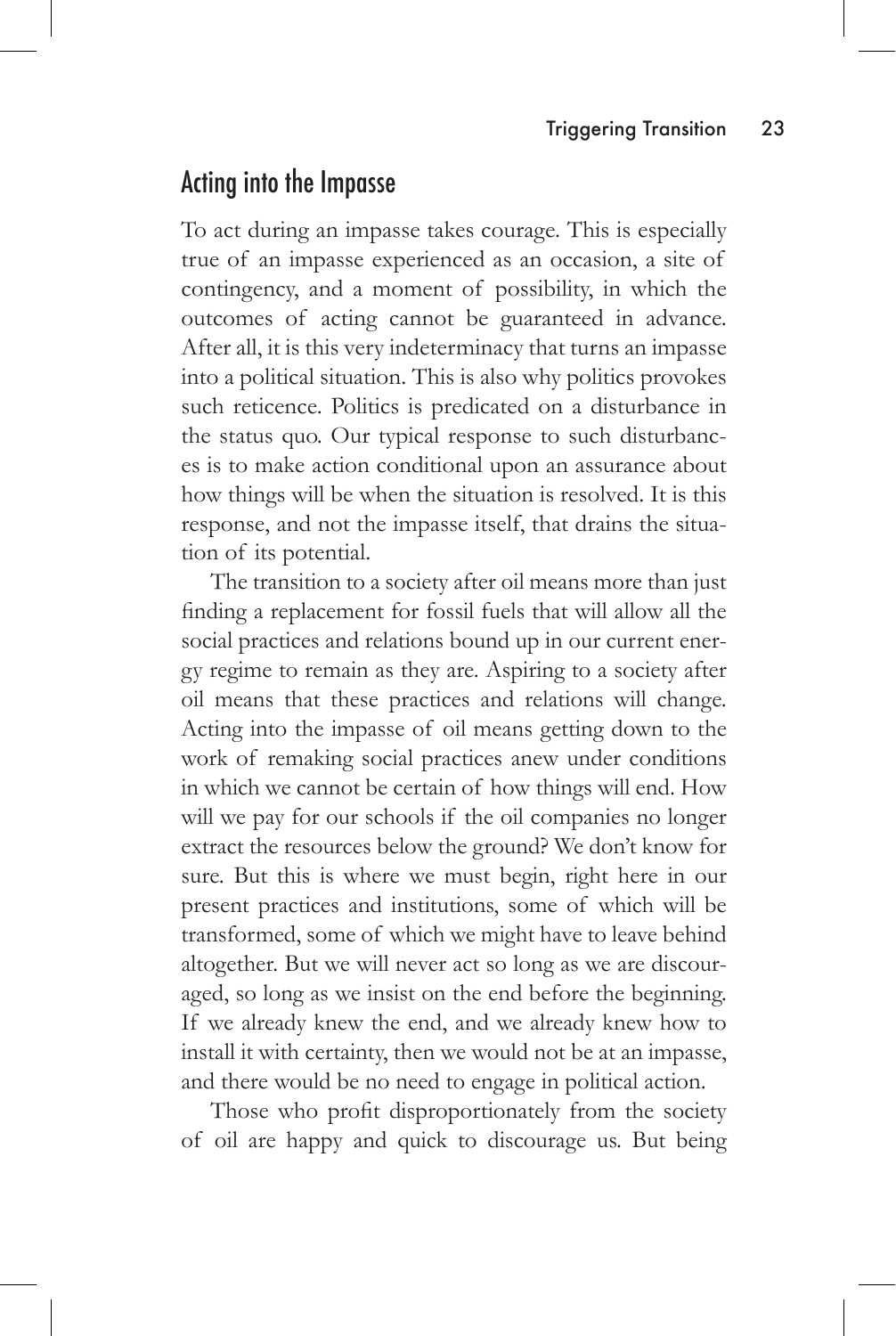discouraged is a luxury we can no longer afford. Encouragement at the impasse is what the humanities can provide in the transition to a society after oil, not because these disciplines foretell the future, but because they open us to a thoughtful and responsible composure towards its uncertainties and possibilities. They teach us not to fear difference when we can no longer retreat into the same.

### Energy Deepening

Energy deepening names the tendency through which capitalist modernization mobilizes natural forms of physical power to optimize, manage, and discard human labour. Without rising levels of productivity from employees, business owners cannot retrieve profit in a competitive marketplace. Without quarterly expansions of national economies, state and municipal budgets flat line. One solution to this fact of economic life has been to bring more and more workers into the workspace in order to stimulate cooperative output (manufacturing). A second has been to invite cheaper labour into the marketplace, or to search it out elsewhere (offshoring). Another has been to pair workers with more and more energy-hungry machines fuelled on coal and then electricity (industrialization). A fourth strategy, more familiar to the recent experience of postindustrial societies, has been to replace workers with technologies able to do the same job (capital deepening). All four strategies, however, depend on a steady rise in energy inputs further and further removed from the spaces of labour.

The global marketplace is another name for the spatial result of energy deepening, since decades of cheap oil prices made possible the logistical and communications networks that globalized the economy and its geographical distinctions. This, in short, is how oil generates the setting of the global marketplace, in addition to its social,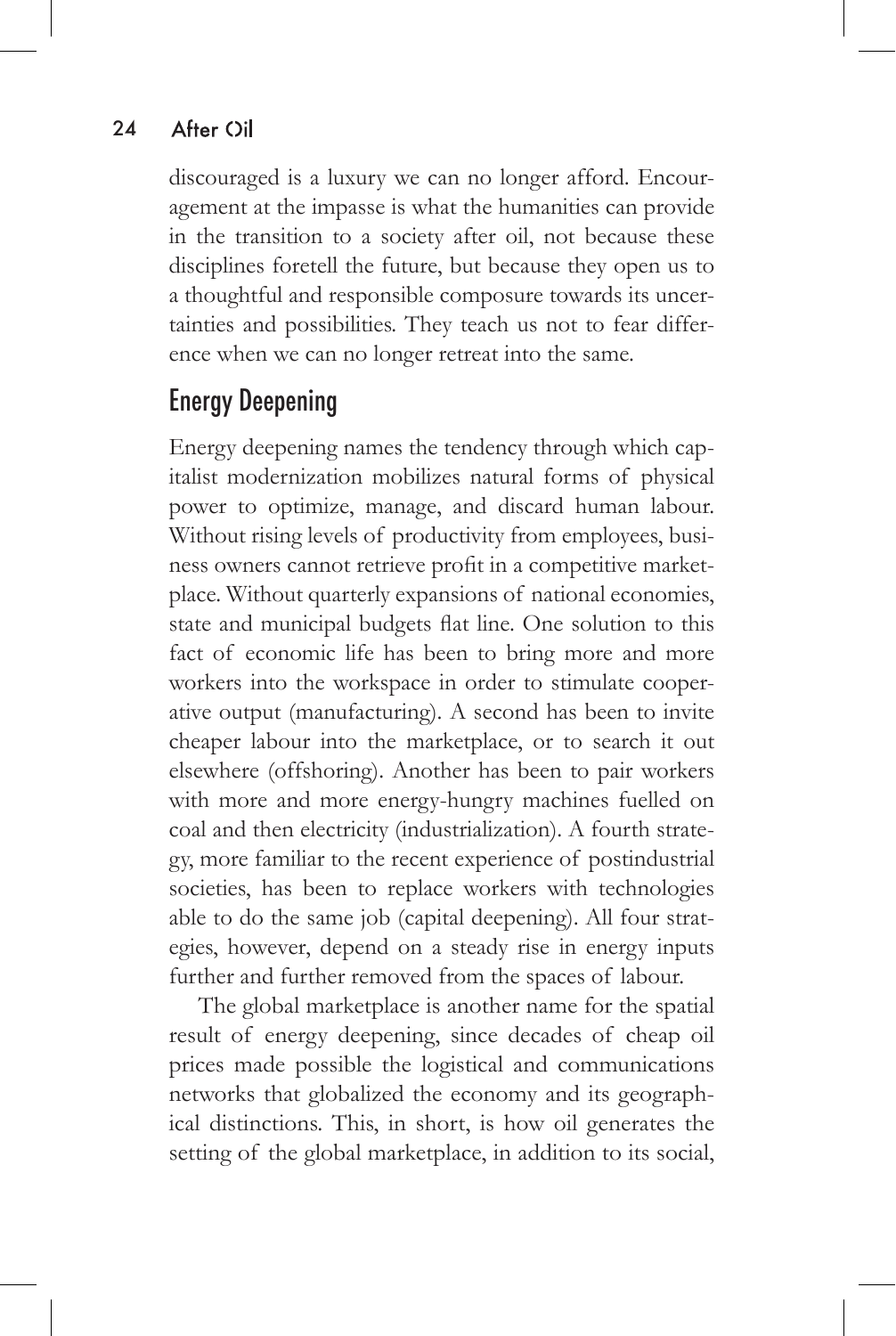#### Triggering Transition 25

material, and cultural content. So long as the time and space of oil is taken *as the world*, the transition to a world after oil will remain categorically impossible. Once oil's role as a modulator of economic and thus social relations is brought to the centre of the project of transition, the stakes, content, and form of what is in transition alter dramatically. This is the drama *After Oil* takes as empowering.

The sequence initiated by the industrial revolution depended on the economic necessity of energy deepening. The transition out of that sequence will—of social and ecological necessity—make energy deepening unnecessary.

#### Principles of Intentional Transition

#### First, agency and mobilization

An intentional transition is premised on agency, on the conscious participation and mobilization of peoples and communities. In this respect, conscious participation cannot be reduced to the meagre practice of constituencies being brought into a discussion after the terms of the debate have been set. It means people being brought together to establish the framework for debate from the start, so that its terms and its conduct conform to their hopes, their needs, and their values as individuals, families, and communities.

#### Second, collective stewardship

An intentional transition is premised on collective stewardship, on the avowed right of people and their communities to own, manage, and develop the energy resources that conform to their desires and needs, and that support their ideals for reproducing and producing the health of their communities and the values they hold. In this sense, public control is distinct from the prevailing tendency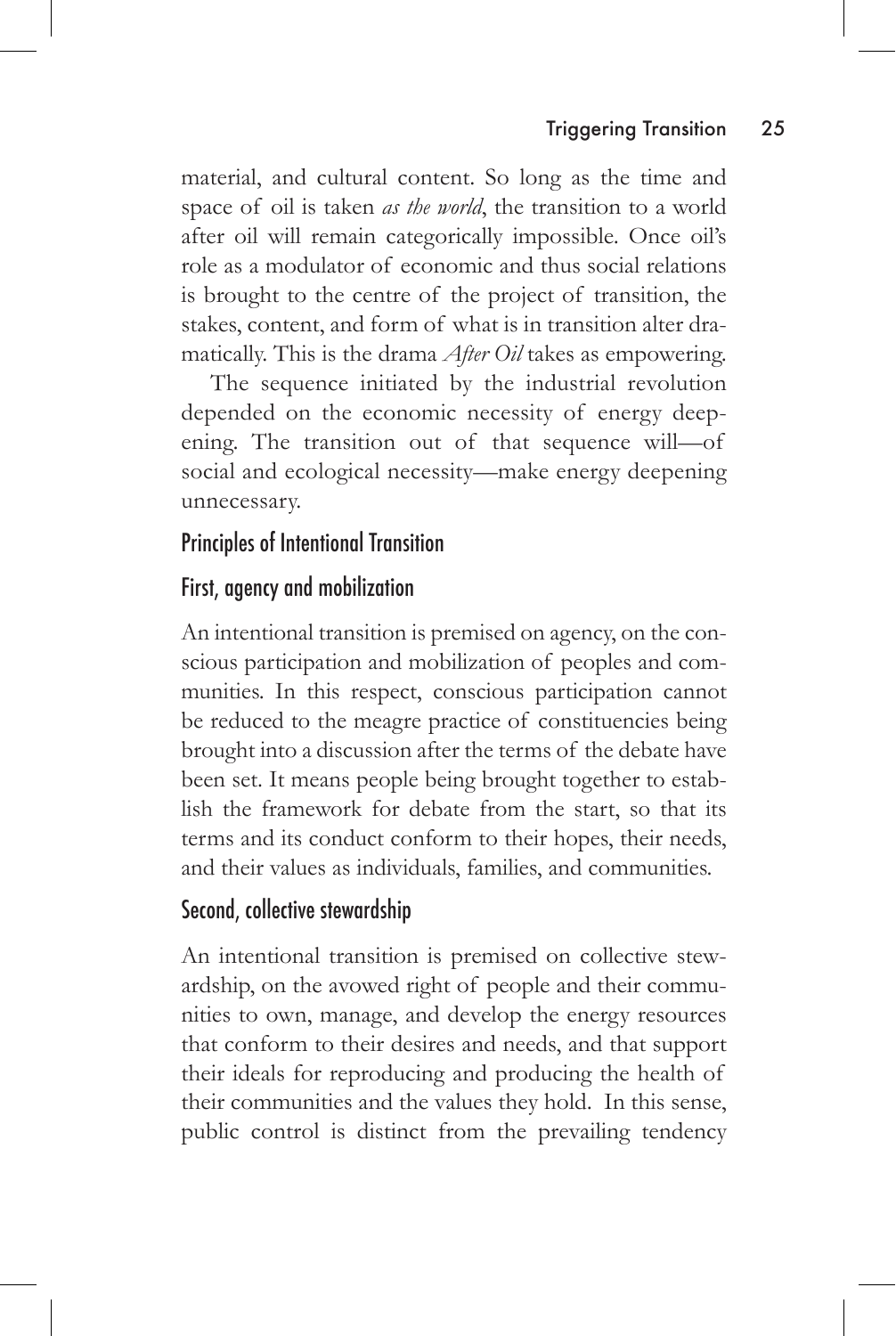toward private control and increasing private management of this epochal transition.

### Third, equality

An intentional transition is premised on equality, on the right of all peoples and communities to adequate energy resources for survival. It is to acknowledge that life under the fossil economy did not fulfill for many people or communities this basic human right, and that the fossil economy produced wild inequalities that left much of the world behind while conferring the privileges of energy along unfair, and wholly undesirable, racial, national, gender, and class lines.

### Fourth, ethics of use

An intentional transition is premised on a clearer understanding of the ethical dimensions of energy use and the hierarchy of human priorities. Intentional transition means collectively sorting out the moral differences between the use of energy for the more elementary needs we all have for food, water, and the basic essentials of life, and the surplus material and immaterial desires that energy quite literally feeds and fuels (more on transition desire below).

### Fifth, sustainability

An intentional transition is premised on sustainability. It distinguishes quite clearly between accepting the risk of an increasingly obsolescent fossil economy and embracing the opportunities of an after-oil economy in which energy is thoroughly socialized and generated within a framework of sustainability. To that end, it assigns renewable alternatives a central place in the transition away from those dependencies that have produced climate change and the current culture of risk.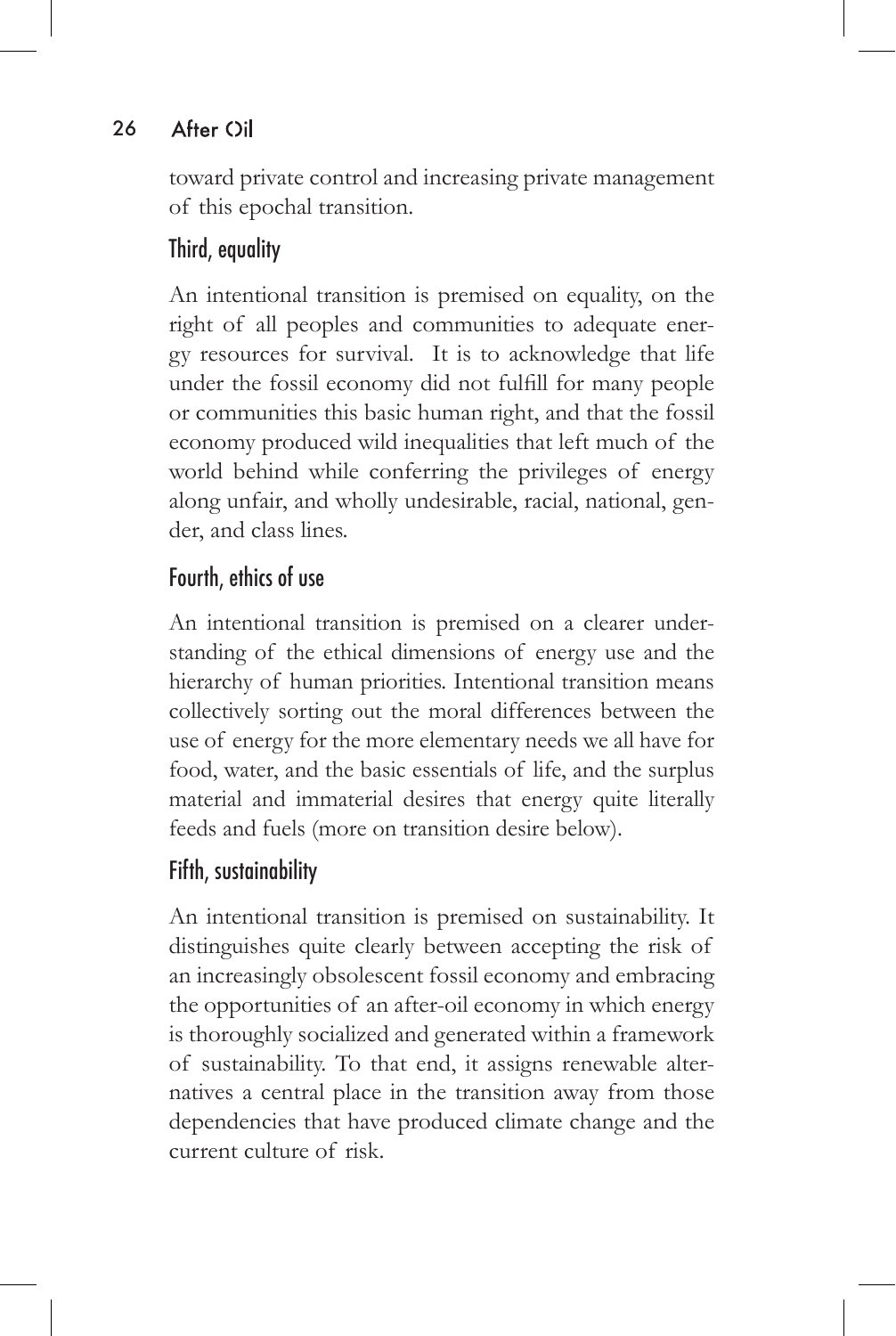#### Sixth, redefinition of growth

An intentional transition is premised on growth and development. But, importantly, it does not take these terms as self-evident. Instead it redefines these much-abused terms as something distinct from business-as-usual. In the afteroil economy, growth and development are tied to the social values articulated above and joined to a new ethics of resilience and sustainability. Growth and development are taken out of the hands of the economists and given back to the people.

### Transitioning Desire

Some of the challenges involved in intentional transition can be grasped by considering just one of its many dimensions: shifts in how desire is coordinated by and in relation to the use of fossil fuels.

 In the Western world, we live in an era of unmatched material plenty in which desires are indulged and encouraged, no matter how apparently trivial. A consumerist ethos pervades our culture and for many it appears that we inhabit (in the words of former American President Herbert Hoover) the world of the "constantly moving happiness machine." The incredible cornucopia of the twentieth and early twenty-first centuries would have been unthinkable without a cheap, portable, seemingly infinite source of energy in the form of petro-carbons or oil.

As we have seen, our dependence on oil has had unforeseen but profoundly dire consequences to the ecological health of our planet that, if unaddressed, could prove catastrophic to both our natural and social worlds. Attempts to address this crisis have largely concentrated on advocating transition to more "renewable" forms of energy, yet as critics such as Vaclav Smil point out, it is unlikely that,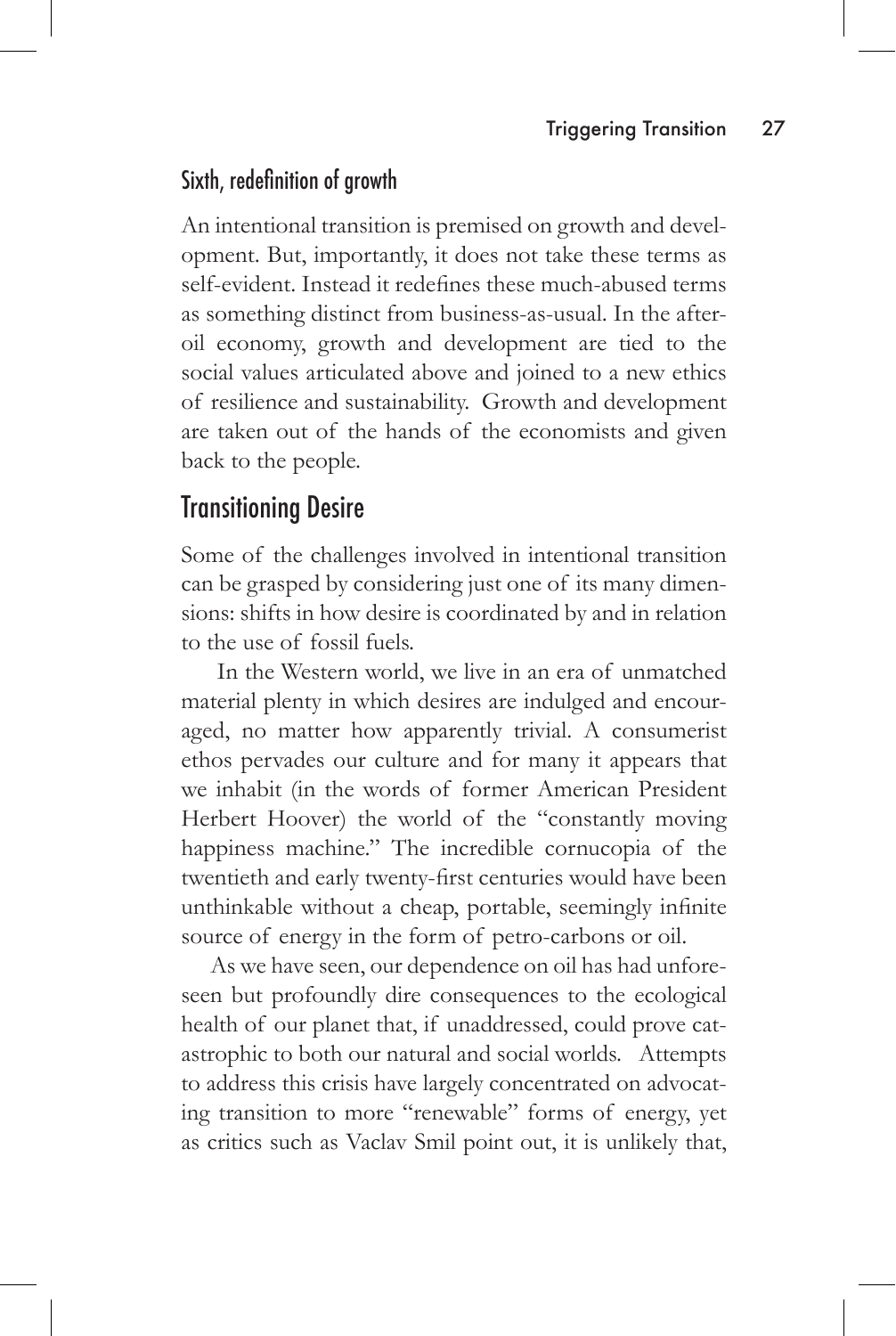now or in the foreseeable future, these forms of renewable energy will be able even to supplement our current energy demands, let alone those of the future, which are likely to be far greater.4 Our present circumstances amount in part to a crisis of desire whose resolution may depend less on finding new, less ecologically destructive forms of energy, than on restraining or curbing what looks to be a limitless desire provoked and fuelled by consumerism. Such a formulation sits uneasily with the modern temperament, and, in the face of promises of unrestrained plenty, the suggestion of restraint smacks of puritanical sanctimony and invites such questions as "Who are you to tell me to forego my desires?" Nevertheless, tackling the question of desire need not require the suppression or even renunciation of desire but rather, as Yannis Stravrakakis has argued, its redirection.<sup>5</sup>

If life in consumer society promises a dream of endless ease and joyful satiation, its critics have often pointed precisely to the profound gap between this dream and actual lived experience, noting that the actual pleasures and happiness experienced fall far short of those promised. To such critics, the consumer citizen appears very much akin to a dog chasing its own tail, pursuing an elusive goal that it can never achieve, no matter how fast it runs. Given the frequently noted intimate connection between petroleum as primary energy source and the deterritorialization, intensification, and acceleration of production, it is to be wondered whether the transition from fossil fuels might itself offer new opportunities to satiate human desires for things as a more intimate connection to local social and natural communities, fulfilling work and free time.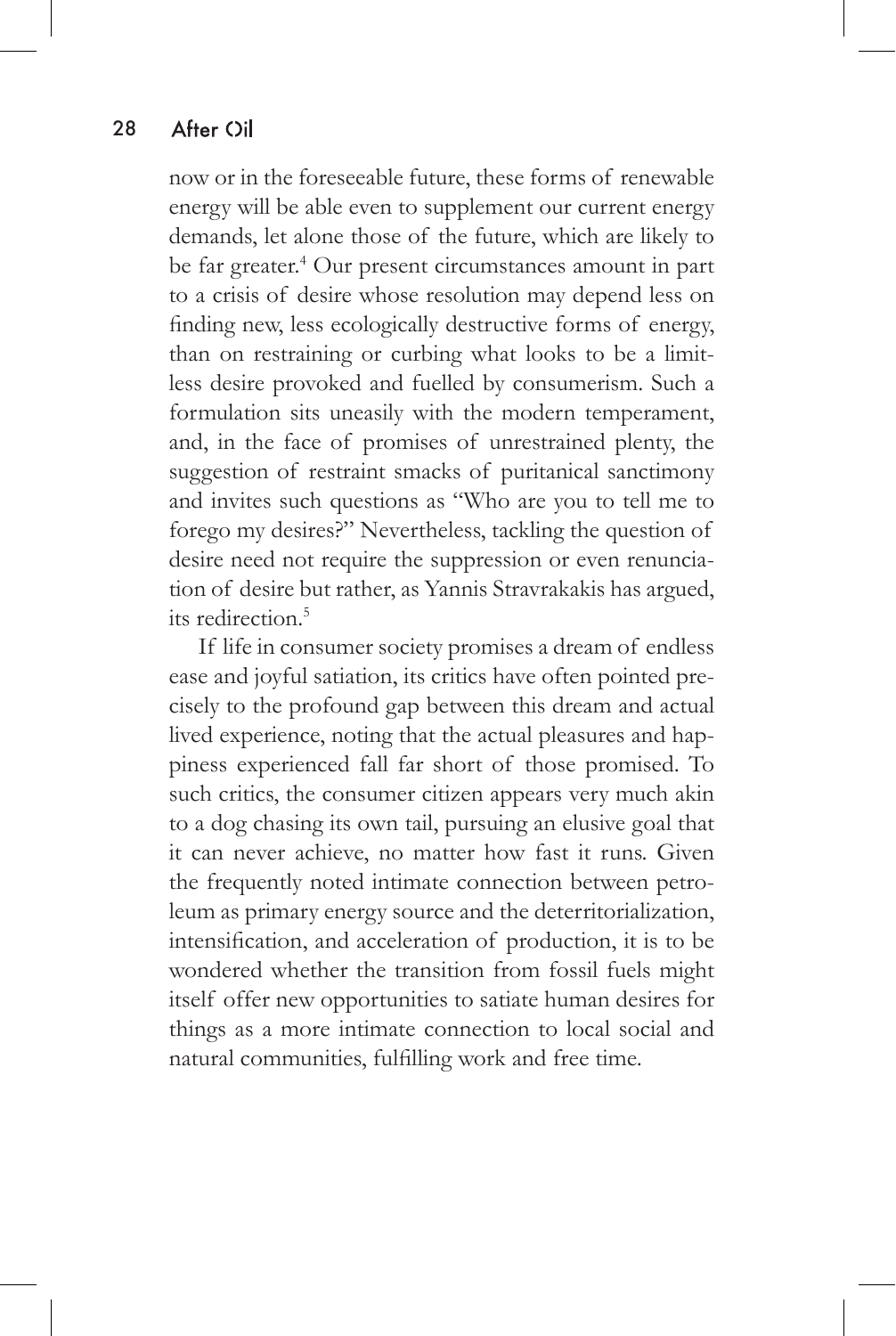## Energy Impasse and Political Actors

Oil is not only something you put in your car. It is the foundation of our political identity and institutions, and it profoundly shapes our society and environment. But how we tell the story of oil, both of its past and its possible futures, shapes how we see (and perhaps also whether we see) the problem at its core. An impasse is a situation in which progress is not possible due to entrenched disagreements or deadlocked opinions. Structural features also contribute to the political blockages barring routes to a post-oil world. Carbon reliance, a capitalist economic system, and climate change are just a few of the factors combining to generate the current political impasse around energy. The stories we tell about our energy use each frame this impasse differently, and in so doing, also identify different routes out of it.

We've identified six different narratives we tell about oil's past and how we might transition out of an oil-based world:

- 1. Transition from Below
- 2. Transition Without Loss
- 3. Transition Through Localization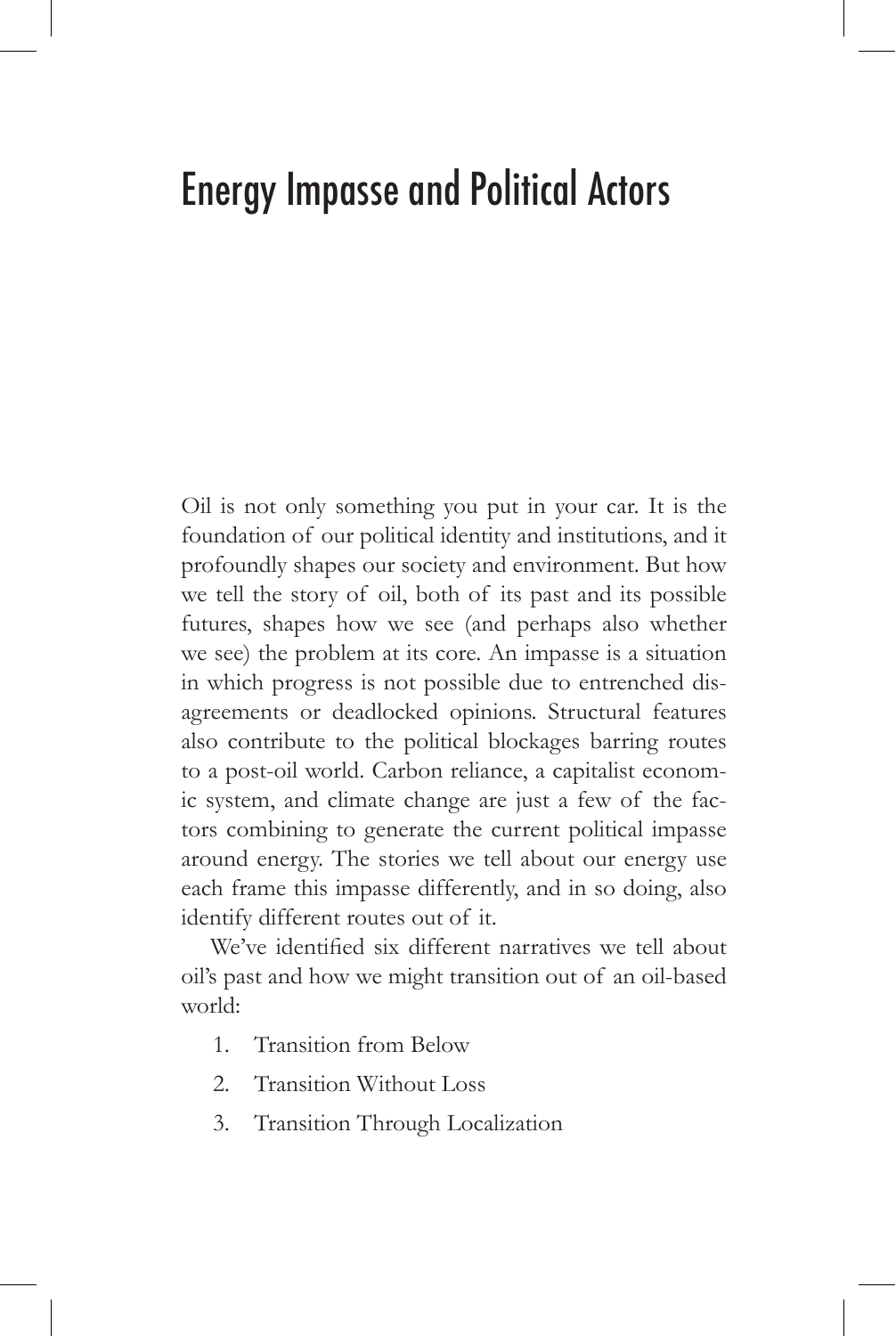- 4. Transition after Capitalism
- 5. Transition Through State Reform
- 6. Transition Through Catastrophe

### Transition from Below

### What's the story?

To achieve the necessary transition (in energy, but also away from unjust and alienated social relations) we need to build alternatives together that use resources more sustainably, (sometimes) involve new forms of energy, and build alternative understandings of wellbeing (not premised on consumerism). This may involve confrontation with dominant state and corporate forces, but these are not our political focus. By building alternatives for ourselves we're building new forms of community and overcoming disempowering forms of alienation in favour of solidarity and human relationships.

### Who tells this story?

Permaculturalists, some indignadas movements, activists and citizens involved in direct action resilience, transition towns, and more. Though interestingly, many of the people building a different energy future with their own hands—whose work is at the heart of this story—may not articulate this story; they simply live it.

### What's the impasse?

The massive power of energy corporations and the complicity of dominant political and economic institutions in our current energy system. Along with this comes a sense of disempowerment among individuals and communities that is created through lives that are pressured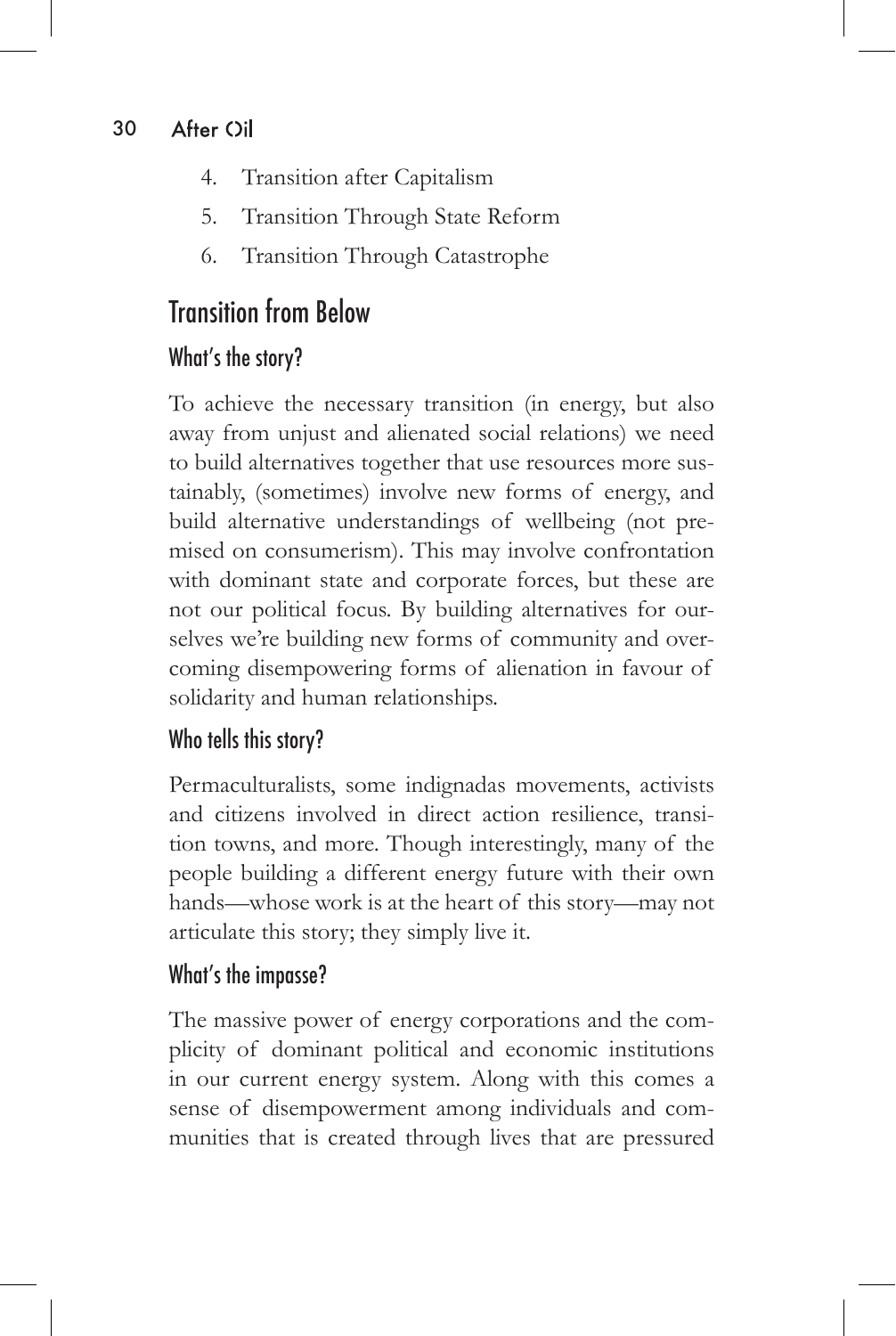economically and are marginalized. Too many of us, out of our marginalization and sense of disempowerment, have little sense of political efficacy and may focus on consumption rather than on community or our contributions to others as our sources of wellbeing.

#### What is the pathway to action?

Empowerment is created by building the alternatives we need not only as individuals but also in community. To achieve this we need to develop an economy that enables new forms of collaboration and action, and which recognizes the need to support people through the psychological and existential challenges of transition. We need to connect experience across the levels of individual, household, and community; in other words, we need to build a collaborative society based on alternative models of social and economic organizations and a sharing of diverse skill sets, knowledges, and experiences. Some groups following these kinds of approaches have experienced evident rewards, but a challenge remains in making these more widely visible and achievable.

#### Lingering questions?

Can a hands-on, non-hierarchical model flourish at a larger scale in the current context (where it would have to interact with state mechanisms or corporate players)? Or does this story rely on the collapse of the existing system before it grows? Is this story inevitably heard as forlorn or naive in the face of a rapacious, highly resilient dominant system? How can this story compete with the lure of conventional models of success based on upward mobility? How does this mode of communal organizing address differences in ability, resources, and social location?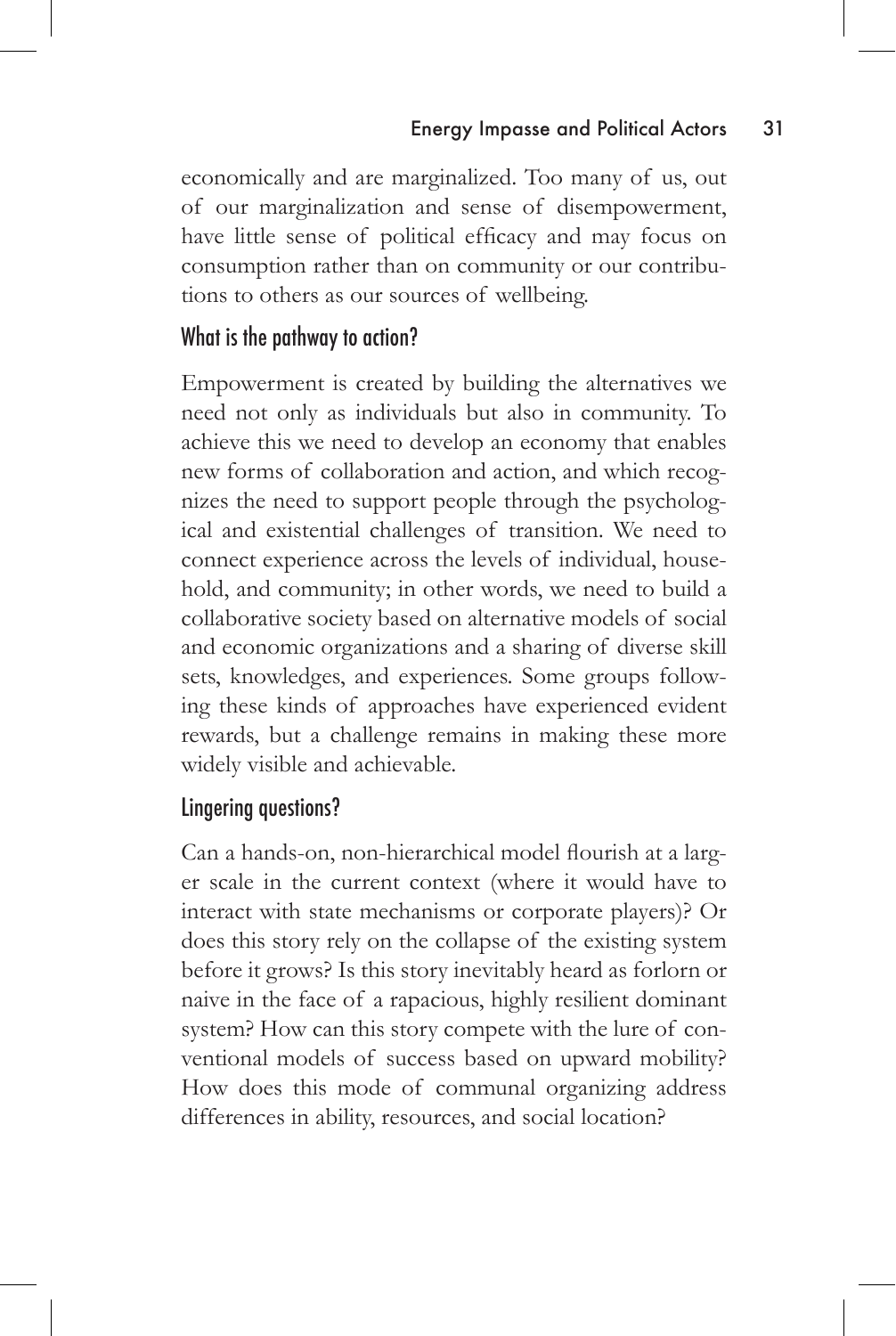### Transition Without Loss

### What's the story?

This transition imagines a wholesale conversion through decarbonizing the current economy, through new technologies and/or a switch to renewable energy sources without the loss of basic structures of life; indeed, this story often imagines an improved quality of life for many, if not most of the planet's inhabitants. There's a subset of this argument that emphasizes gains—extending capitalism's "green" growth through new energy technologies.

#### Who tells this story?

Energy corporations, governments, and technology companies.

#### What's the impasse?

This story relates the impasse of energy quite simply: we don't have the right technology in place yet.

#### What is the pathway to action?

This story's narrative sees current leaders and decision makers buying into new energy systems and transforming the market through education, subsidies, and regulation. Technocrats—those with access to the knowledge and funding necessary to build new energy systems—are at the heart of deciding what a non-carbon infrastructure will look like.

#### Lingering questions?

Without loss for whom? This narrative fundamentally points to a different energy system, so the "without loss" idea is disingenuous; this bleeds into an anti-capitalist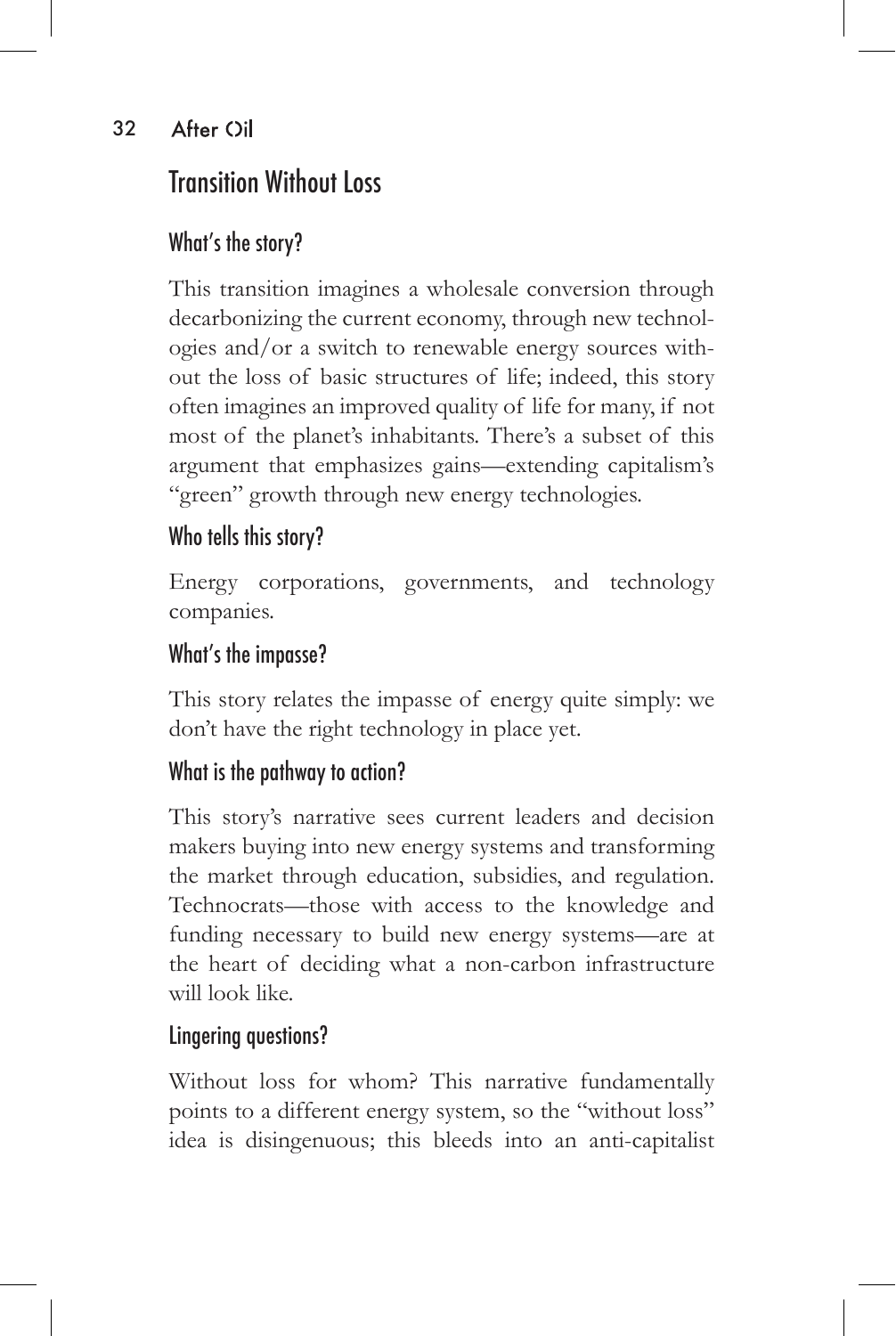#### Energy Impasse and Political Actors 33

model quite quickly, since the capitalist model is the one that fosters a culture of scarcity and competition that requires loss on the part of some. This "risk-free" path to a solution risks retaining existing socio-economic inequalities—indeed, requires them—and has the potential to create zones without access to resources for those without the capital to put new systems in place. We might ask: how does this story address the current capture of the state by players in carbon energy? How does this story propose to address the rampant inequality and injustice that are central to capitalism? Finally, can we reimagine loss in order to reframe this narrative? Loss is only imagined in terms of a commodity system that imagines a consumer at its core. Can we embrace certain kinds of loss? How would we do that? How would we encourage others to do that? Could we balance losses as a form of gain in other terms?

### Transition Through Localization

#### What's the story?

The existing allocation of resources to corporations is inefficient, exploitative, unjust, and ecologically damaging. This mode of transition envisions shifting energy management, ownership, and allocation away from corporations and towards a system of common, or shared, resource stewardship among people living in a particular place. As the impacts of climate change begin to affect more people in terms of drought, flooding, heat waves, public health epidemics, the timing may be right for a re-examination of who benefits and who pays for the effects of massive carbon release.

#### Who tells this story?

Indigenous communities often promote stewardship as a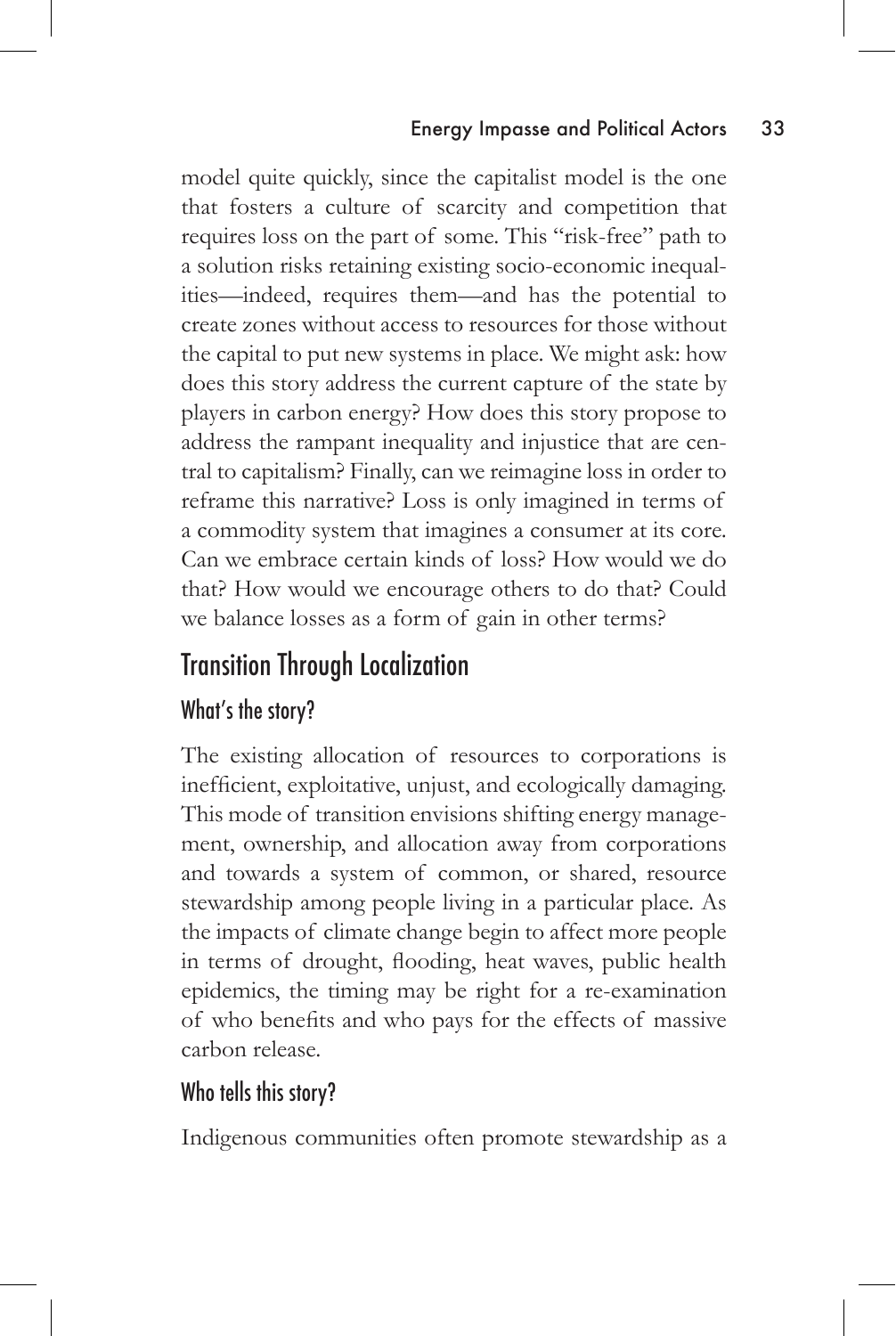component of community. This is also a narrative told by activist groups seeking to establish regional renewables companies. Communities whose water sources are contaminated by energy extraction often advocate for greater local control and oversight of the water-energy nexus in their region.

#### What's the impasse?

Energy has seldom been viewed as owned or managed by those who live near energy sources and its infrastructure, and so few examples of place-based or local ownership exist. In addition, corporate ownership and profits are protected by current juridical, political, and economic systems so as to make local ownership and management nearly impossible.

#### What is the pathway to action?

Developing a transition through localization of resource management by promoting a politics of presence and resource stewardship, or, developing the idea that those who live in a given region have a stake in the management of local resources. This transition also depends on making successful examples of local ownership and generation more nationally and internationally visible.

#### Lingering questions?

If energy could be turned into a commons, what would that look like? How does this narrative address profound differences in access to energy/water resources in different places? How can an approach based on localization become transnational or global? How would such an approach operate in spaces like offshore drilling platforms? How would this approach entail community driven institutions? How would this approach deal with the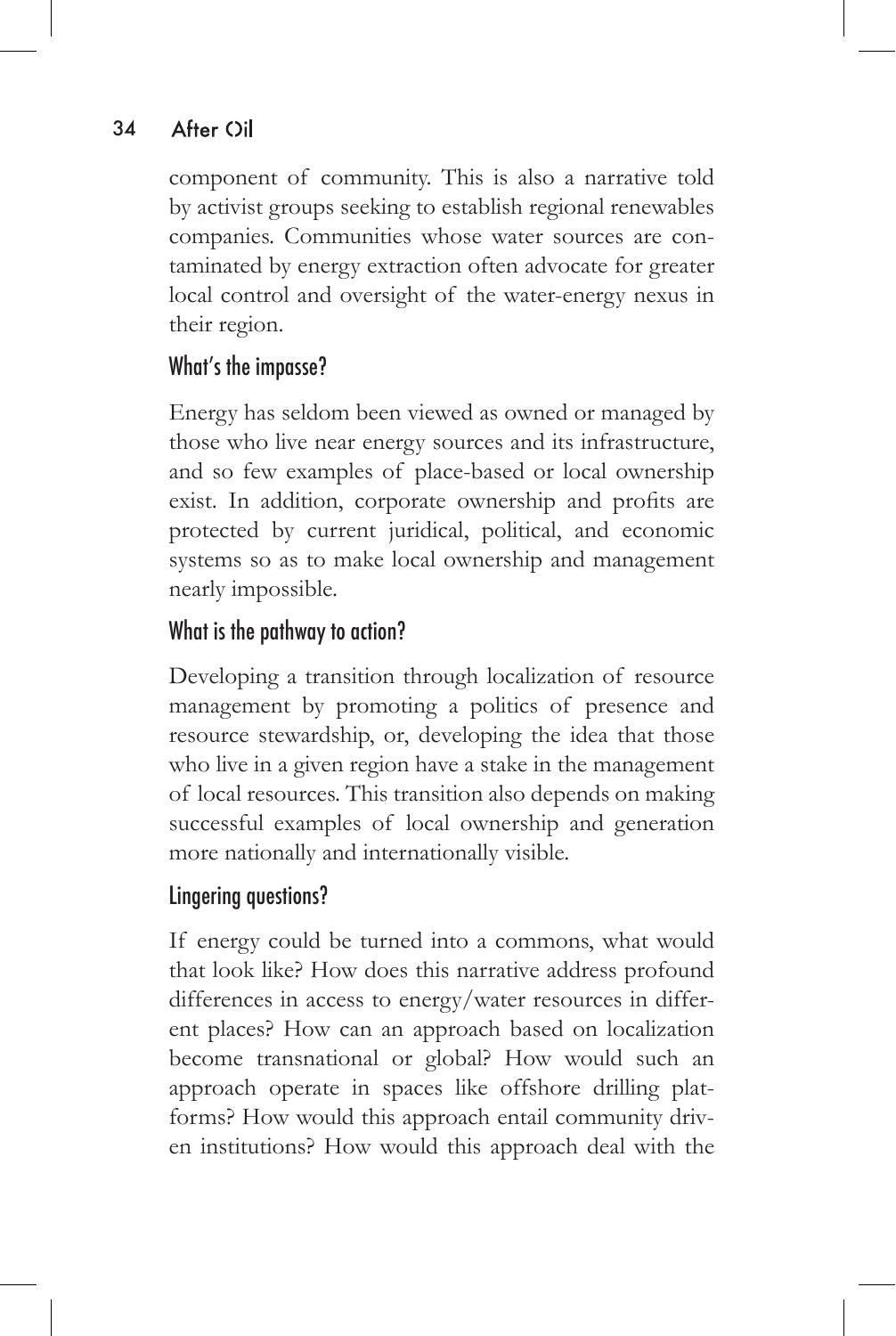historical disenfranchisements of local populations? How can corporations be made accountable to the local effects of resource extraction? What does energy dispersion and use look like outside of a profit model?

### Transition after Capitalism

#### What's the story?

Capitalism is growth-oriented and accelerationist at its heart—that is, premised on intensive and extensive gains and therefore at odds with a transition towards reduced energy use. Only by breaking a much broader system of capitalism can we achieve transition out of carbon-based energy reliance. In other words, there is an intrinsic link between justice struggles and energy transition.

#### Who tells this story?

Naomi Klein; Kolya Abramsky; Midnight Notes Collective; Anarcho-Primitivists; Communitarianians and Utopian Socialists; Marxist ecologists; proponents of World-Ecological theory.

#### What's the impasse?

Industrial capitalism has been powered since its beginning by fossil fuels; you can't change the problem of energy without changing the system. Yet it's difficult (impossible?) to imagine a life other than that produced through capitalist means. The impasse, then, is the immense appeal of our oil-based lives and the weight of the physical and social infrastructures produced over the life of oil. And let's not forget, too, the massive power of corporations—who are inclined to preserve the status quo—over individuals.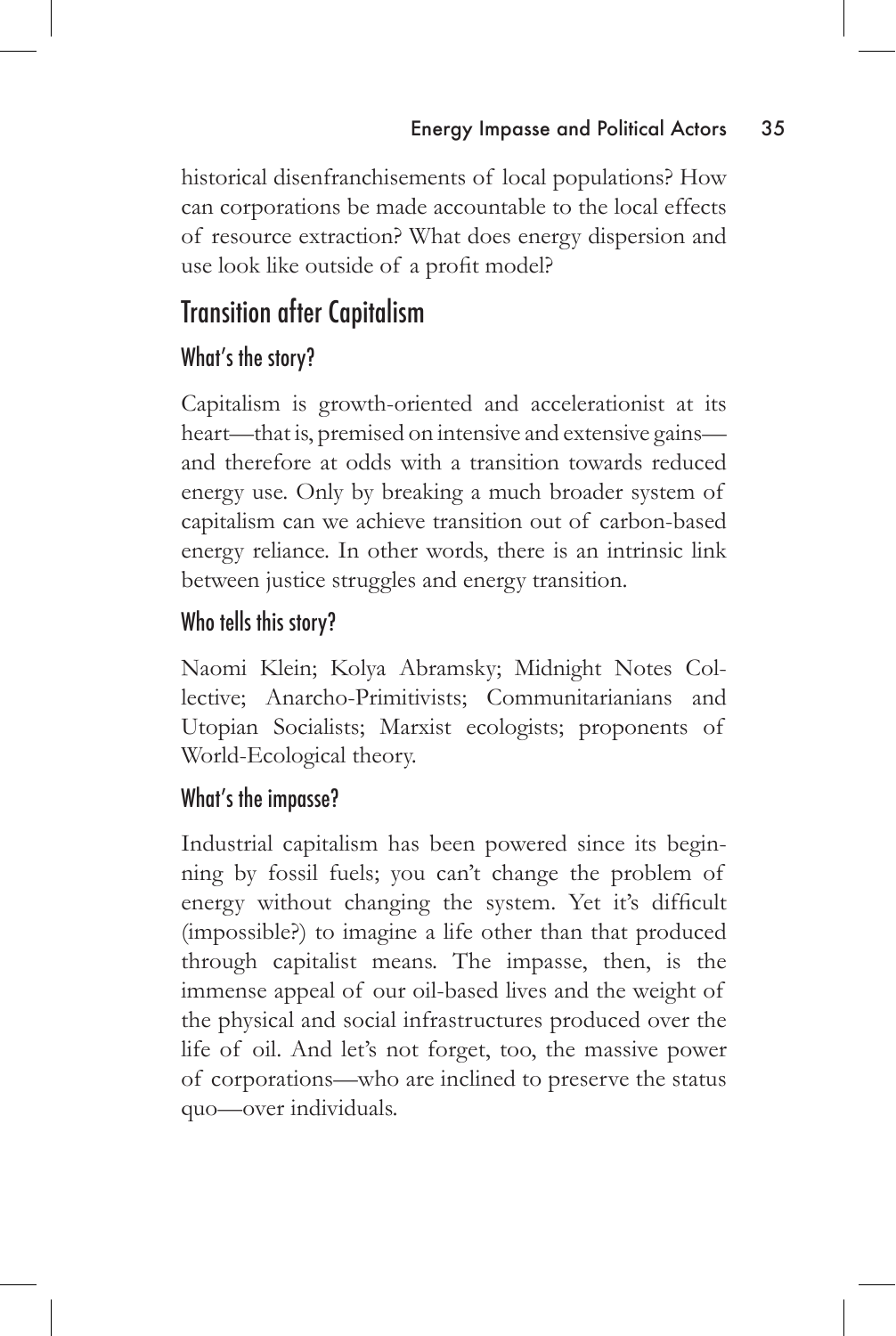#### What is the pathway to action?

This narrative imagines its heroes as "individuals of conscience" prepared to stand up to the systemic agency of capitalism. An activist approach to confronting oil capitalism seeks to mobilize citizens against the state and corporations through social media campaigns, education, divestment campaigns, solidarity building, and/or direct action, and to persuade workers to realize the value in the jobs and egalitarian opportunities of alternative energy infrastructures. Yet the very systemic power and agency of states and corporations also makes it difficult for this story to really believe in its hero.

#### Lingering questions?

The strength of this story lies in its critique. How might we translate that critique into meaningful systemic change? And what do we make of this approach's tolerance for violence (even if, to date, there has been minimal violence in the name of energy transition)?

### Transition Through State Reform

#### What's the story?

This model of transition imagines large-scale state intervention that can range from a slow-paced reformist and regulatory approach to a large-scale rapid and radical reorganization of space and resources.

#### Who tells this story?

Politicians invested in social change; NGOs; international organizations and governance structures; authors such as Kim Stanley Robinson (as in his Science in the Capital trilogy). $<sup>1</sup>$ </sup>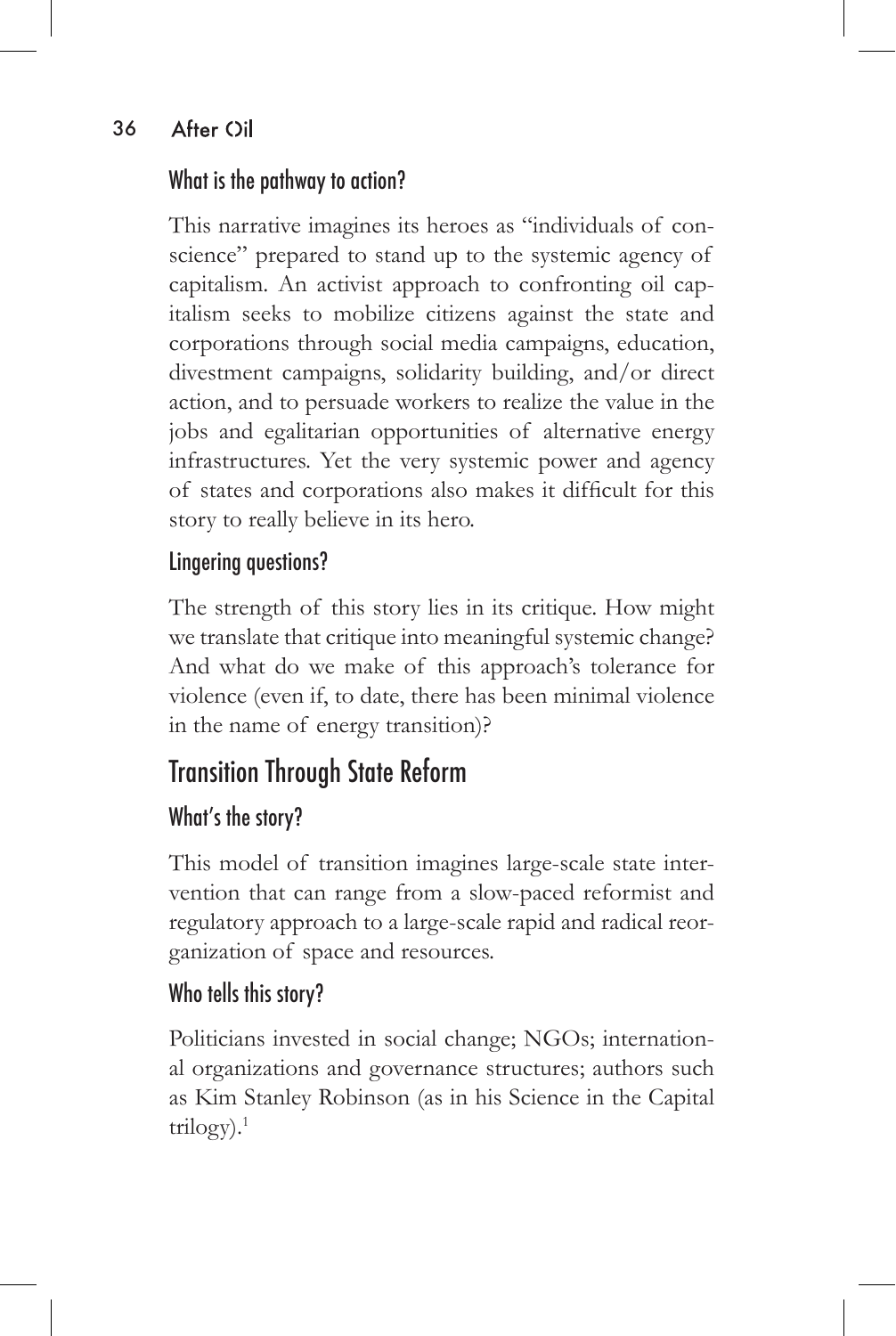#### What's the impasse?

The state has been made subservient to the economy and in many cases the state has grown up with/on the carbon economy, so it's difficult to see how the state could be uncoupled from corporate interests/capitalist economy.

#### What is the pathway to action?

This story imagines politicians and political parties working to transform approaches to energy on a wide scale through existing political and juridical processes. Corporations are seen as innovators in this process, as they enact internal transitions in compliance with state reform. Alongside this, civil society acts as a "policing" force to ensure the state's role and actions in energy transformation. Supranational organizations such as the International Monetary Fund or World Trade Organization, as well as international trade agreements, work to engage transformation worldwide.

#### Lingering questions?

Can real transformation be achieved through an approach that reinforces a capitalist model and commodity view of energy? This story entrenches the state as a vested interest in the carbon economy, which begs the question of whether the state could survive a transition to renewables. What are the outcomes of centralizing energy resources in global geopolitics? Does this approach invite state-sanctioned violence, surveillance, displacement, and disenfranchisement? How can energy workers be convinced of their vested interests in an after oil scenario?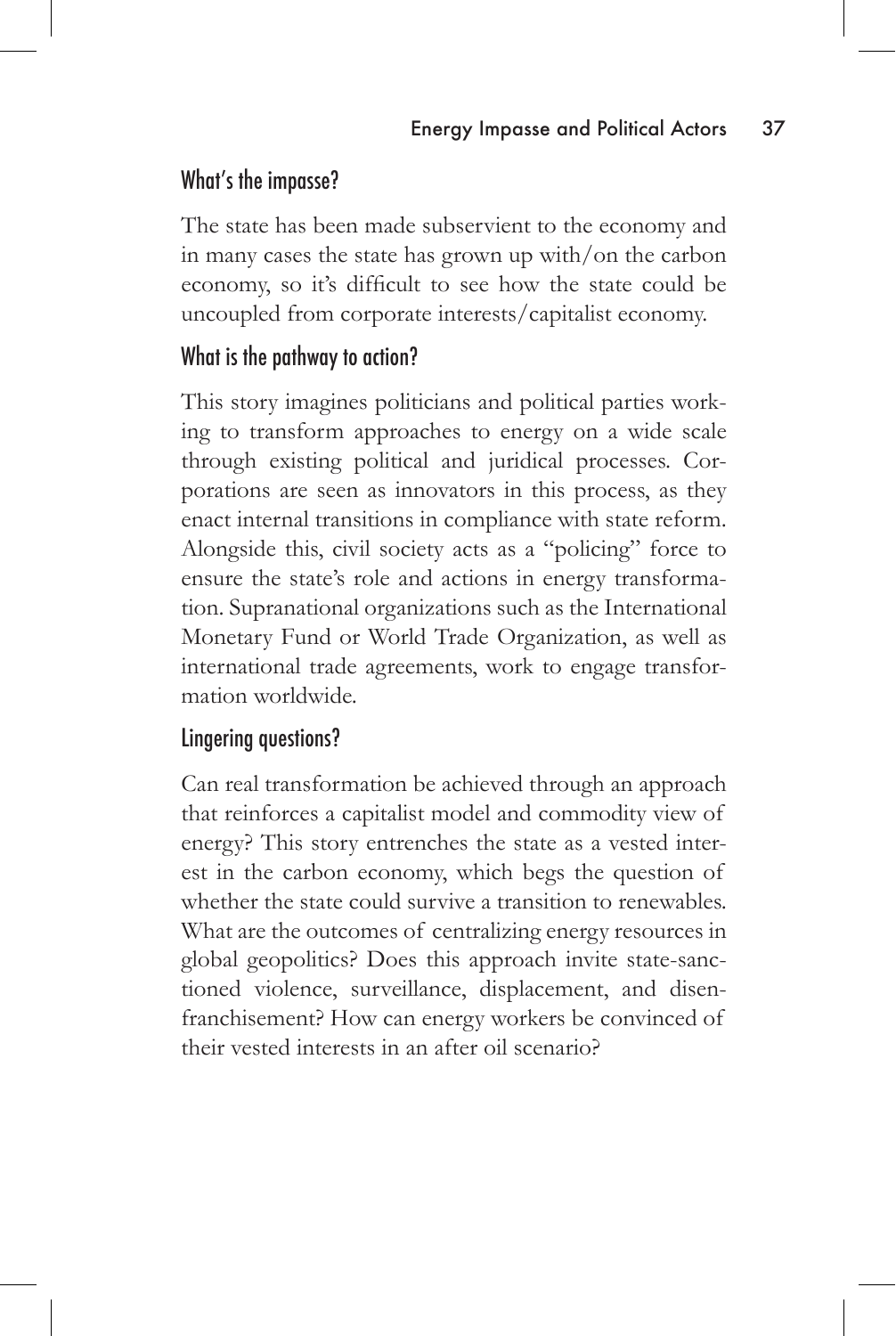# Transition Through Catastrophe

# What's the story?

This is the story that tells us that we don't really have the ability to comprehend what awaits us after the end of carbon democracy. The reason for this is that our socio-political institutions and even categories of social analysis (e.g. "growth" as measure of economic health; "base load" as an expectation of grid logistics) are so deeply embedded in the logics of fossil fuels that we cannot imagine what a post-carbon society would look like. Ironically, in some apocalyptic narratives, a world "after oil" is envisioned as inherently "catastrophic," thereby providing a convenient argument for the status quo. This is the root cause of our present condition of impasse. The implication is that some kind of rupture, possibly catastrophic, would need to occur to force us toward transition.

# Who tells this story?

Academics like Timothy Mitchell and Roy Scranton;<sup>2</sup> disaster/apocalyptic narratives in popular culture (e.g. *Interstellar*, *Utopia*); numerous sf/dystopian writers, including Robinson, Margaret Atwood, and Paolo Bacigalupi;<sup>3</sup> those voicing a range of secular narratives of catastrophic transition, which are echoed in the eschatologies of religious communities.

# What is the impasse?

The magnitudes of energy unlocked through fossil fuel use are what have allowed for the modernization of society. Every dimension of modernity is thus fundamentally dependent on the continuous presence of coal, oil, and gas. Technosocial lock-ins are reinforced by dominant political actors and hegemonic powers, and "naturalized"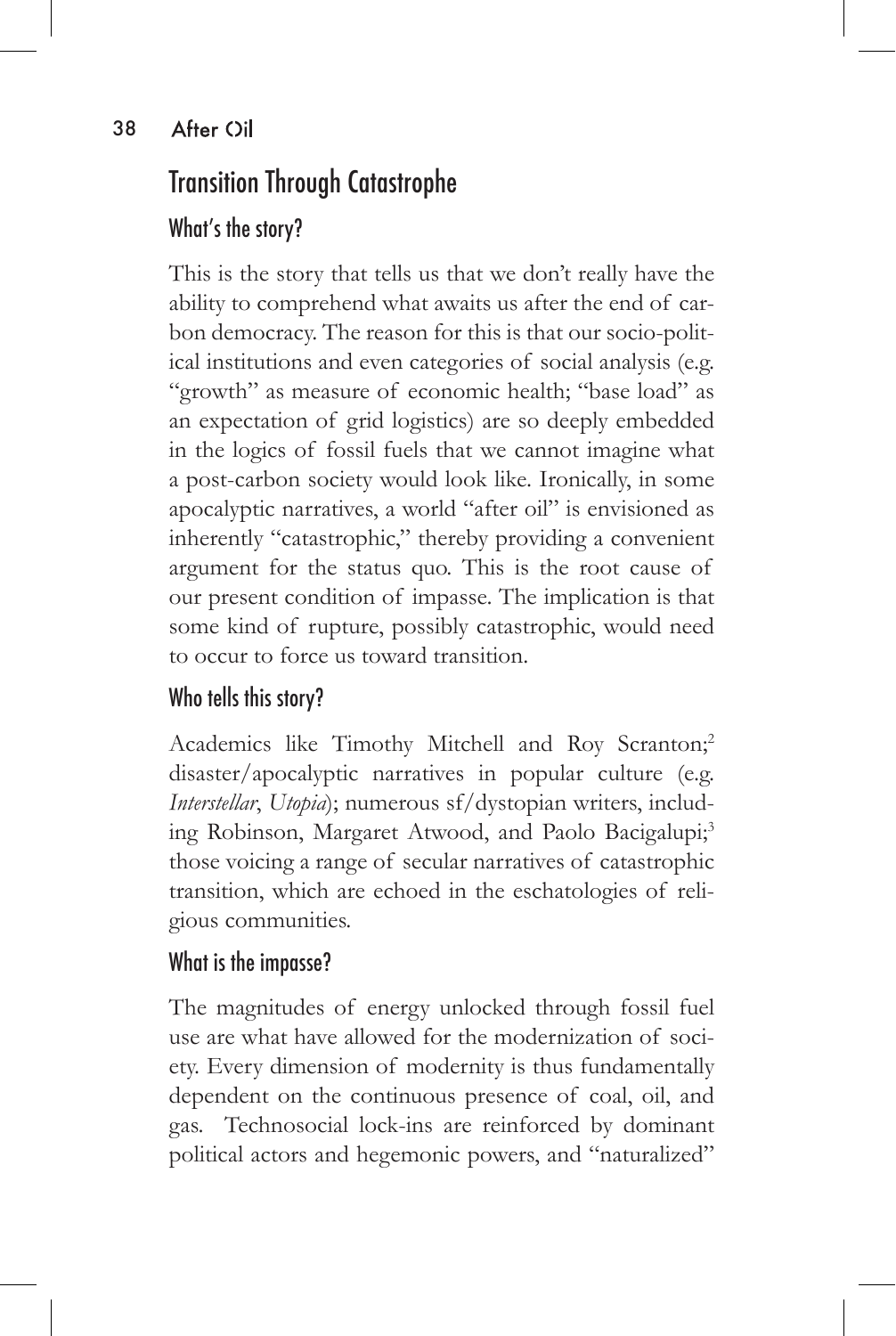in civil society and everyday life. Then there are the enduring powers of infrastructure: pipelines, refineries, highways that push us to replicate behaviours and cultural forms. It is difficult, perhaps impossible, for the social majority to imagine and embrace a society that is not dependent on carbon energy. In turn, carbon political interests and agents lever their strategic discourses of power/knowledge. Transition thinking cannot escape the orbit of fossil fuels either (e.g. carbon capture and sequestration as salvation, discourses of energy security and energy equity). The dominant discourse and forms of infrastructure reinforce one another.

## What is the pathway to action?

In this story, the current energy infrastructure maintains its dominance until the deterioration of the environment and lifeworld is so advanced as to produce some of kind of collapse or catastrophe out of whose ruins a transition might be born. The question of agency is a murky one. Either "we're fucked," as Scranton writes, or perhaps we simply won't be able to comprehend the path to transition until our energy infrastructure itself changes from below. In any case, in this narrative the artist or thinker plays a key role in speculating about the possible futures that could emerge out of collapse or in illuminating how we might live ethically with these catastrophic possibilities in mind.

#### Lingering questions?

Are we convinced that the artist/intellectual matters in this context? How can we tell these stories in a way that people find generative and engaging, rather than alienating and fearful? How do we frame the "unimaginable"? Is there value in considering the consequences of current energy impasse as "unimaginable"? Is there risk in advocating for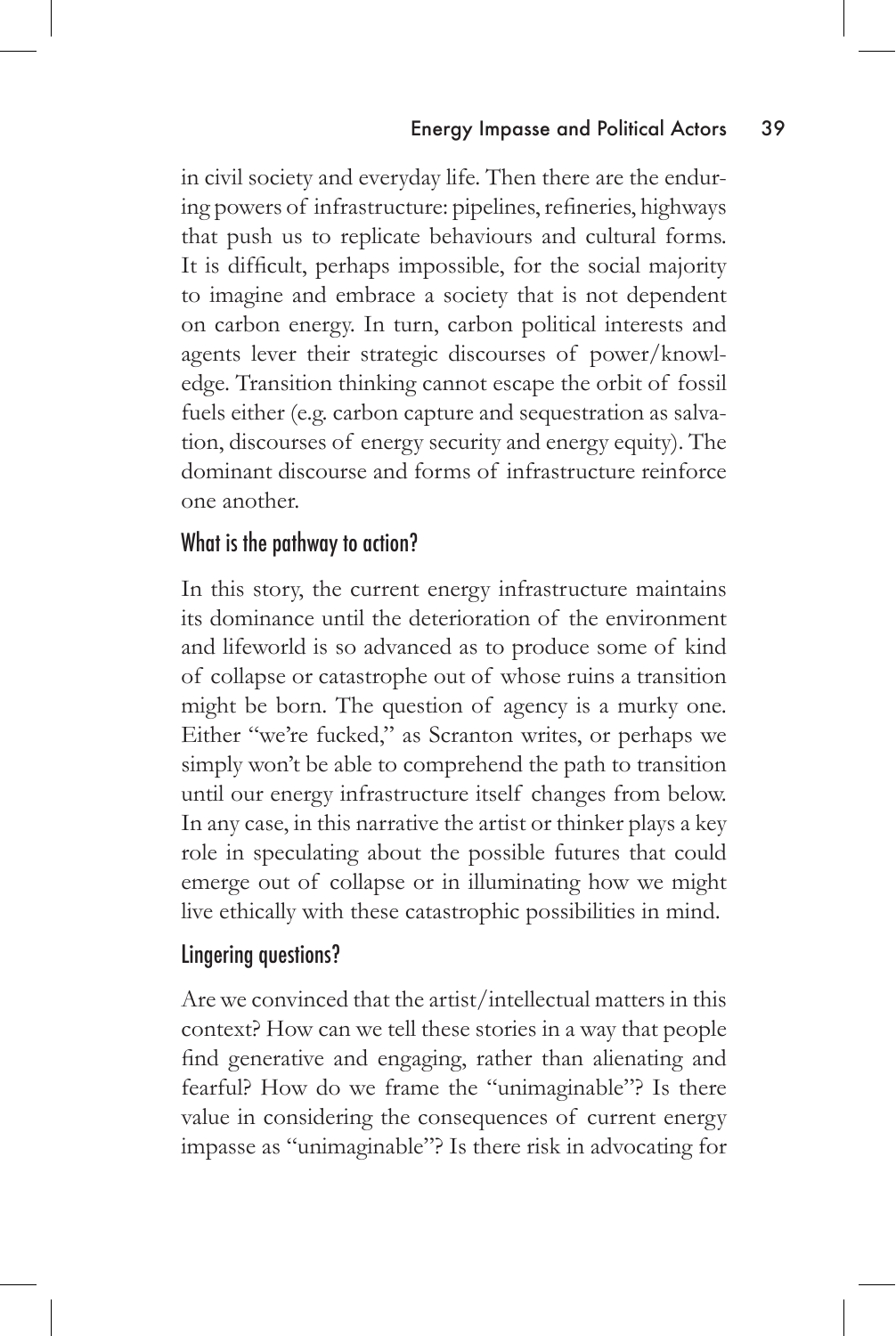dwelling rather than for action? Is there a useful "utopian" counter-narrative to the dystopic or catastrophic one?

# Conclusion

These six different stories about what comes after oil, and all the many variations they take in our public and private lives show us that the questions around what to do about our carbon dependency and its impact on the climate are complicated and, in many cases, contradictory. There is no one clear problem, nor is there one clear solution—if there were, we might possibly already be living *after* oil. However, in considering how we relate to these different stories, we can also consider how we relate to others who are invested in these questions and to the variety of impasses that are connected to the question: what comes after oil?

Through the process of assessing these six stories, we have come to realize that working to more specifically identify the variety of impasses that can arise in thinking through the transition to an after oil scenario is a motivating task. Rather than seeing these many problems and possible modes of action as evidence of an intractable impasse, we now view them as a useful set of tools to use in entering into the various conversations and actions that are happening around oil transition.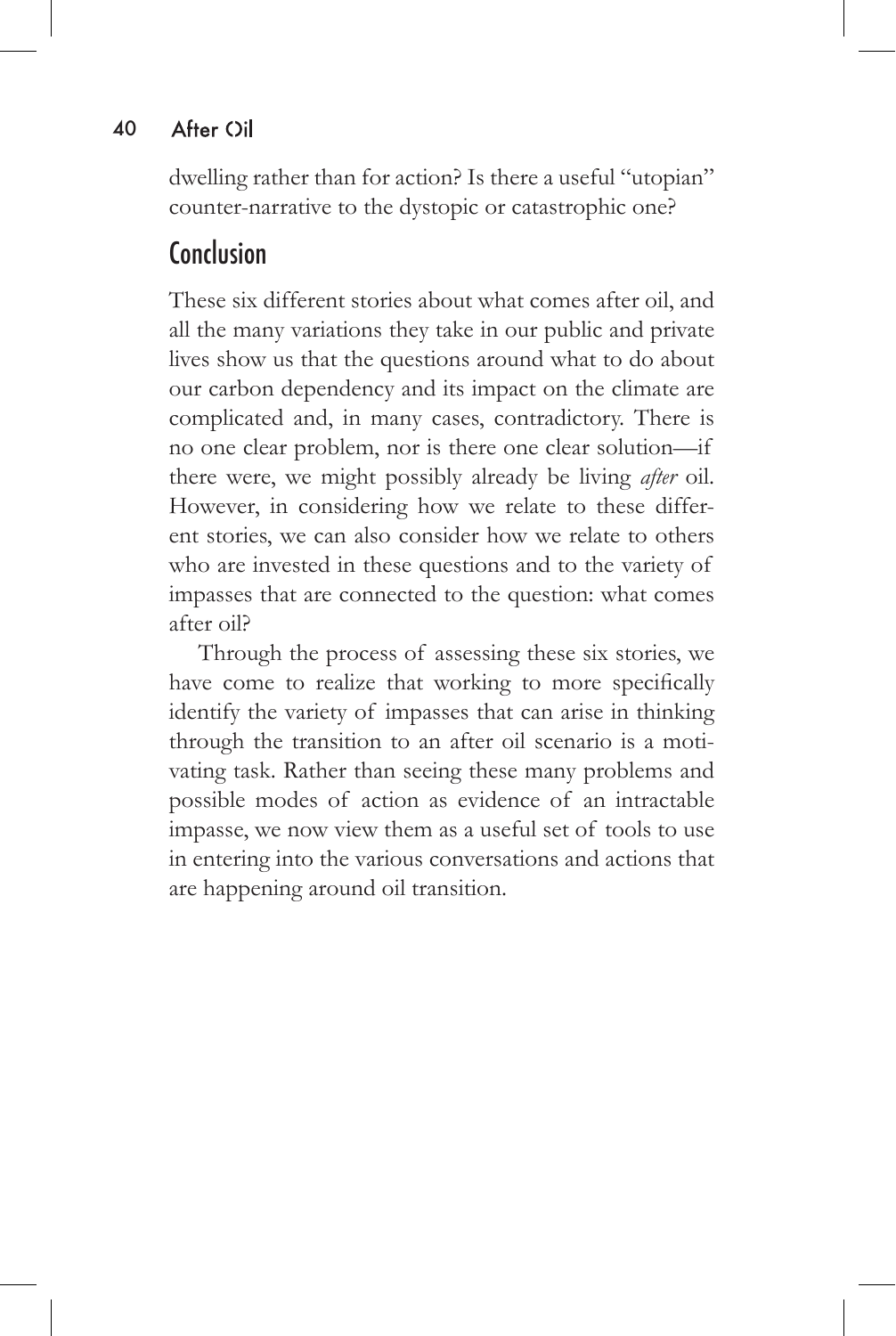# The Arts, Humanities, and Energy (or, What Can Art tell us about Oil?)

An energy transition will require us to move away from using fossil fuels to employing renewable forms of energy. But there's more to transition than substituting one form of energy for another. We will not make an adequate or democratic transition to a world after oil without first changing how we *think*, *imagine*, *see*, and *hear*. Since oil shapes our ideas and values as much as it does our infrastructures and economies, an intentional energy transition will require us to think anew about wealth, beauty, community, success, and a host of other ideas that form our societies and our selves. What better set of disciplines than the humanities—art, history, philosophy, cultural studies, religious studies, and so on—to help us grasp the history of our present and to imagine different possibilities for the future?

The arts and humanities are uniquely equipped to help us engage in a full, successful energy transition. How will they do so? To afford a full sense of the crucial role that the arts and humanities play in helping us transition away from fossil fuels, we provide a brief account of the distinct roles played by *words*, *images*, and *performances*.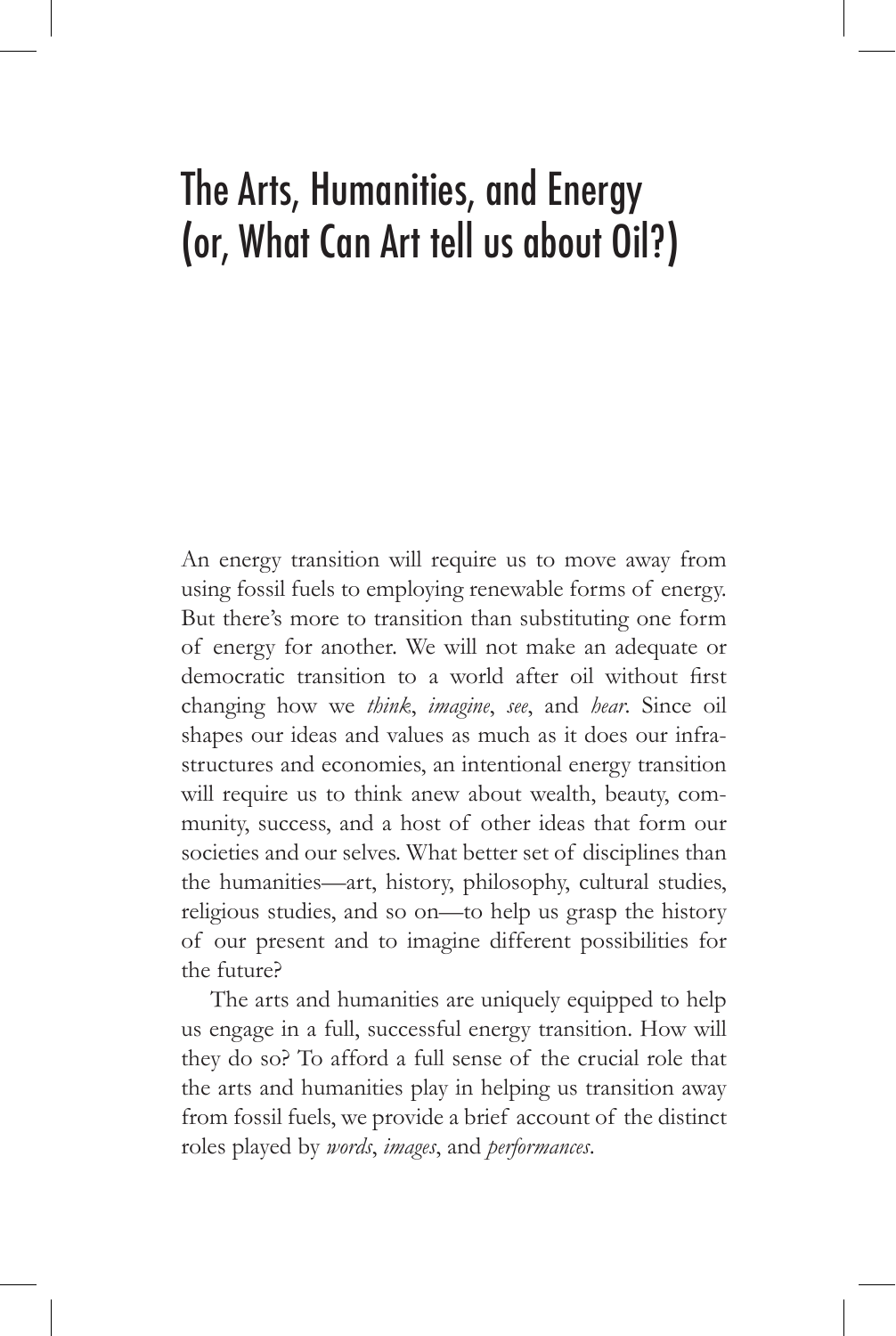# **Words**

## . . . academic research, novels, histories, poetry . . .

The arts and humanities provide spaces for individual and collective reflection on the consequences of oil culture for life on earth in ways that are more holistic and empathetic than the ideas generated by corporate interests or the 24-hour news cycle. Within this space, we can think about how to re-organize our societies so that they respond to our needs more effectively, without trampling over nonhuman life forms and ecological processes that are essential and valuable in their own right. One way to do this is by philosophical or cultural critiques that force us to confront the inadequacies of our oil cultures. Another way is through speculative fiction that imagines what a post-oil world might look like. As authors Margaret Atwood and Neil Gaiman have recently argued, $1$  now that we have the facts about oil and climate change, we need fictions to act on them.

The arts and humanities also create knowledge that can help us to see that social change is desirable and possible. Scholars create knowledge, in part, by revealing and critiquing the ideologies that shape our notions of what constitutes knowledge, beauty, common sense, and the common good. More recently, they have sought to specify the ways in which particular energy regimes impact our perceptions, bodies, and communities. Art can similarly, in the words of philosopher Jacques Rancière, "redistribute the sensible" and help us to relate energy to our social experience beyond the standard language of energy "problems" and "solutions" that has so far failed to achieve meaningful change.<sup>2</sup> We need to perceive the world differently in order to change it.

Historical consciousness is a crucial ingredient for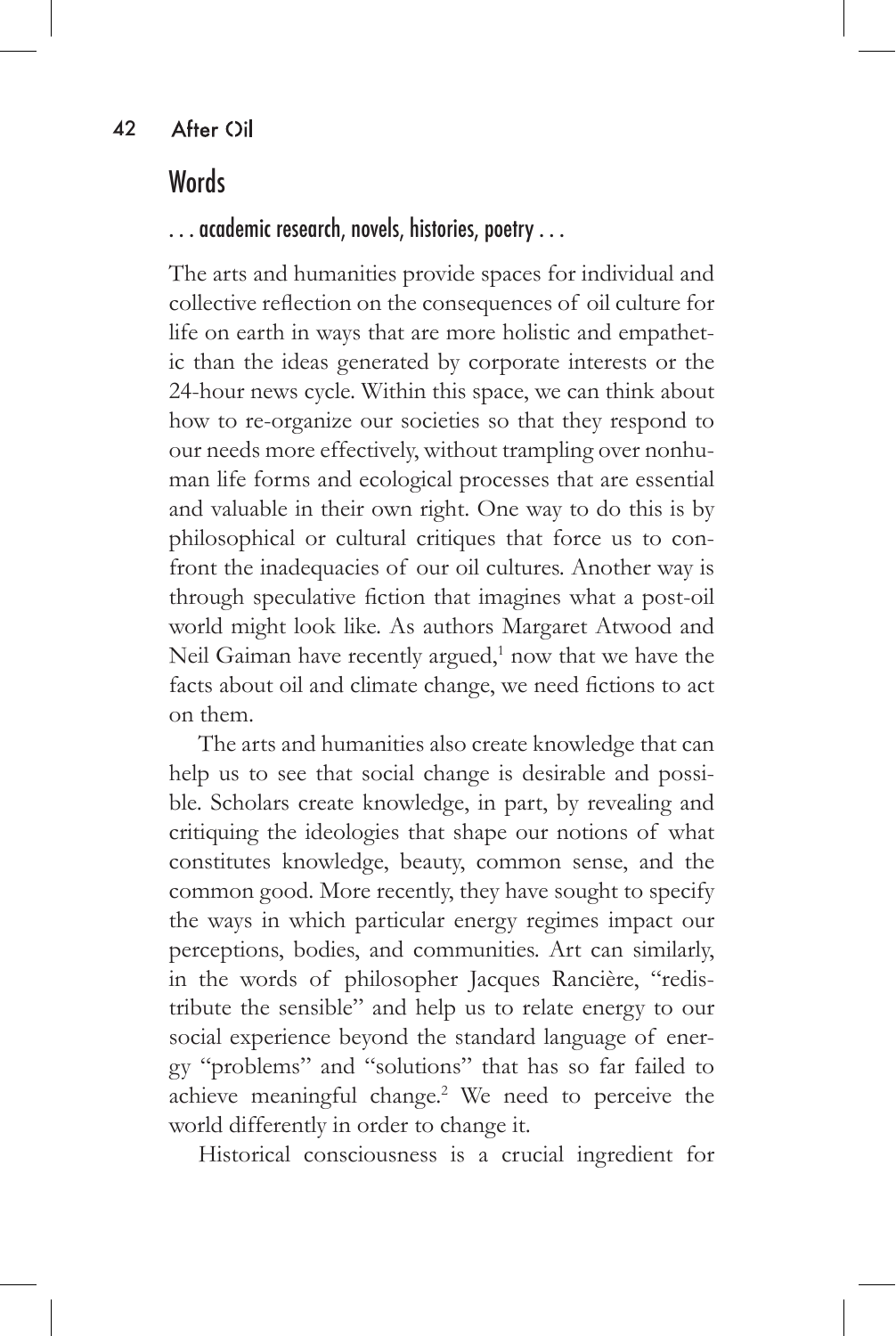#### The Arts, Humanities, and Energy 43

robust collective reflection that alters how we perceive the world. The humanities can re-narrate the histories of oil and energy to enable us to think more fully about our current circumstances and future possibilities. Such histories can reveal the hidden or obfuscated traumas of the past that continue to shape our societies or that should guide how we proceed. For example, our sense of the our overall historical "progress"—the steps that we have taken in order to become modern—looks different when we understand that crucial role played by greater and greater access to, and use of, energy; progress and energy use have not only gone hand-in-hand, but the latter has had a determinate impact on the former. Telling stories about the past is not just an exercise in uncovering lost causes, traumas, and oppression. It can also point to alternative ways of thinking and being that may have been forgotten or suppressed in the mad rush to cover the world with oil.

Language enables thought, which means that we need to do the work of creating languages and bodies of knowledge that will help us to understand the world anew. The work of many artists and humanities scholars shows that the concepts that we use to understand our world have histories that shape their meanings. Intriguing possibilities open up when we question the concepts that we take to be essential and seek to create new ones that enable new meanings. One particularly demanding concept of late is that of "the economy," which the media discusses as if it were a living entity that makes claims on us. We are told that must organize ourselves and behave in ways that are "good for the economy," and we want politicians to "manage the economy" effectively. But as the scholar Timothy Mitchell has recently shown, the idea of "the economy" as an entity unto itself requires cheap energy to exist, and only acquired its current meaning in the early twentieth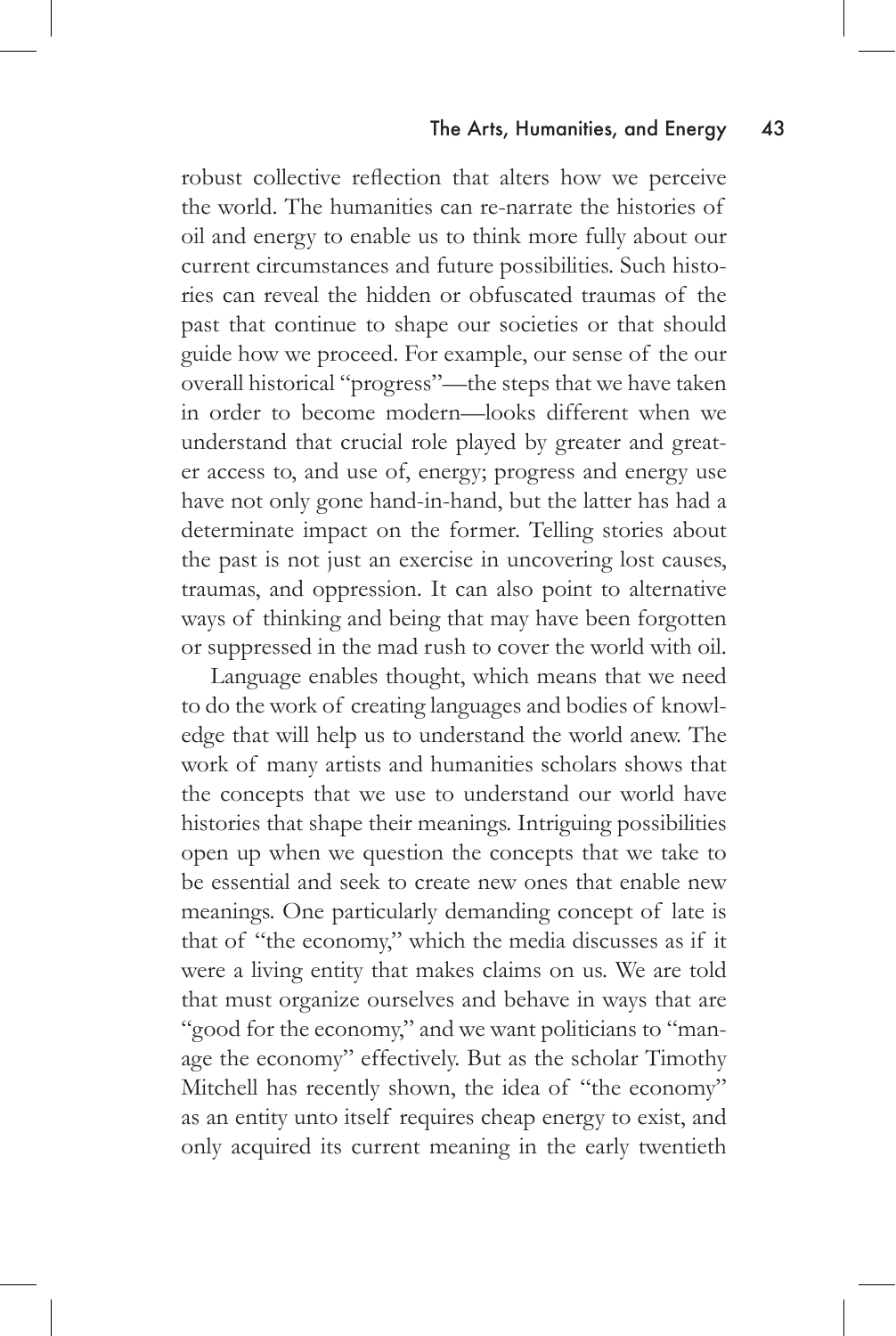century.3 Mitchell suggests that we could have an economy that is not structured around growth, as we currently do, because "the economy" is not a transcendent reality with a fixed nature. Other scholars have made similar analyses of ideas like "Nature" and "energy," both of which also have histories and may also be fostering unsustainable ways of being in the world.

On the other hand, the creation of new concepts enables new kinds of meanings. For instance, scholars and artists have begun to talk about "petrocultures" and "the Anthropocene," which are powerful ideas with the capacity to reshape how we think and talk about the world. If we specify our culture according to energy resources via the concept of petrocultures, might we not open up other ways of imagining our social existence? What other sort of culture might we want to create—a wind culture, for instance, or a culture of renewables? And how might the notion of humanity as a geological force, expressed in the concept of the Anthropocene, change how we see our world and our activities in it? Art and the humanities help us to see that life becomes possible in different ways in relation to how we use concepts; they equip us to think carefully about the kinds of concepts that we want to use, and why.

Making an intentional and democratic energy transition is a difficult task, in part because we are implicated in the system that we are committed to changing. Powerful oil companies and others opposed to change know this difficulty well and exploit it frequently. But humanities scholars and artists can help us to persist by fully coming to terms with the social challenges that we face and the possibilities that could lie beyond them.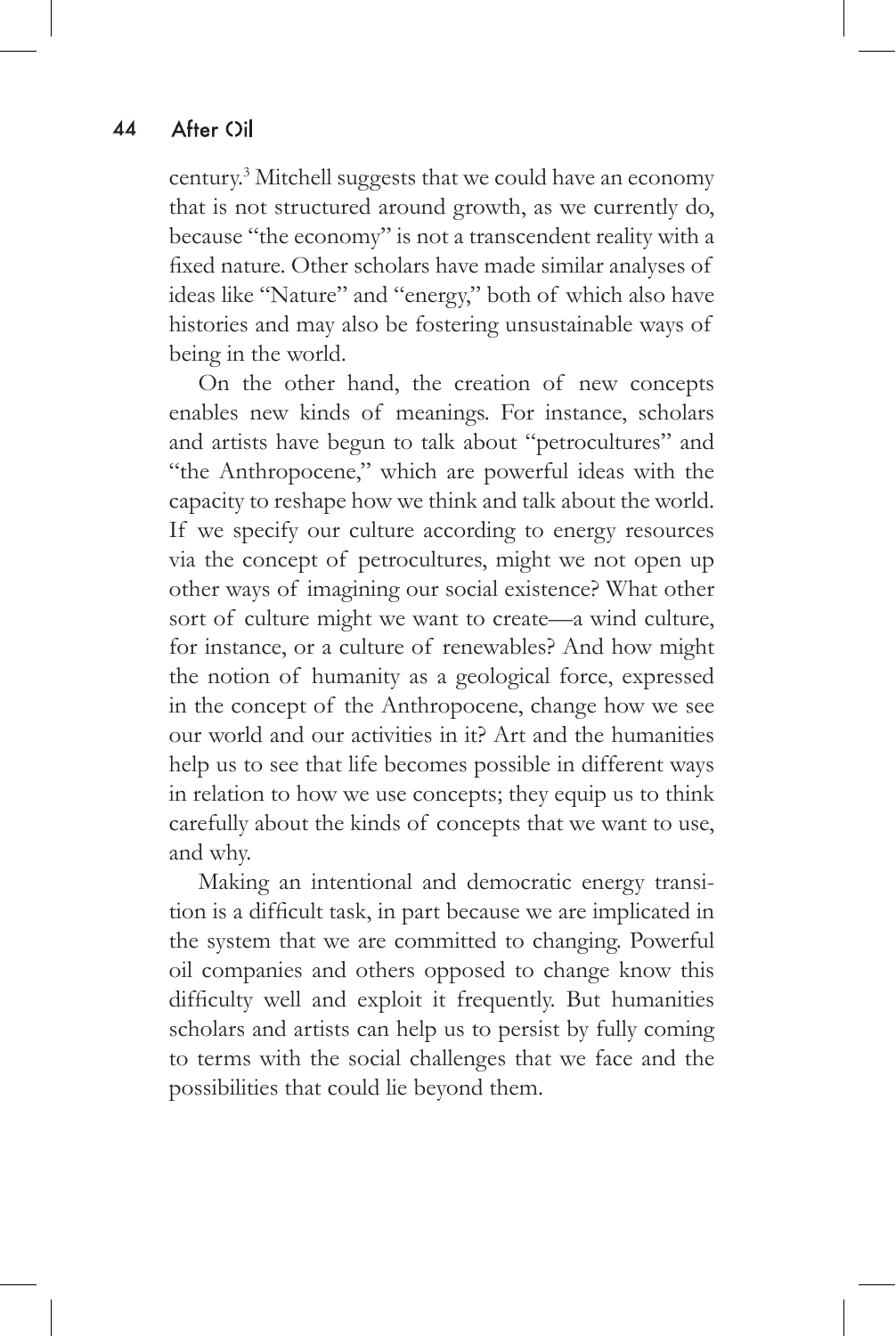## Images

#### . . . films, paintings, visual arts, television, advertising . . .

Like words, images can help us to think differently about the world as it is and as it could be. But images can do other things, too. Our society is saturated by images, which can sometimes feel oppressive by their sheer number alone; but images can also be subversive and liberating. Images often circulate more easily than words and traffic more effectively in meaning. They inspire strong moral and emotional responses, which can turn them into powerful symbols for ideas, movements, and beliefs. Complex ideas and human experiences can be distilled powerfully into a single image. Of course, images are frequently reinterpreted and appropriated to serve corporate or state interests, but they can also undermine dominant interpretations of the world, while offering new meanings to replace them. Images can fundamentally alter our perception of our world.

The image below is a reproduction of a piece by artist (and AOS researcher) Ernst Logar. When we look at this piece as artists and critics, the word "requested" jumps out at us. What does it mean to *request* energy? *Requiring* energy connotes necessity and utility (as in: how much energy does one *need*)? Had Logar used the word "requiring"—the verb that might more commonly be stuck into this sentence—the process of getting energy disappears. But *requesting* energy poses a different question: what are the social relations that lie behind this energy and make it accessible to us? Who is doing the requesting? And why?

One of the central ambiguities of Logar's piece concerns the idea of energy itself: whose energy is this? Oil energy? The artist's energy? The energy industry equates fossil fuels with all the good things of modern life.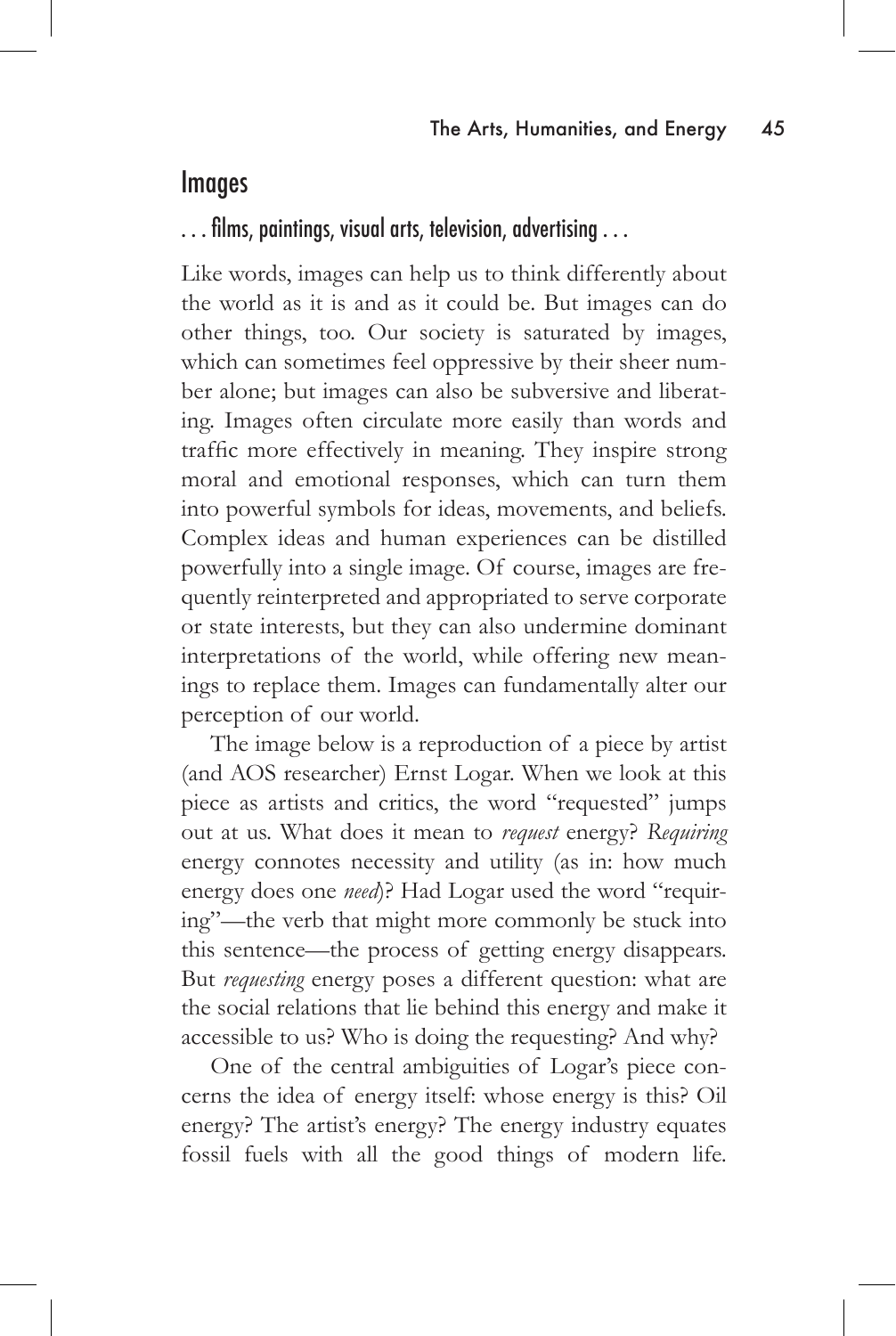The energy enuested 4 ounte these words is not infinite.

## Ernst Logar. "The energy requested…" (crude oil on paper, 2014)

Life wouldn't be anything, it suggests, without "energy." Artists and scholars are interrogating these assertions, asking: when did energy become an abstract idea? What other kinds of life become possible after oil? Logar's work distils these complex conversations and these questions into one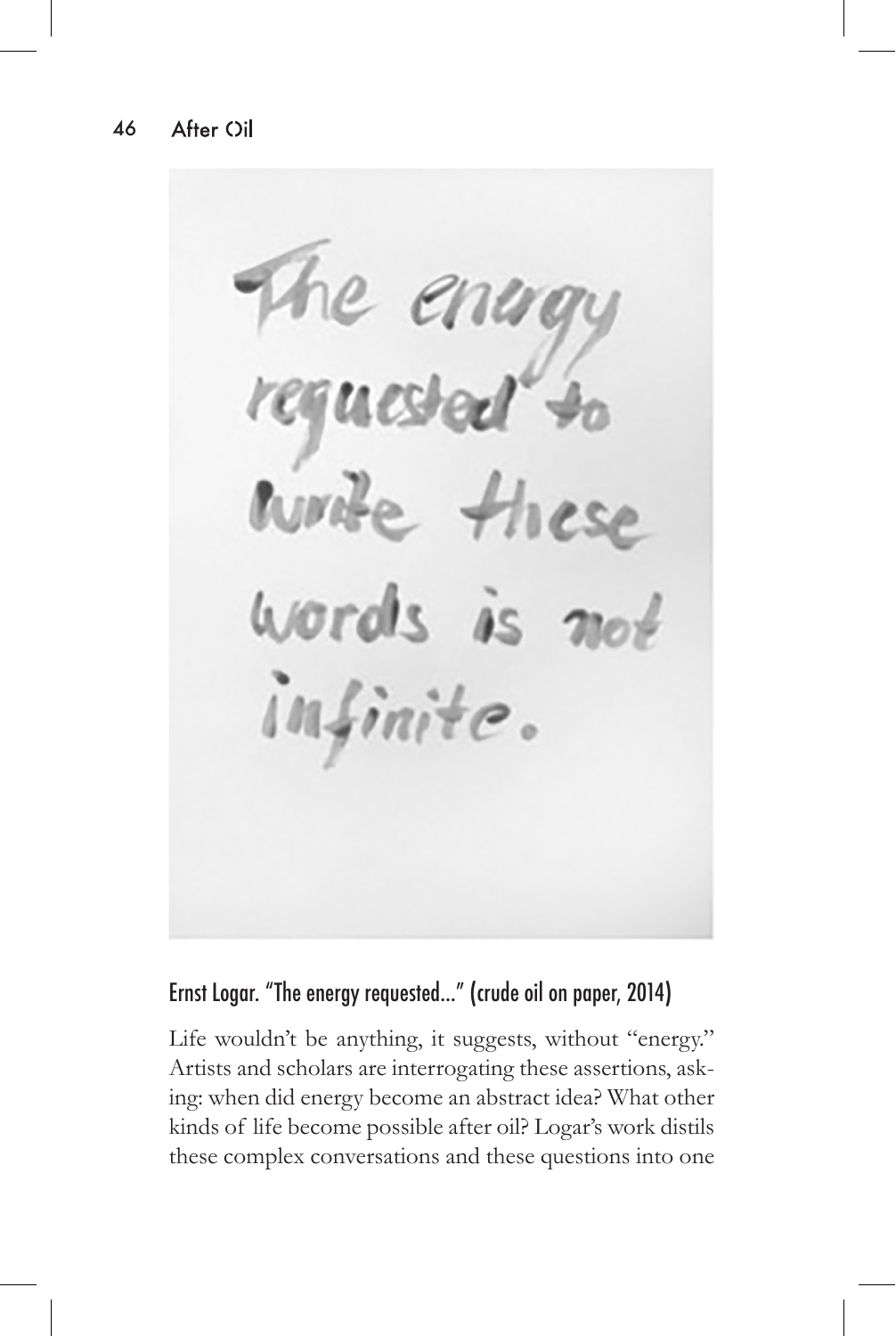provocative image.

Energy corporations understand the power of images to distil ideas and create impressions with emotional power. Enbridge has launched a marketing campaign that capitalizes on the vagueness of our notions about energy to insert itself into the most intimate and memorable experiences of our lives. For Einstein, E= was a mathematical formula. For Enbridge, E=life itself. Our social and personal lives, the ads say, are only possible with the energy that Enbridge provides. Dinner with dad; making memories; doggy smiles; warm welcomes; and guilty pleasures. Enbridge uses these expertly crafted images to tell us that happy and fulfilling lives depend on them.

But art can be put to purposes other than corporate interests. Below is an image that we developed in a playful Adbusters moment. It shows how artists can help us to see both that Enbridge's easy equation of oil energy to life is untrue, *but also that such an equation is central to our way of life now*. Life has been limited to life within a petroculture. This visual also helps show how creative protest includes resistance to the appropriation of creative rhetoric. It suggests the power of images to disrupt savvy marketing by revealing other truths. In one of Enbridge's E= equations, we see an image of a car driving on a windy road, along a rugged seaside of forested mountains.4 Gorgeous! What one might not grasp from the Enbridge ad is that the waterscape that we're photographing on our road trip is polluted with the very same fossil fuel that makes this vista so easily accessible to us!

We envisioned the image of transition to "after oil" as partly an issue of visibility that we approached in terms of an archetype. We asked ourselves, if oil is the personal unconscious of modernity, then how do we make unconscious energy visible? Narratives and visual narrative form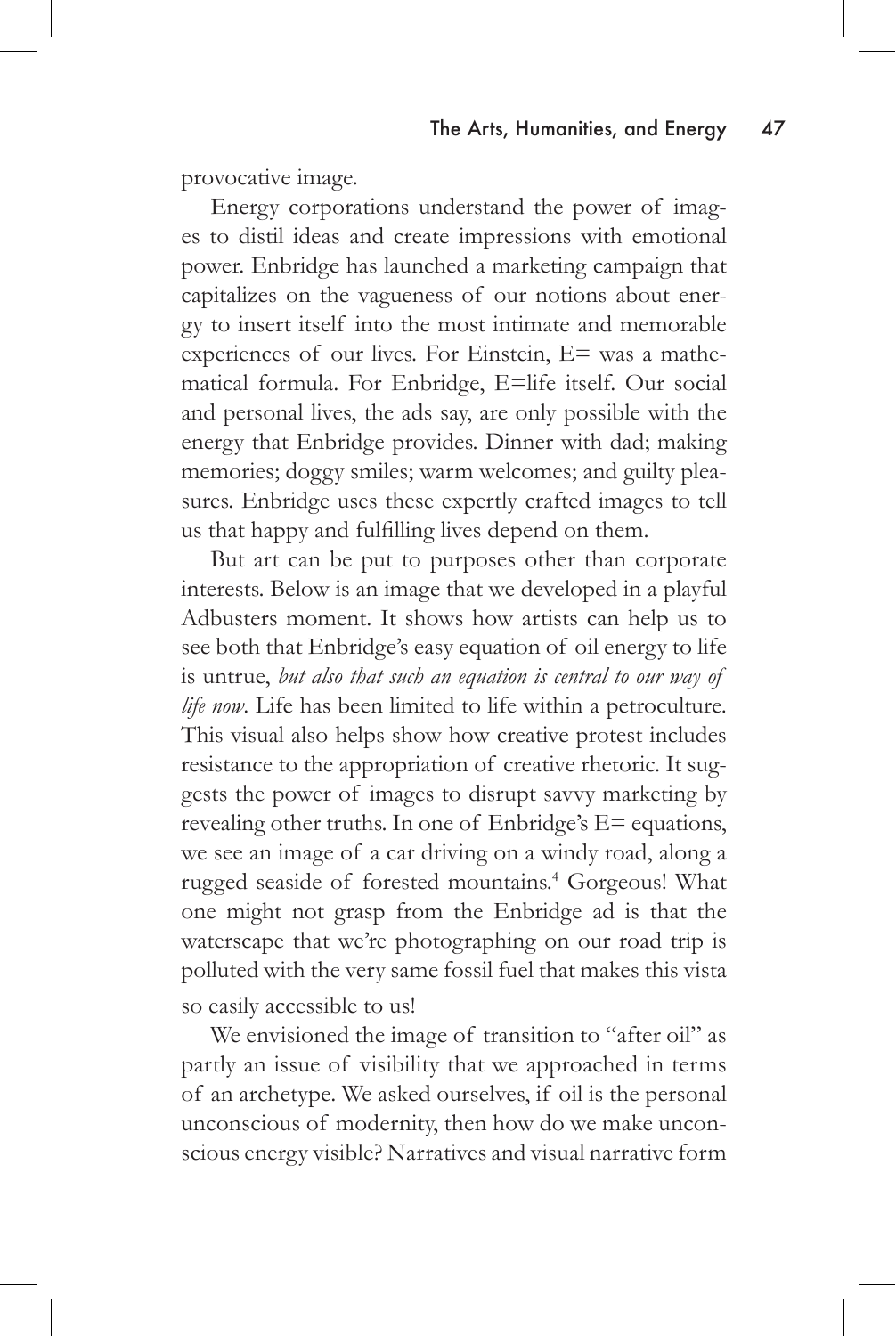

can make something visible and make the unconscious conscious so that we can grasp it and perceive it. Thus the fairytale of transformation can be seen as one archetypal narrative that captures the potential magic of oil and its transformative power, acknowledging oil's seductive qualities.

One example of a fairytale that we imagined is the story of Cinderella (a full version of this fairytale can be found on the AOS: www.afteroil.ca). In our version, oil is the magical power that crafts Cinderella's first transformation. We selected this classic in part because of the connection between the root of Cinderella's name—cinder—and fire or ash. Cinderella's life was forged by fire. This seems to us an apt connection to fossil fuels. Magic is the energy, the power, and the thing that can transform the mundane into something supernatural, just as it transforms Cinderella to who she is before the stroke of midnight. Oil is the magic that powers modernity. The power of oil is unconscious; we cannot grasp it and we don't perceive it.

In our version of the fairytale, Cinderella drives a white Audi whose energy is measured in horsepower. One horsepower was defined by James Watt as the amount of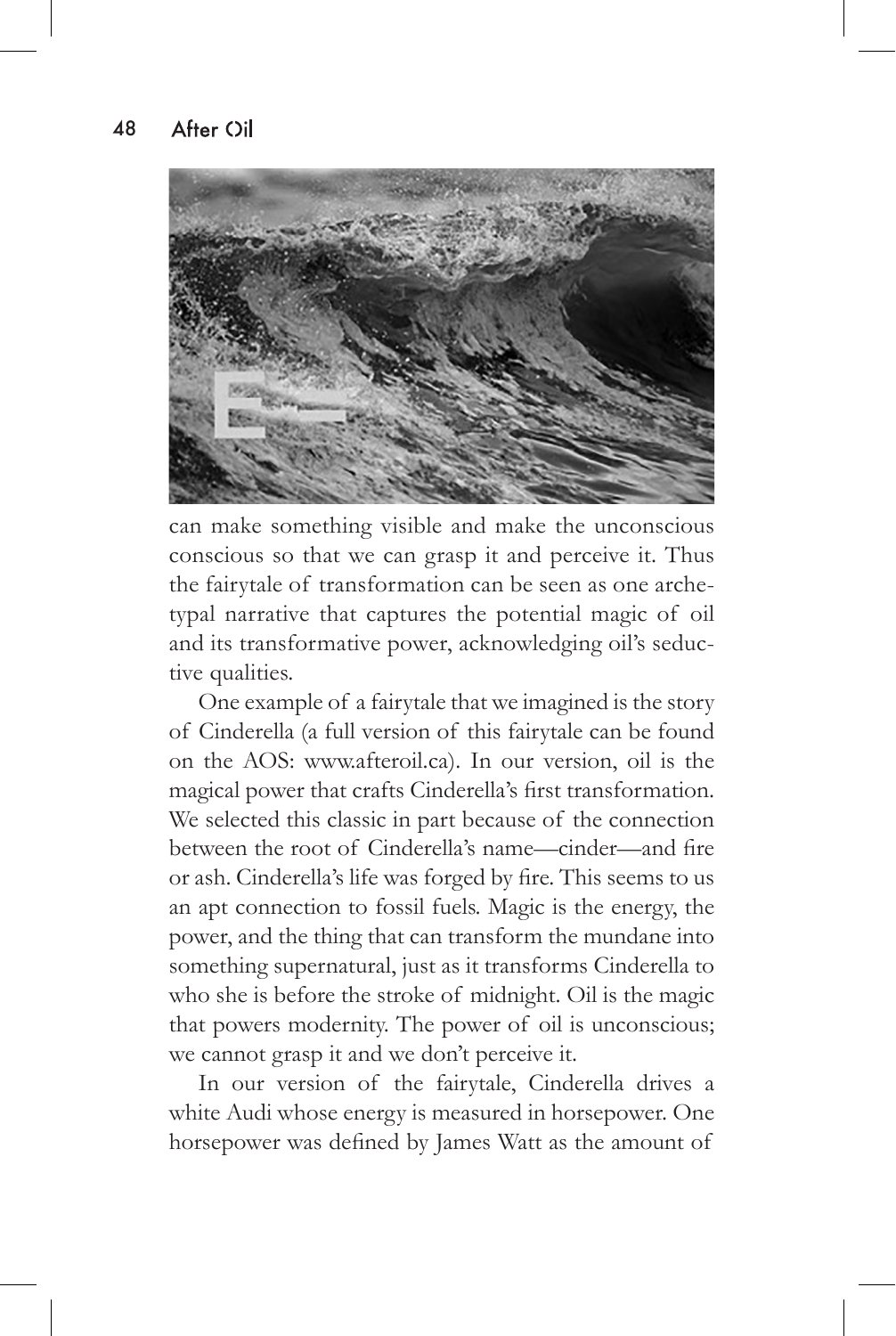#### The Arts, Humanities, and Energy 49

work a horse does to lift thirty-three thousand pounds of coal up the mineshaft one foot in one minute. At the stroke of midnight, the magic of oil wears off. The Audi transforms into a coach pulled by 220 workhorses. The image is, of course, absurd. Why does she need more than two horses? And where will she put all of her horses once she has used them to get her to where she needs to be?

In Cinderella the narrative of transformation—or the moral of the story—is about finding love and happiness. The magic certainly enabled her transformation and allowed her to achieve her dream. But when the magic is gone, what we realize is that happiness is not dependent on the magical powers created by oil. It is about the authentic connection of human beings to one another.

# **Performance**

#### . . . action, drama, speech, performance art, events . . .

Everything symbolic and representational is always performative in some way. For example, the words and images to which we refer in this document are performative, because they produce meaning and identity through situated utterance. On one level, everything we say and do is comprehensible as performance, since we constitute ourselves in particular ways through speech, writing, and artistic creation. On another level, performance can consist of action, happening, or event—whether staged or not. Thus, when artists and scholars engage with the world through *performance*, we do so with the understanding that the term has multiple meanings across registers and disciplines. It refers to (1) the understanding of language as a process of producing meaning and identity; (2) the active and often embodied staging of dramatic or theatrical narrative; and (3) artistic work in which media and artists are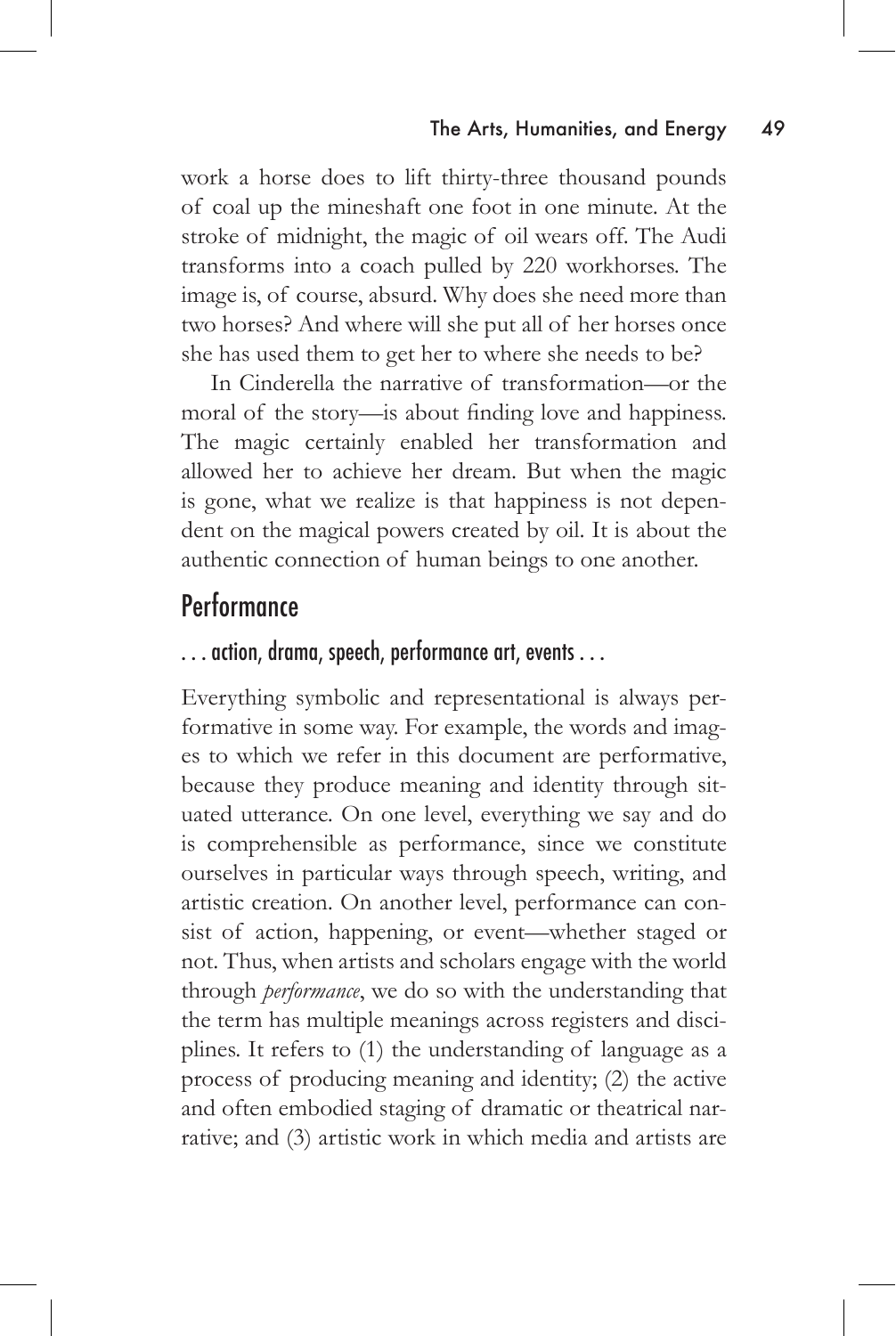organized around an event that is itself a signifying object or act.

Performance is commonly associated with liveness, improvisation, engagement, and process. It often reflects personal experience and the adverse effects of current systems, gesturing toward creative possibilities beyond them. In the context of thinking "after oil," performance can be understood as action that affirms the individual and collective right to imagine and inhabit a world that is not dependent on fossil fuels. Performance undertakes deliberate organized acts designed to present, problematize, and complicate our relationship as individuals and social groups to an oil-dependent world by:

- »» registering the effects of oil on human/animal bodies and communities;
- »» making visible the implications of these effects for the world we inhabit; and
- »» demonstrating how bodies in performance are both registers and agents of oil culture.

The linear temporal connotation of the phrase "after oil" underlines why performance is fundamental to the way we must think about this transition. "After oil" suggests that processes must be put in place in order to go from the "now" to the "after." And performance is itself processual: it simultaneously registers and responds, and so is always already in transition. Whereas words and images are *representational*, performance mobilizes *non-representationally* to encourage engagement with and analysis of the problematics to which words and images attest. In thinking about our position "after oil," we will find our place by taking words and images together and performatively working through them—potentially even demonstrating the transition itself in the process. Through improvisation,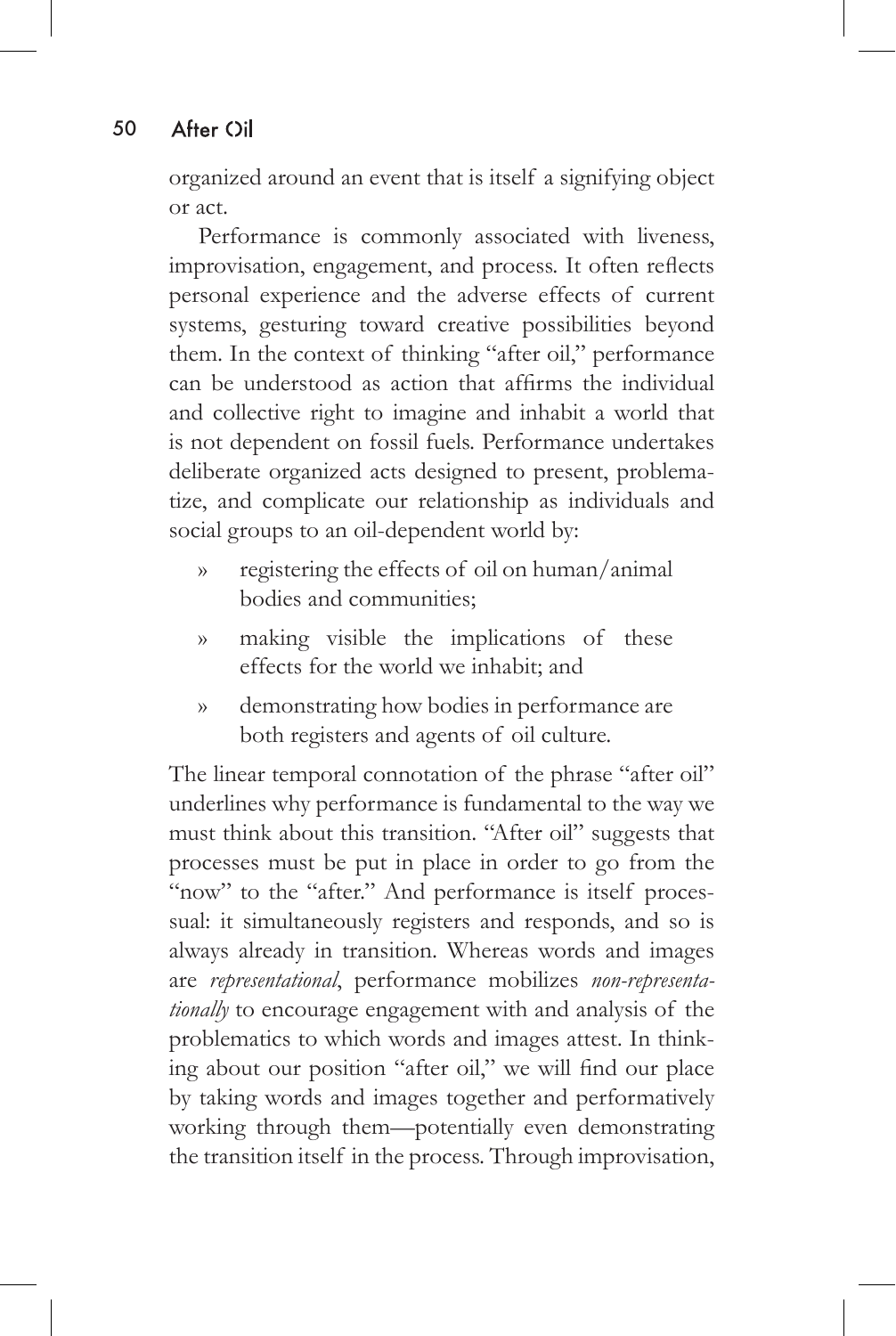performance helps us practice how to get to "after oil."

Performance is often resistant-oppositional in nature, but it can likewise be reactive, interventionist, critical, revelatory, or productive. It can also combine any and all of these modes. Thus, we want to emphasize that forms of social activism in oil culture are always performative, but petrocultural performance does not necessarily have to be construed as social protest. Often, artistic performance invites *counterprocess* by calling on spectators to engage in active interpretation. As a result, it often registers an ambivalence that outright protest does not. The following examples, both of which merit equal attention and analysis, will illustrate the differences between petro-performance that is openly activist and that which opens up multiple interpretational possibilities.

#### Liberate Tate

In *Artwash*, Mel Evans describes "Liberate Tate," a petrocultural performance that renders its resistant-oppositional purpose deliberately unambiguous: the activist performance highlights the ways in which art gallery sponsorship obfuscates the damage oil can effect in its extraction and transportation.5 Evans describes an event in which artists and climate activists entered Tate Britain to crash its annual summer party in 2010, which that year marked twenty years of British Petroleum (BP) sponsorship of Tate's UK art galleries. At precisely that moment, a blown-out wellhead owned by BP was expelling crude oil at the rate of 62,000 barrels per day into the Gulf of Mexico.

The artists and climate activists who entered the gallery staged two performances: in the first, they mingled with other guests before deliberately spilling ten litres of oil-like molasses, which they had been concealing under poufy skirts, on the polished stone floor of the gallery.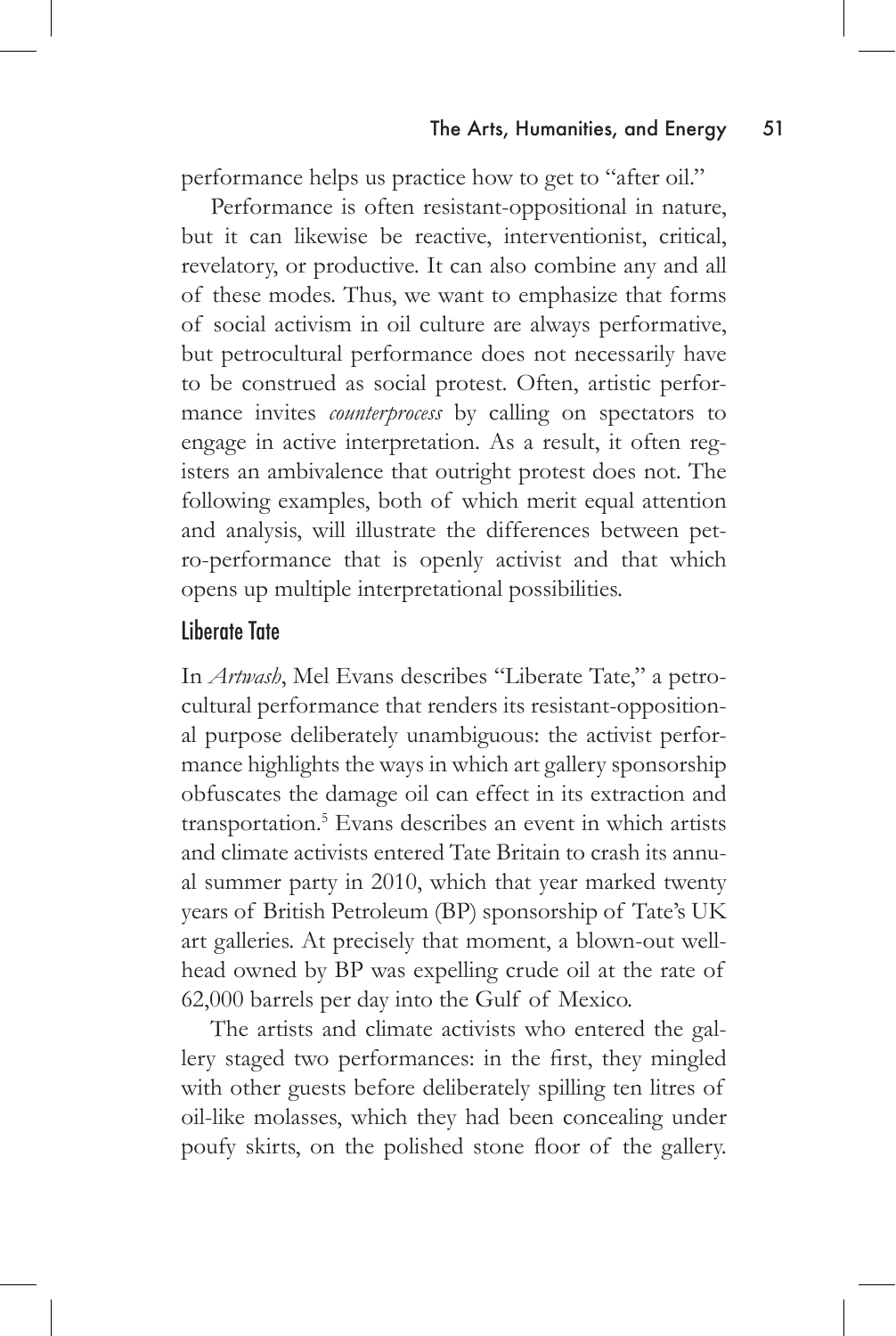They then replicated the messy clean-up mission happening across the Atlantic: donning BP ponchos hidden in their handbags, they attempted to contain the spill while describing the mess to the crowd gathering around them as "tiny in comparison to the size of the whole gallery"—a dig at CEO Tony Hayward's initial (and widely criticized) defence of the BP disaster. At the same time, twelve more performers in black clothing spilled molasses from BP canisters at the entrance to Tate Britain, eliciting gasps from guests who continued to arrive at the party.

The artists and climate activists of "Liberate Tate" staged these two performances in order to protest and draw attention to the ongoing and catastrophic spill that BP was failing to resolve, and to point to the ways in which the enormously profitable corporation accumulated social and cultural capital (and so, too, moral standing) through the sponsorship of art. The performance of these artists and activists in the space of the gallery made visible the relationship between BP's self-congratulatory commercial operation and the mess they were making in public space—with far more catastrophic effects than the mess of molasses on the gallery floor. Performing radical protest while a BP party was happening made the important point that the company's sponsorship of Tate Britain and its art did not compensate for the effects of the spill and should not be counted as a sign of social and cultural responsibility.

#### Our Anaerobic Future

The intentions behind Aaron Veldstra's performance piece, "Our Anaerobic Future," are less explicit than the resistant-oppositional motivations of "Liberate Tate."6 Using an archive of geographical data sets previously mapped for the purpose of oil exploration, Veldstra begins his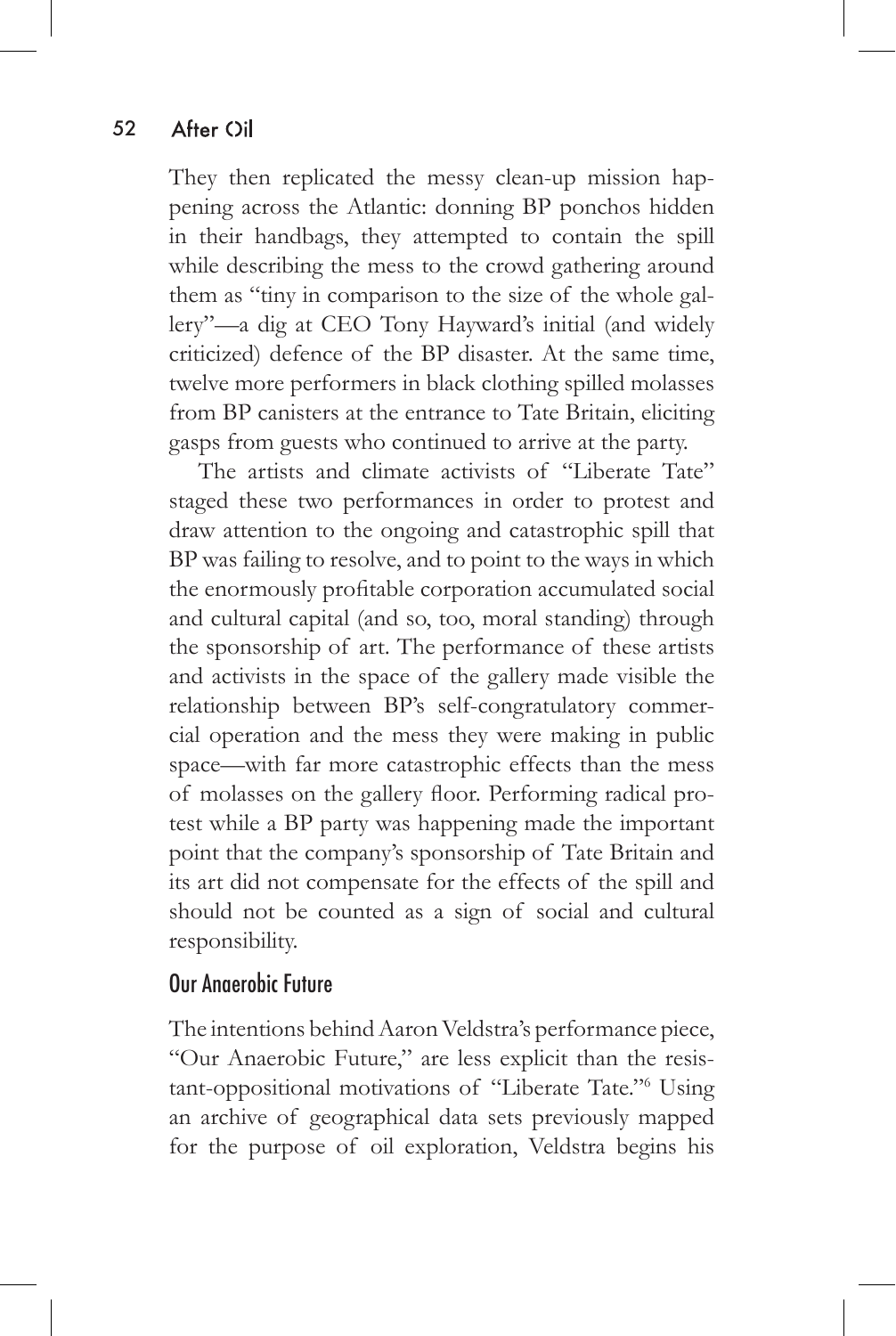#### The Arts, Humanities, and Energy 53

performance by marking his wall-sized canvas (two sheets of drywall) with lines representative of pipelines, roads, and power lines in northern Alberta. He then retraces the map data using a syringe filled with dark Chinese ink reminiscent of crude oil. By the time he is finished tracing, his canvas is a sprawling palimpsest of blobs, beads, and drips. The initial lines only just discernible, the sections of drywall look like something Jackson Pollock might have created as a rebellious mud-logger during spare time on the rig. After tracing the last line, Veldstra sponges off the entire canvas using a combination of water and baking soda. Instead of throwing out the dirty water, he filters it through sand in a series of buckets. The next morning, he begins the entire process anew.

Depending on how one interprets this piece, it might be analyzed according to any of the modes described earlier. First, the insistence upon using ink in the place of crude oil demonstrates *resistance and opposition* to the unnecessary use of petroleum. Next, the refusal to waste water is *reactive*, *interventionist*, and *critical* of oil producers' attempts at remediation and sustainability. Lastly, the re-doubled lines on the canvas are *revelatory* and *productive* in that they demonstrate how the individual replicates the environmental damage created by oil extraction.

At the same time, though, Veldstra destabilizes all of these interpretations by literally erasing his piece every day, thus emptying it of the meanings and associations we take from it. Thus it refuses to remain attached to any single performative mode. When Veldstra's performance piece begins again, it is open to new interpretations and analyses. The piece, then, calls attention to its equivocality: as a performance, it is not the same as other forms of social and political activism, but it is not entirely separate from them either.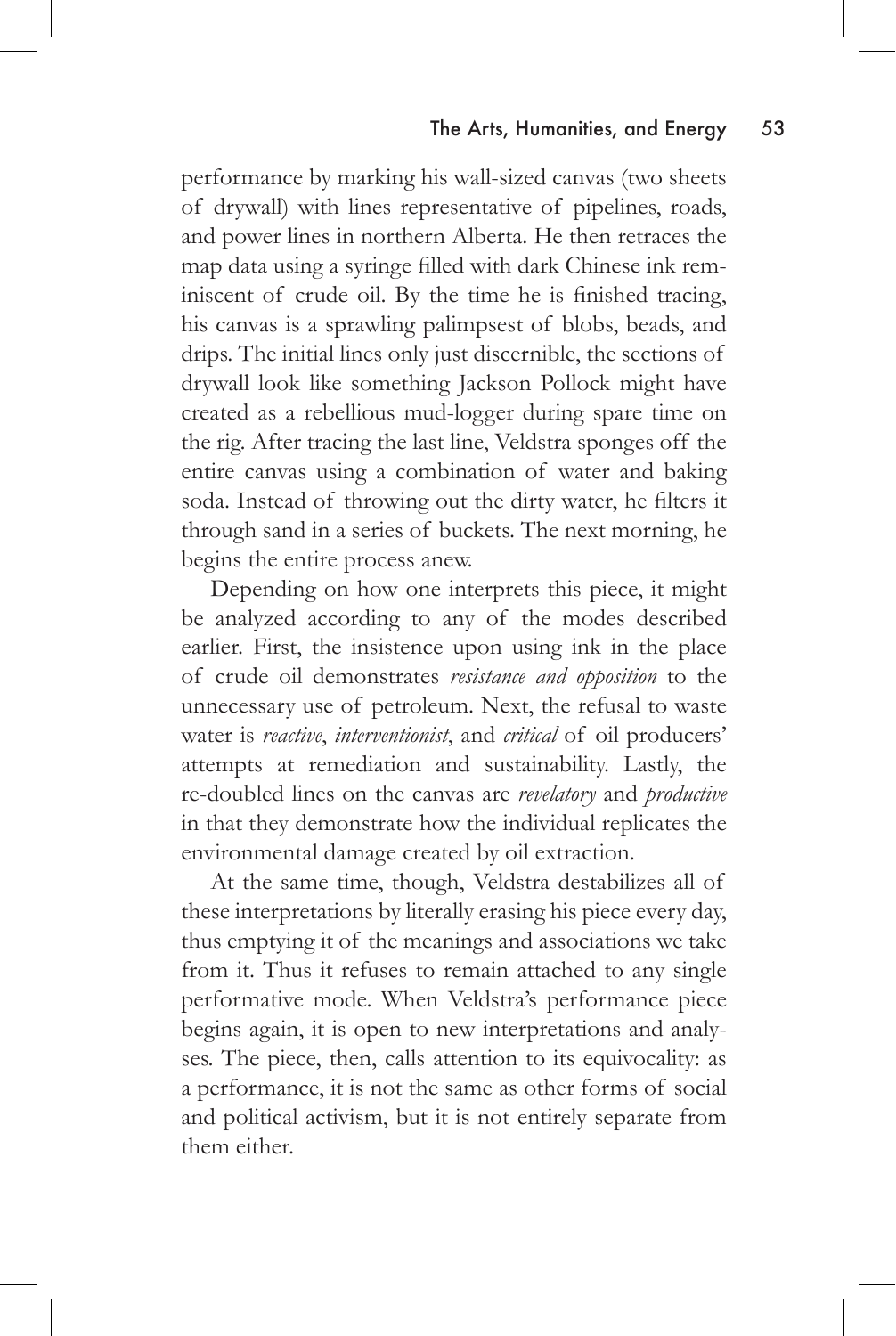## Word, Image, and Performance

At these multiple sites and through multiple forms, art and the humanities play an important role in the process of energy transition—and will continue to do. We need the insights of writers, artists and performers to help us imagine new ways of thinking, seeing, and living.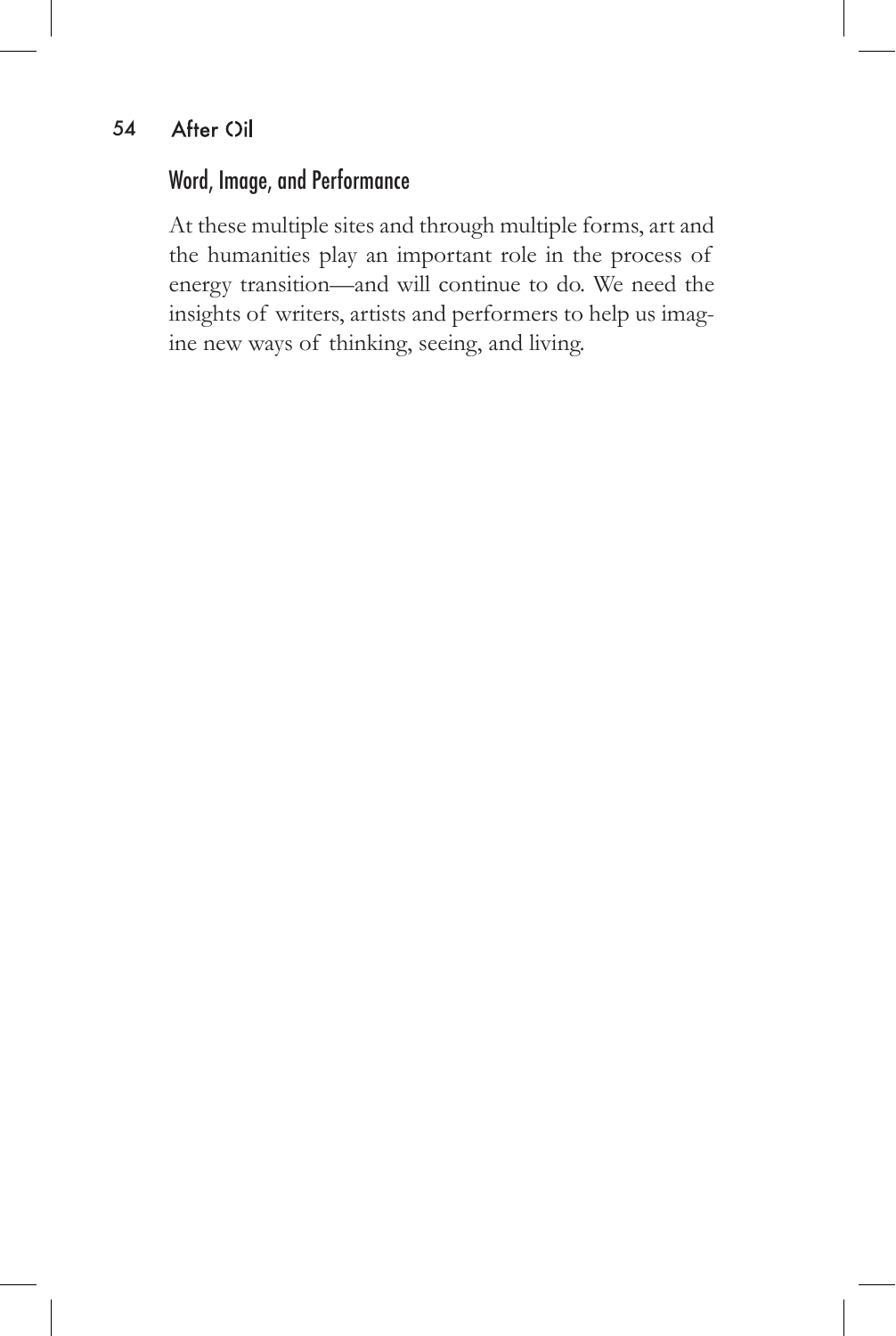# Energy Futures

Who gets to imagine energy futures?

Corporations, geologists, and engineers put a lot of thought and care into a future with fossil fuels. As artists, humanities scholars, and social scientists we offer something unique to help consider alternate energy futures. Moreover, conversations about energy transition create an opportunity to talk about broad social change in the world: economically, ecologically, politically, and socially.

Indeed, some of us are more beset by the compiled disasters of fossil capital than others. The road to the present has been a long one and its material legacies will continue to have profound, lasting effects. Even hundreds of years after oil, we will still be met with the hulking infrastructures of petromodernity. What's more, the carbon-dioxide saturated climate will continue to warm the planet with turbulent results for some time to come as the material, meteorological, and political disasters of fossil capital toss us back and forth like bits of plastic on the surf.

Confronted by the prospect of such legacies, our social systems buckle under the pressure of the need for change.

Energy futures can be more ethical futures. In addressing this task for the imagination, we insist on placing equal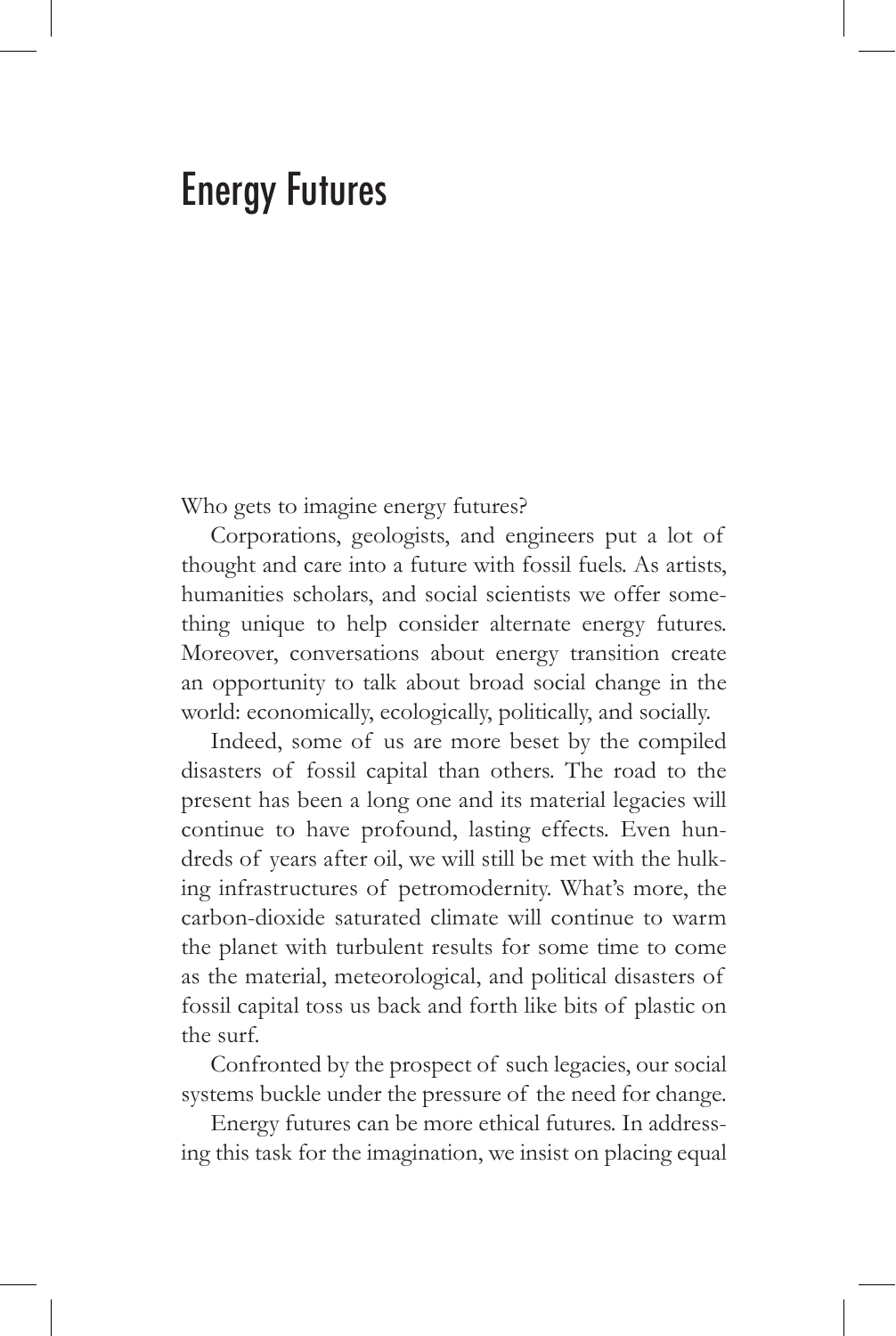access to nutrition, water, shelter, healthcare, and education at the heart of how we imagine and enact energy transitions.

Today, we face the first energy transition in which we are globally and collectively aware. This energy transition and our energy future are socio-political projects, regardless of who oversees their development. Now is the time to make the collective decisions for a more just, more equal future, to insist on a guided energy transition that, at the same time, moves towards a future not only after oil, but after capital as well.

# Part I: Infrastructures

## Gridlife dependencies

When we imagine coal, oil, or the energy potential of wind, sun, or water, we presume resources that will work for us, toward some collective human good. After all, we (in the industrialized North at least) expect to flip a switch or turn the ignition key knowing that the power will be there. But this kind of gridlife is clearly not the same everywhere. Infrastructures are variable and changing, being developed or in ruination. Nearly 97% of those who live without electricity, about 22 million people, are in sub-Saharan Africa and Asia. A vast divide characterizes energy access; in the simplest terms there are those who expect to be *ever on* on the grid and those who have lived entire lives *being off* the grid. These are fundamentally different encounters with energy.

Our "addiction" to oil and electricity has become a truism. And addiction is a descriptive diagnosis because it suggests sickness and dependencies, (bad) habits and interventions. But unlike moral tales associated with the usual host of chemical dependencies—alcohol, nicotine,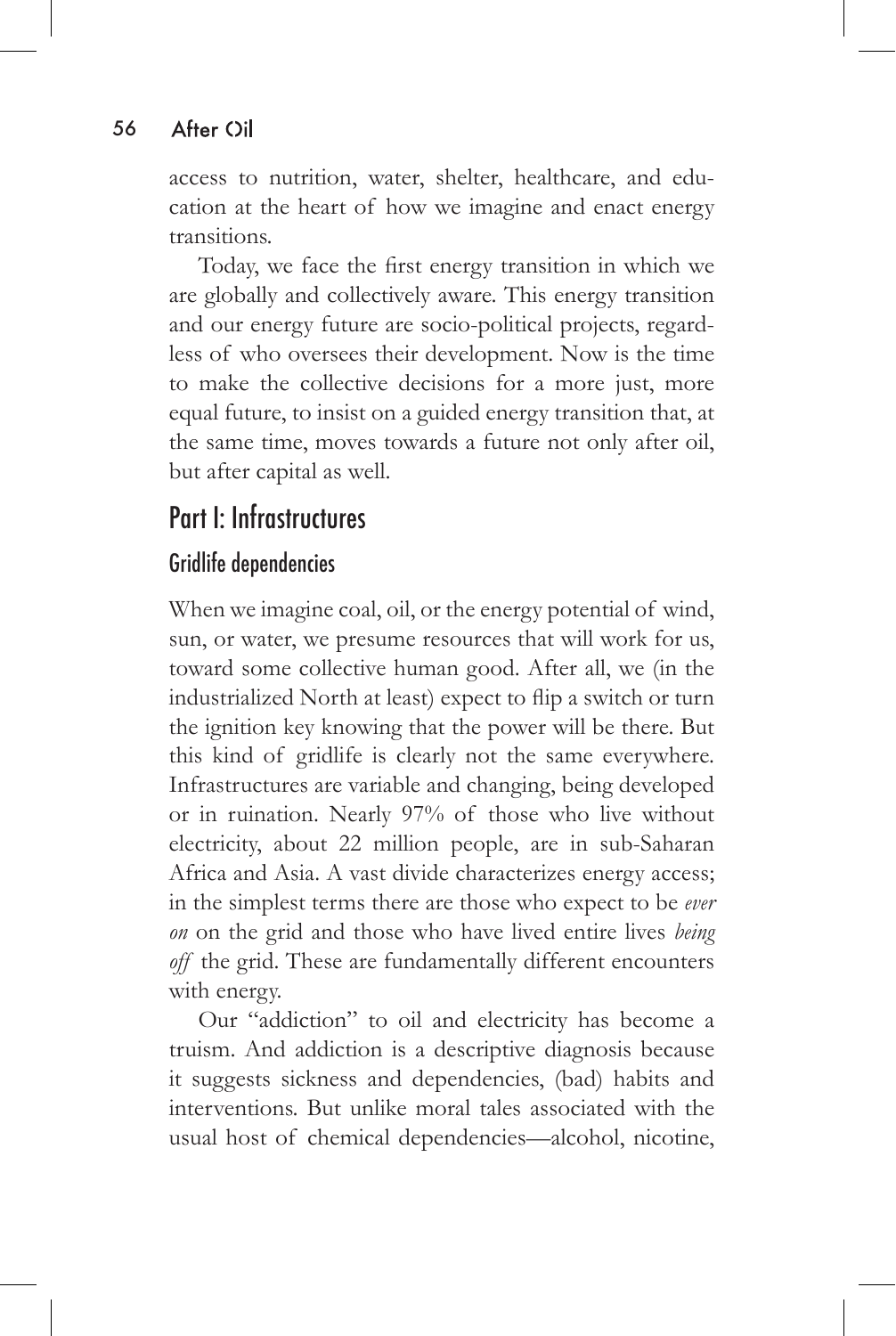#### Energy Futures 57

heroin—our energy crutches are not deeply questioned; at best our dependence is seen as simply a matter of swapping one form for another, or a plea to seek resources from one or another point on the planet. We rarely find ourselves questioning whether we s*hould need* energy resources; rather, we want to be assured that we can *have* them, whether in carbon or renewable forms. But what if energy were not always already "there for us"? What if we sobered up and broke that (now) deeply forged dependency?

Policy makers, engineers, and others are not likely to suggest that we go without or that we willingly stop—for parts of the day, or parts of our lives—indulging our energetic dependencies. But what if we in the global North were to be more like many of those living in the global South? What if we quit assuming a standing reserve of energy? In these times of transition and transformation, our aching reliance on energy, our electrical and chemical dependencies, must also be interrupted.

## Centralized vs. decentralized energy infrastructures

If we prioritize equality when imagining our future with energy, how does this allow us to see energy infrastructure differently? Much of the discourse concerning the control of energy supplies is conceived in terms of a centralized vs. decentralized system—in other words, a state/corporate controlled power supply vs. a power supply generated by technologies owned by individual users. For instance, homes that access energy through power grids stand in contrast to homes off the grid that are self-sufficient and utilize an array of resource generating technologies.

However, in so far as decentralized energy systems are considered a response to larger structures of state and economic power, going "off grid" does not escape all of the conditions of petromodernity. For instance,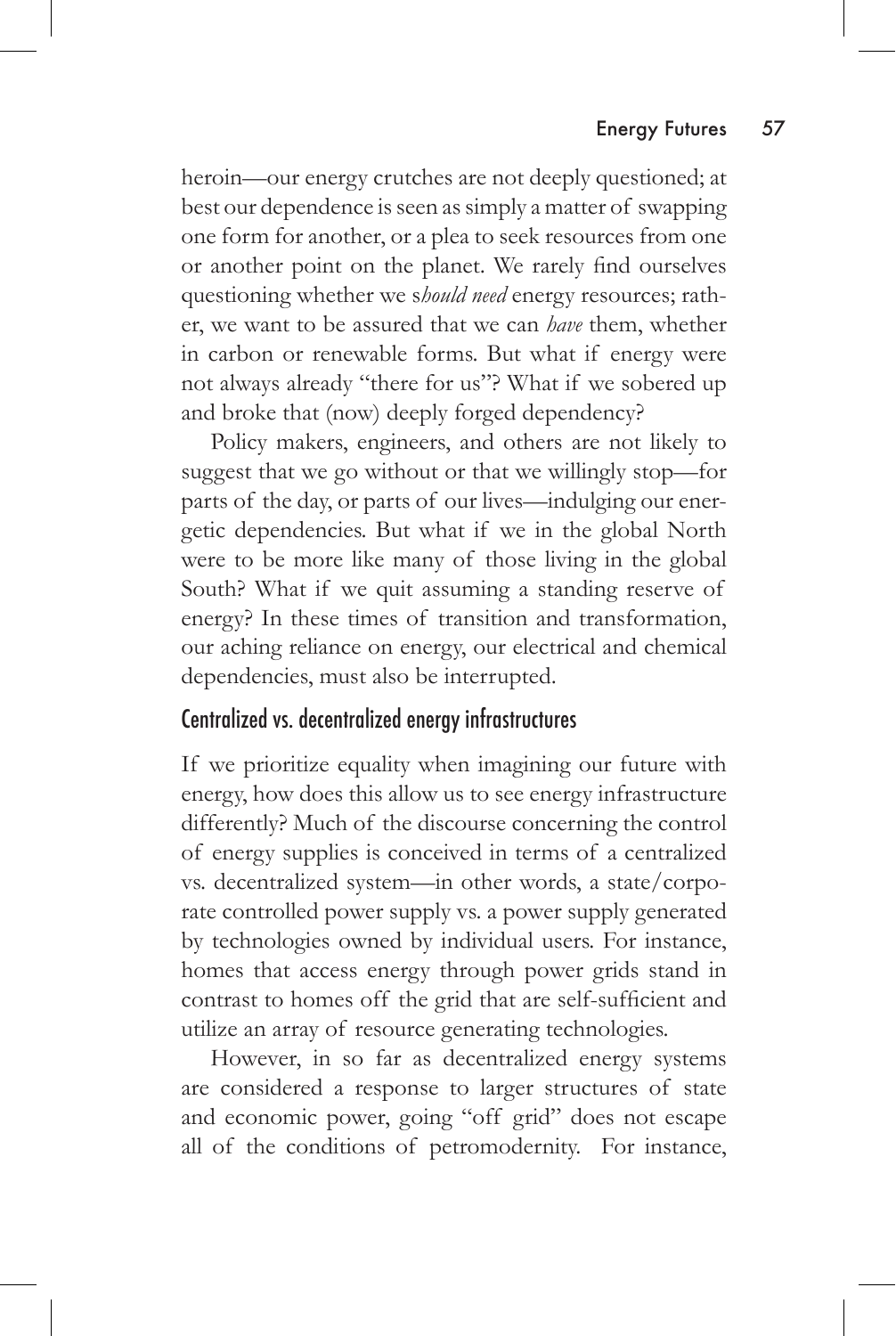the specialized technologies and materials that support off-grid homes often remain embedded in the larger material and economic economies of petromodernity for their construction and maintenance. Furthermore, modern grids assemble public and private sector labour that traverse different forms of governance. Finally, those who have the ability to go "off grid" but maintain petromodern lifestyles (highly mobile, access to the full variety of available goods and services, access to a full range of information access) often represent a very privileged subset of the population.

It would be wise, then, to question the fantasies of offgrid living, which often involve privileged notions of individual autonomy, racialized visions of the wild as a place for whiteness, and an understanding of infrastructure as a self-contained set of materialities and practices. Instead, we need a more nuanced understanding of off-grid living, especially in the context of energy regime transition. Is the off-grid exodus in the industrialized global North (popularized by right-wing militia, left-wing urban bourgeoisie, and peak oil preppers), for example, an extension of white settler privileges, given the whiteness of existing off-grid settlements and trends (i.e. the tiny house movement) in the industrialized world? What are the differences between off-grid living in the industrialized world and the off-grid existences of those (many in the global South) who have never lived on a grid?

## Part 2: Temporalities

## Ways of seeing the future: prediction, vision, speculation, memory

Who can see the future and how do they claim to do so? Who has the right and/or the responsibility to imagine the future? Oil corporations such as Shell have asserted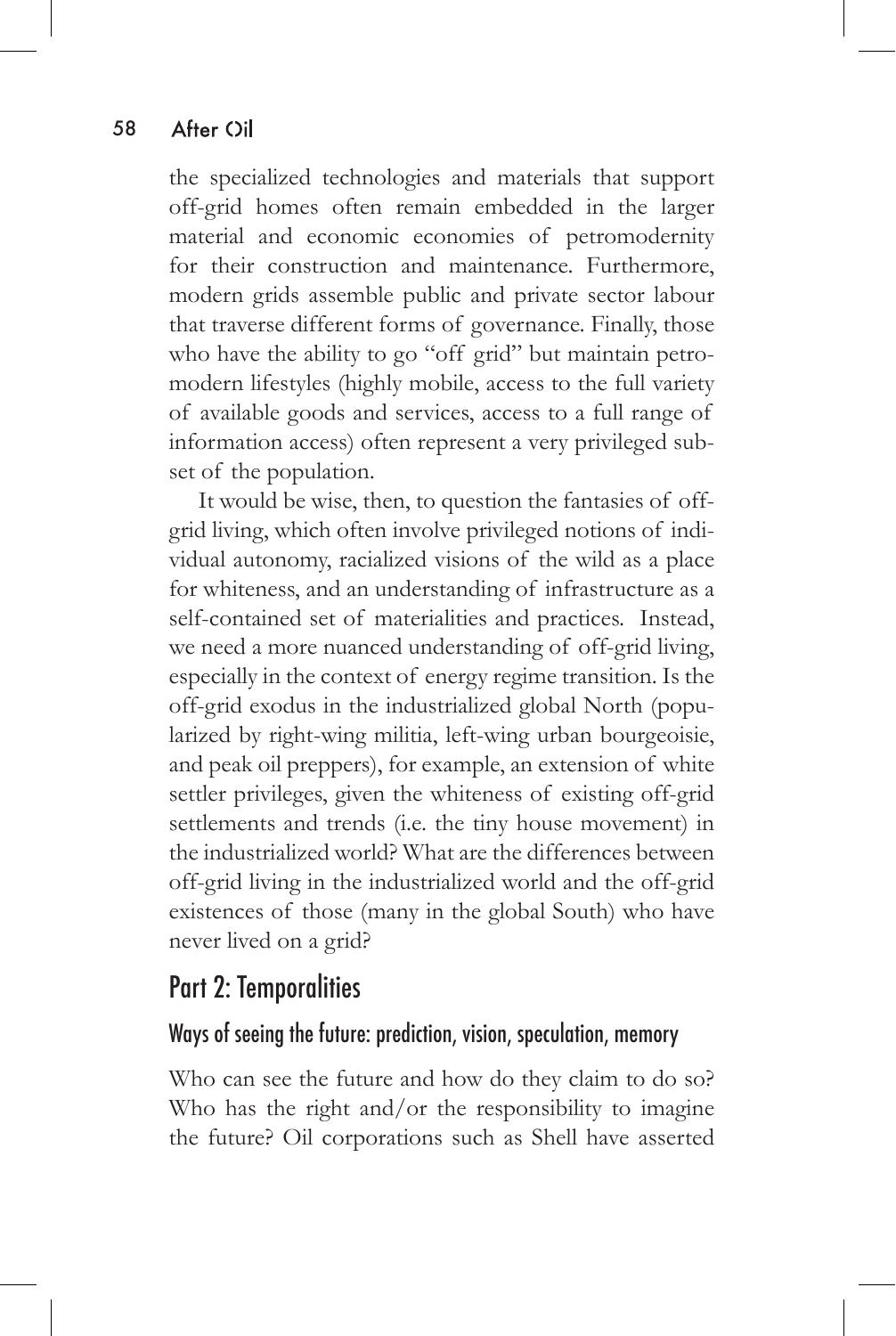that right. Pierre Wack from what was then Royal Dutch/ Shell claimed to have anticipated the dual oil crises of the 1970s through a form of scenario planning, or what is now known as *futurism*.<sup>1</sup> Shell's "Energy Scenarios to 2050" claims to predict the future with the same degree of certainty.2 Basing their predictions upon the expertise of technocrats, scientists, and economists, they limit energy futures to only two alternatives. But in seeing into the future, these documents do not confine themselves to "reasonable prediction." They put forward a "blueprint" for the future, which also lays claim to visionary thinking. This method of accessing the future might be imagined to be the realm of the seer and the artist, but it is also routinely colonized by politicians and business leaders, who have long since sought to tame "creativity" and to put it to work in imagining and justifying a neoliberal worldview.

Far from offering a visionary account of a more just energy future, documents such as "Energy Scenarios" remain in thrall to the limits of what is imagined as possible in a world organized around the production and consumption of fossil fuels. They offer predictable manifestos for a future after oil indebted to retaining and protecting the values and desires of the fossil fuel age. Growth and progress trump all other values; neither equality nor justice merit even a passing mention amongst the prescriptive predictions and visions of the "Energy Scenarios." Since the future is too important to be left to technocrats and neoliberal leaders, other ways need to be found to gain access to it. Tactics such as speculation or future-oriented memory offer opportunities for other voices to make themselves heard. While "reasonable prediction" is based on probability and a desire for certainty, speculation values uncertainty; while "visionary thinking" reveals itself to be rooted in the business-as-usual of the neoliberal present,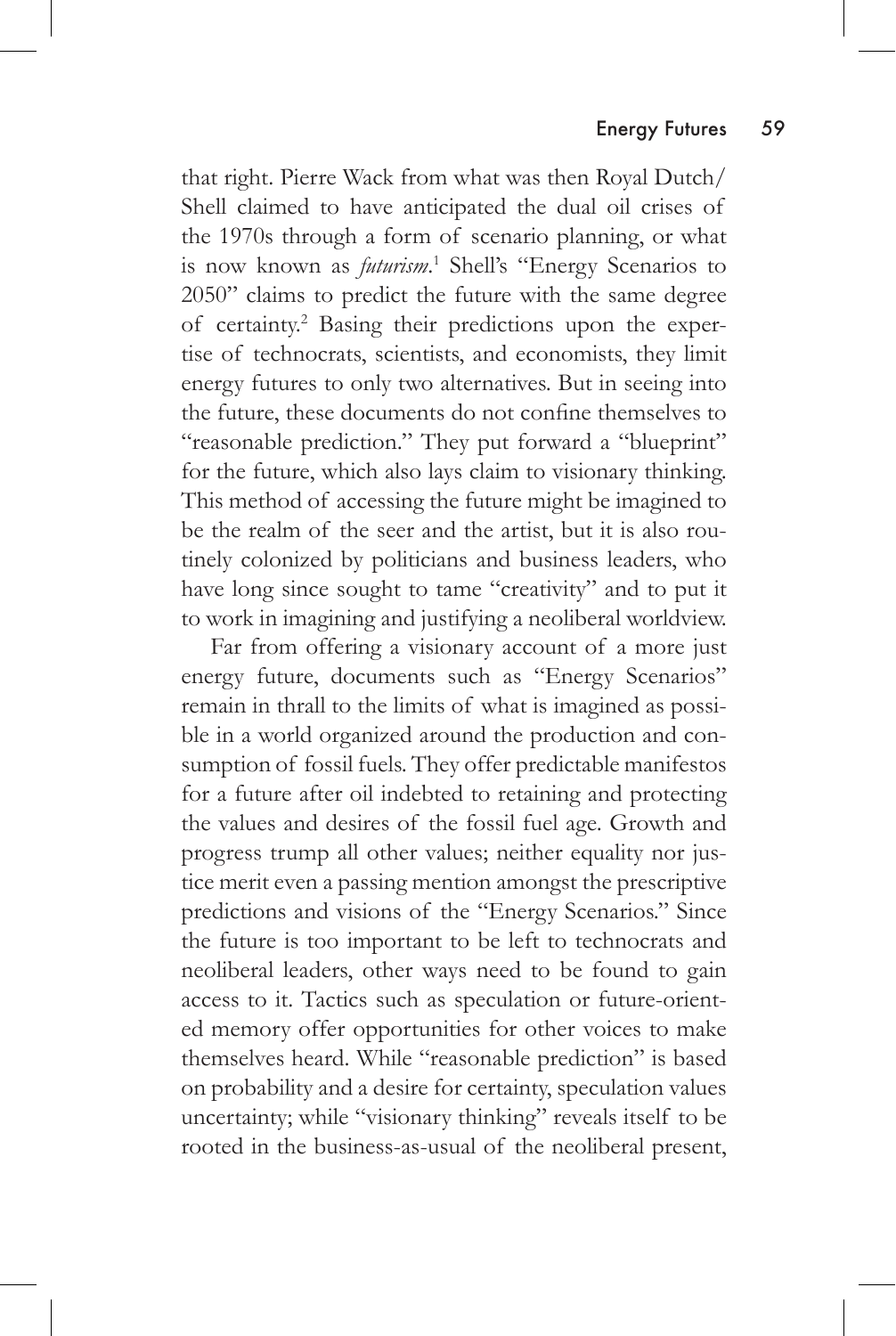future-oriented memory invites the rediscovery of forgotten imagined energy futures. Both uncertainty and the rediscovery of forgotten energy futures offer scope for other voices to enter the fray and to place social and environmental justice on the agenda. Both break the frame of a single line connecting past, present and future.

## The longue durée of petromodernity

"Democratic politics developed, thanks to oil, with a peculiar orientation towards the future: the future was a limitless horizon of growth," writes Timothy Mitchell in *Carbon Democracy: Political Power in the Age of Oil*. Instead of being an inevitable reflection of resource abundance, Mitchell argues that this perception of an energy future was "the result of a particular way of organising expert knowledge and its objects, in terms of a novel world called 'the economy'."<sup>3</sup> To envision the future of energy from a contemporary perspective—a perspective simultaneously from different geographies, economic and environmental conditions, and social matrices intersecting race, gender, and colonial relations—is, at the very least, to imagine an energy regime different from petromodernity but embedded in the durable legacies of petromodernity.

The petromodern society has produced legacies including global climate change and the near-ubiquity of durable waste such as plastics. Whatever is imagined as the ideal energy regime to follow that of oil, this orientation toward the future must necessarily be haunted by the long shadow of petromodernity's past. Some scholars have already provided useful terminology for engaging the future of a world in which the epoch of oil will have consequences for hundreds or thousands of years. For example, in *Slow Violence and the Environmentalism of the Poor*, Rob Nixon uses the term "slow violence" to describe violence that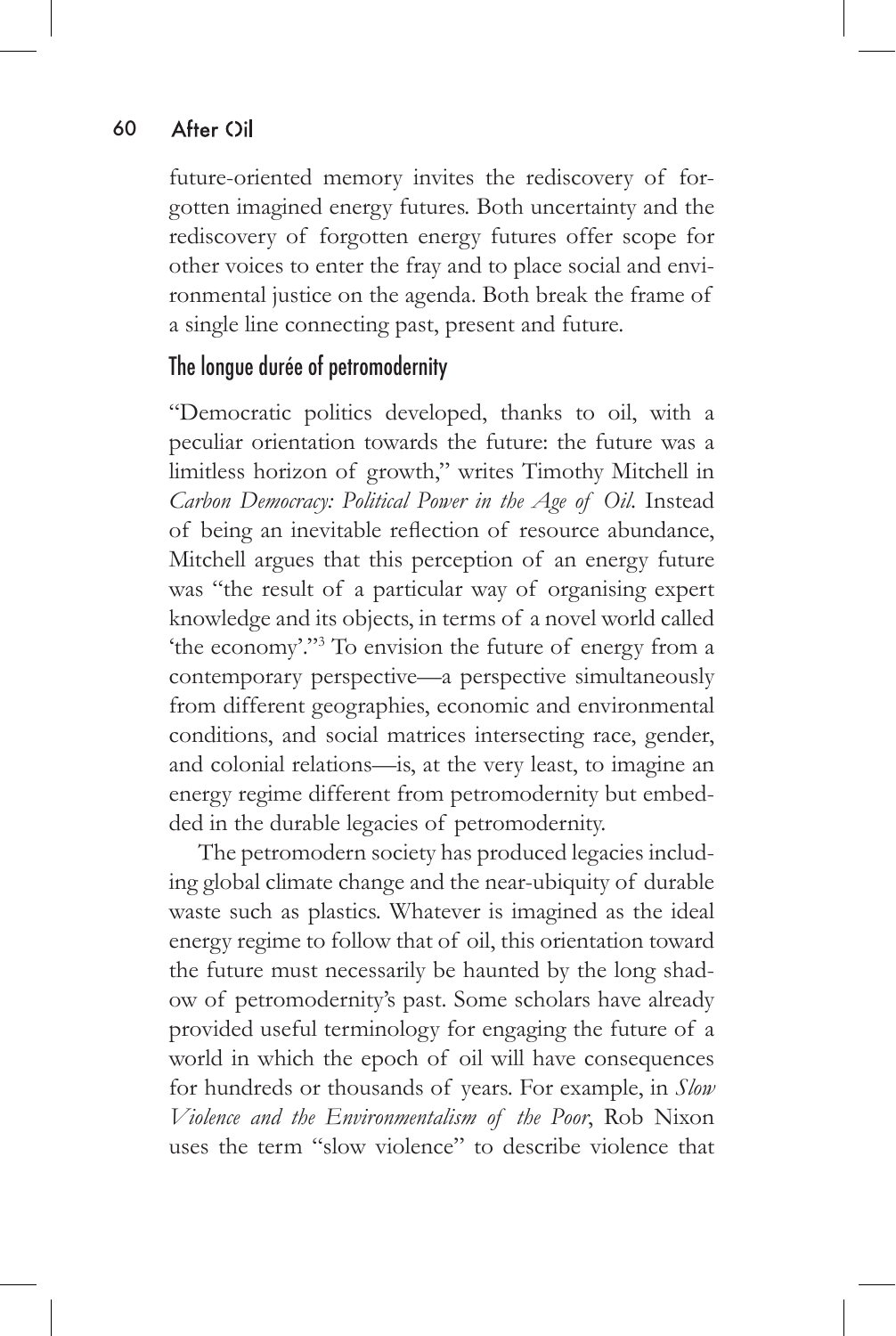happens "gradually and often invisibly," an apt description of the environmental by-products of petromodernity such as oil spills, air pollution, nuclear contamination, and global warming. Timothy Morton uses the term "hyperobjects" to describe things that are massively distributed in time and space, and therefore difficult to describe or manage. Styrofoam, the Pacific garbage gyre, and uranium are all examples Morton gives of hyperobjects. These and other concepts are useful for imagining the *longue durée* of petromodern legacies.4

## Multiplying temporalities

Is there an "after oil"? What time is it there? Whose time is it there?

Perhaps we are already in the *after*. We are in that *after*math of the dream/myth of economic progress, of defining a better or good life through accumulation with a great debt owed already to the future. In common economic language, we might say that the grandchildren's inheritance has already been mortgaged without their signatures. In this aftermath all beings, and all things, are always already and forever covered in oil. Thus, although contested, a word/concept such as Anthropocene might serve as interruptive or disruptive—a reminder that it is already and forever not business-as-usual; a reminder that this is not a time that is coming but one that is already here and now; and a reminder that this is our inheritance, and the inheritance of those to come.5 This *is* a radical rupture in the capitalist line of progress and growth, revealing the latter as a misplaced and destructive narrative, both to humans and non-humans. The Anthropocene marks that "we" are already suffering the effects, side effects, and even future-effects (some of us more than others) of the oil (ka)boom.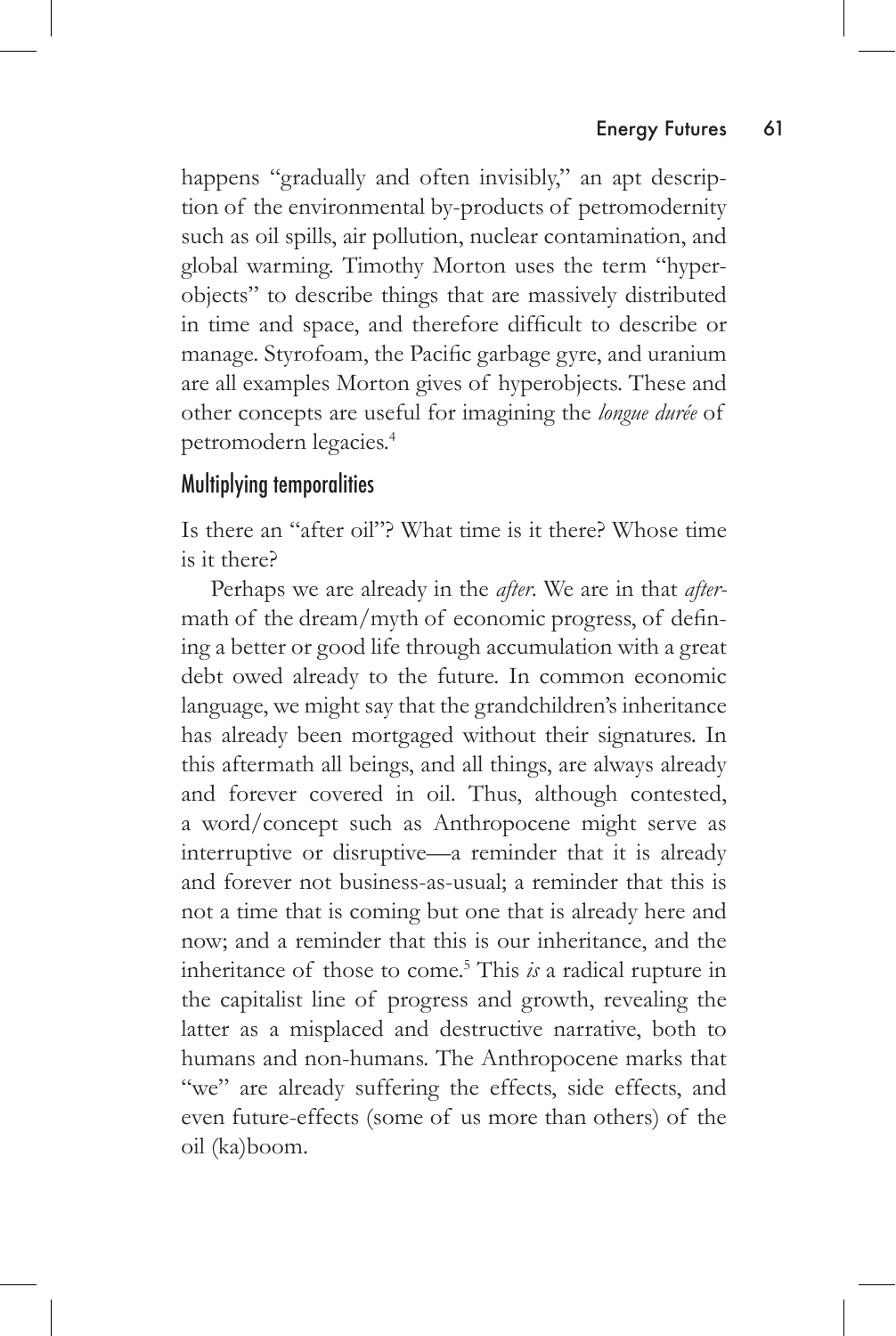What is this "after," when the future imagined by modernity has already passed and thresholds have been crossed? The incalculable loss through this carbon consuming present and future mass extinction event has inextricably altered what futures are possible. Any futurizing imaginaries and visions must take this loss into account. The petro-fuelled progress vision imagined always more; but there will always now be less. The extinction not only of species but also of myriad and diverse human cultures and languages, so intimately and intricately and sensitively entwined with what we call nature. This is an eco-bio-cultural extinction event, a homogenization, and a de-diversification. The names will be lost.

These questions summon up the thought of equality not just for the current inhabitants of the planet, but for the others to come—plants, animals and those ubiquitous grandchildren on whose behalf we dare not have faith that future technologies, that we do not yet know, will save them from the troubles created in this present (and *that* past). Equality means "consulting" the grandchildren's grandchildren today, and the honeybees and bumblebees and bats and moths, and future pollinators upon whose lives it all depends.

A frequently acknowledged paradox of the approaching collapse of industrial civilization goes something like this: on the one hand, the peak of global oil production represents a potential catastrophe for industrial civilization in which this ubiquitous resource would become less available for central activities such as transportation, agriculture, and manufacturing; on the other hand, if petromodernity persists beyond the current decade, it will likely ensure catastrophic global climate change and the extinction of most life on earth, including human beings. Gerry Canavan summarizes the potentially catastrophic paradox: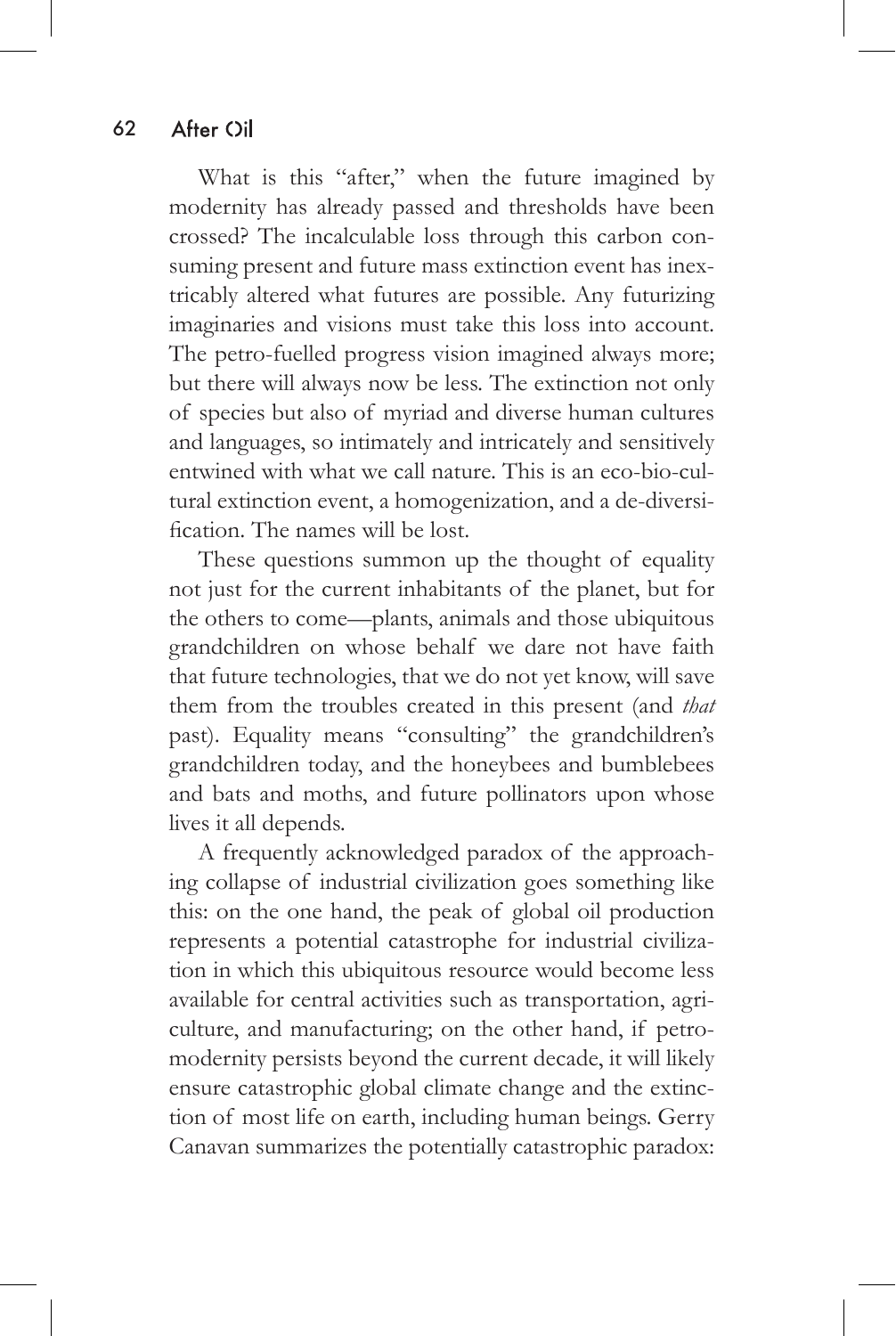"That is: either we have Peak Oil, and the entire world suffers a tumultuous, uncontrolled transition to postcheap-oil economics, or else there is still plenty of oil left for us to permanently destroy the global climate through continued excess carbon emissions."6 This apparent paradox, in which either the continuation or discontinuation of petromodernity produces catastrophic circumstances for human communities, foregrounds the immediacy of the problem, the need to transition from fossil fuels to an alternative regime as soon as possible.

#### This is no apocalyptic vision

Energy futures tell us more about the present than they do about the future. Energy transition characterizes the global present, but the lived experience of that transition is not the same the world over and is characterized by inequalities on varying scales. To the protagonist of Mahmoud Rahmani's documentary *Naft Sefid* (*White Oil*), a lament for the passing of petroleum-fuelled optimism, the future is figured as loss. Those who have lost out are those who are left behind in the Iranian village when the extractive industries moved on, having exhausted the supply of oil in that location. They are left behind with the dust, the stones, and the wild dogs. This is no apocalyptic vision. This is the energy present for Rahmani's protagonists, for whom the future looks very different than it does, say, to a small contractor looking forward to the opening up of offshore oil reserves off Newfoundland, or to the corporate executive weighing up the dwindling reserves in the North Sea against the opportunities offered by the adventure of drilling in the Arctic, or to the urban slum dwellers in Lagos living off-grid not as a life-style choice, but out of necessity. Connecting these and many other diverse energy presents, however, is a prevailing sense of finitude. Oil is finite.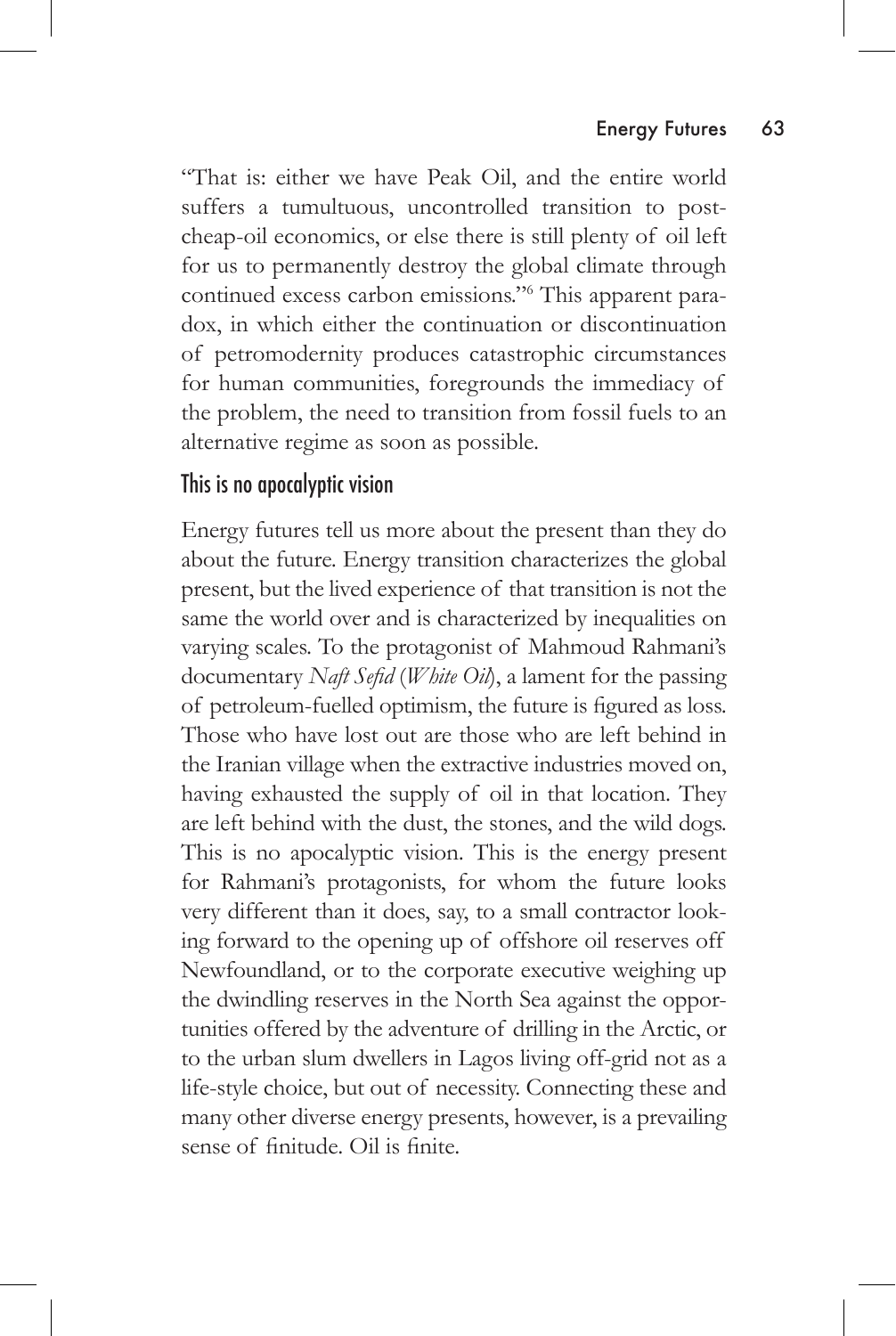# Part 3: Scale

## Beyond scale as instrumentality

The concept of scale recurs repeatedly in discussions about energy futures. Energy transition is figured as massive and overwhelming, but also as unfolding in small, everyday ways. "Scale" is used in a multiplicity of ways in English. We talk about pay scales, the scales of a ladder, music scales, fish scales, scales on skin, scaling mountains, scales of justice, living life on a grand scale. We use the term to refer to a key to interpreting a map, as well as a device for measuring weights. Important in many of these uses of the term "scale" is a notion of comparative measurement, of assessing how various people and things fit into frameworks. In foregrounding equality then we must be pre-occupied with facilitating scenarios in which scales are balanced, in which resources and opportunities are distributed equitably. But how this should happen isn't self-evident. It might mean that the development of efficient and cheap off-grid infrastructures should be made paramount because they are more easily delivered and maintained by individuals and small communities. But thinking scale equitably might also entail constructing large-scale infrastructures to enable fairer energy distribution. It could also provide a justification for restricting the consumption of resources by those in the global North.

Other meanings of the term scale, ones without that sense of rational instrumentality, prompt us to think in quite different directions. Fish scales have nothing to do with notions of comparative measurement, but they evoke the existence of life forms that operate according to their own logics. There is a need to think about equality in a way that facilitates the coexistence of manifold forms of being—human, non-human, and post-human—and their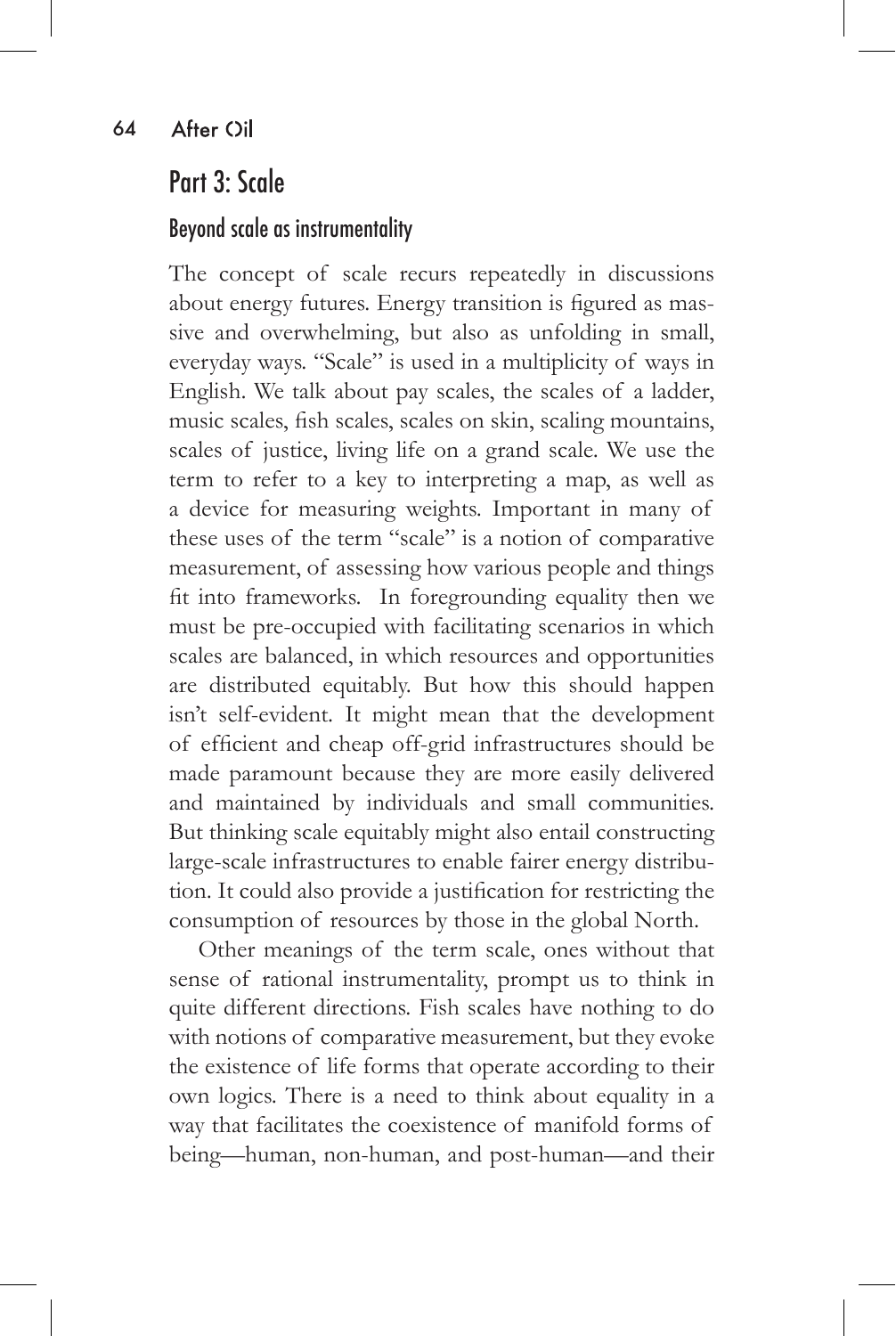various attachments to ecosystems in the world without placing these in hierarchies. We need to think beyond scale, in its instrumental sense, entirely.

## What is wealth in a world after oil?

A holistic vision is necessary to enact energy transition that is equitable across cultures, geographies, and temporalities. Beyond gradual shifts in adapting alternate energy sources, the consistent rhetoric about the need for vast energy reserves for dependable delivery to consumers is one impediment to enacting alternative energy sources such as wind and fusion.

The possibility of off-grid options assumes the retention of grid networks and the impossibility of un-linked autonomous situations. The interdependency of ecological systems and acknowledged effects in the age of the Anthropocene undermine the isolated utopian situations that are arguably inflected with the gender, racial, and class attributes of privileged "settlers." The Anthropocene alerts us to the inequalities that persist between the global North and the global South. Energy transitions risk exacerbating those historic disparities.

Attention to the scale of the extraction and production of fossil fuels and to the possibility of their decreased availability for consumption in developing nations, coupled with an equitable redistribution of resources across nation states, is one strategy in addressing the destructive effects of fossil fuel. The unprecedented scale representing the fossil fuel economy, its culture and materiality, is incomprehensible and abstract in ways that create an impasse in addressing alternative cultural and material ways of living. Reciprocity and ethical actions that respect the non-human natural world for its limited capacity to provide for humanity are principles enacted by Indigenous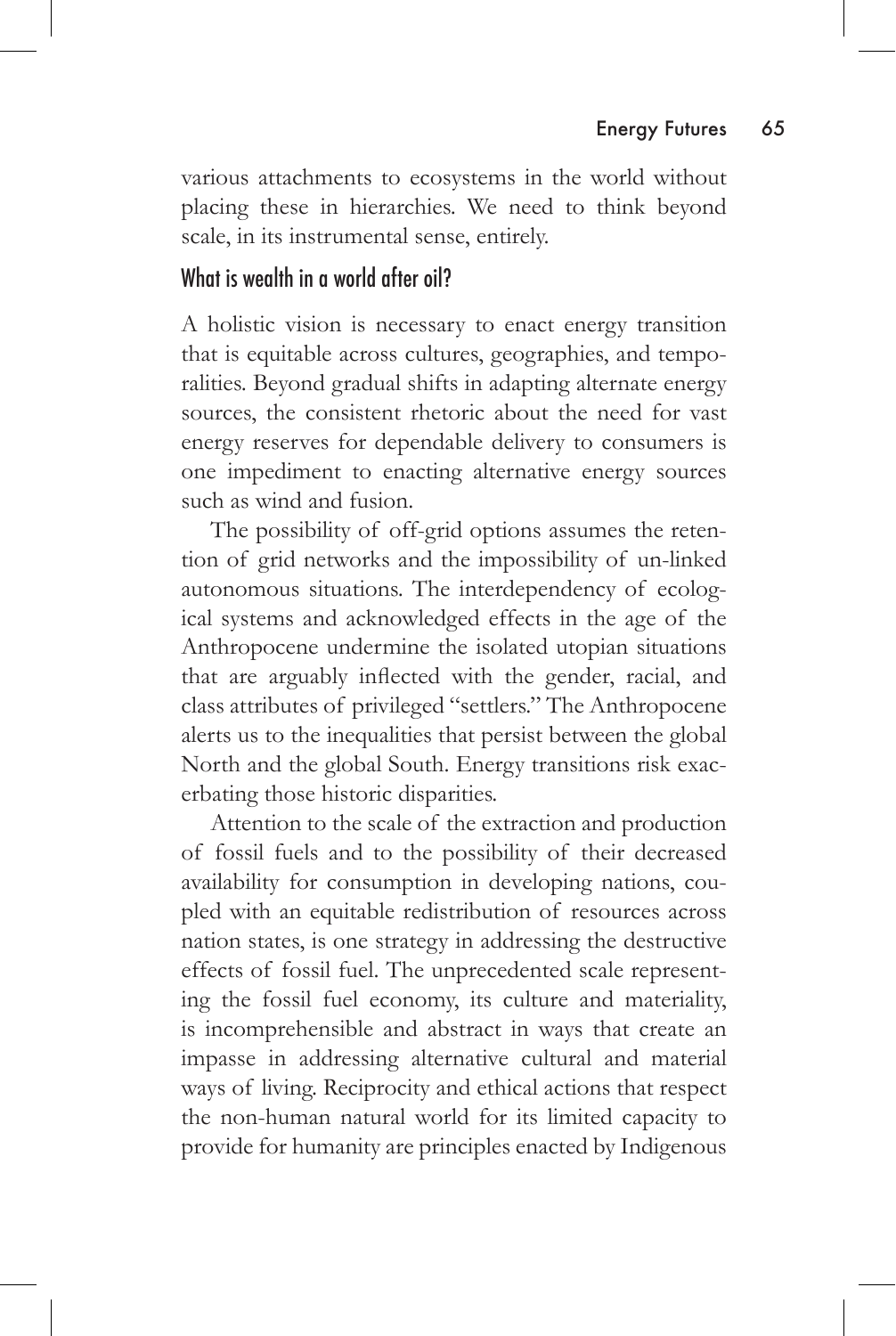peoples from whom we can draw relevant insights.

Modernity's promise and the capitalist imperatives that underwrite it is an increasingly unattainable measure of success. This does not mean its opposite, a return to feudalism or barbarism, is the other possible future. Enacting imaginative futures premised on embodied experience redefines the valuable, the possible, and the ethical. What is wealth in a world after oil? What should it be?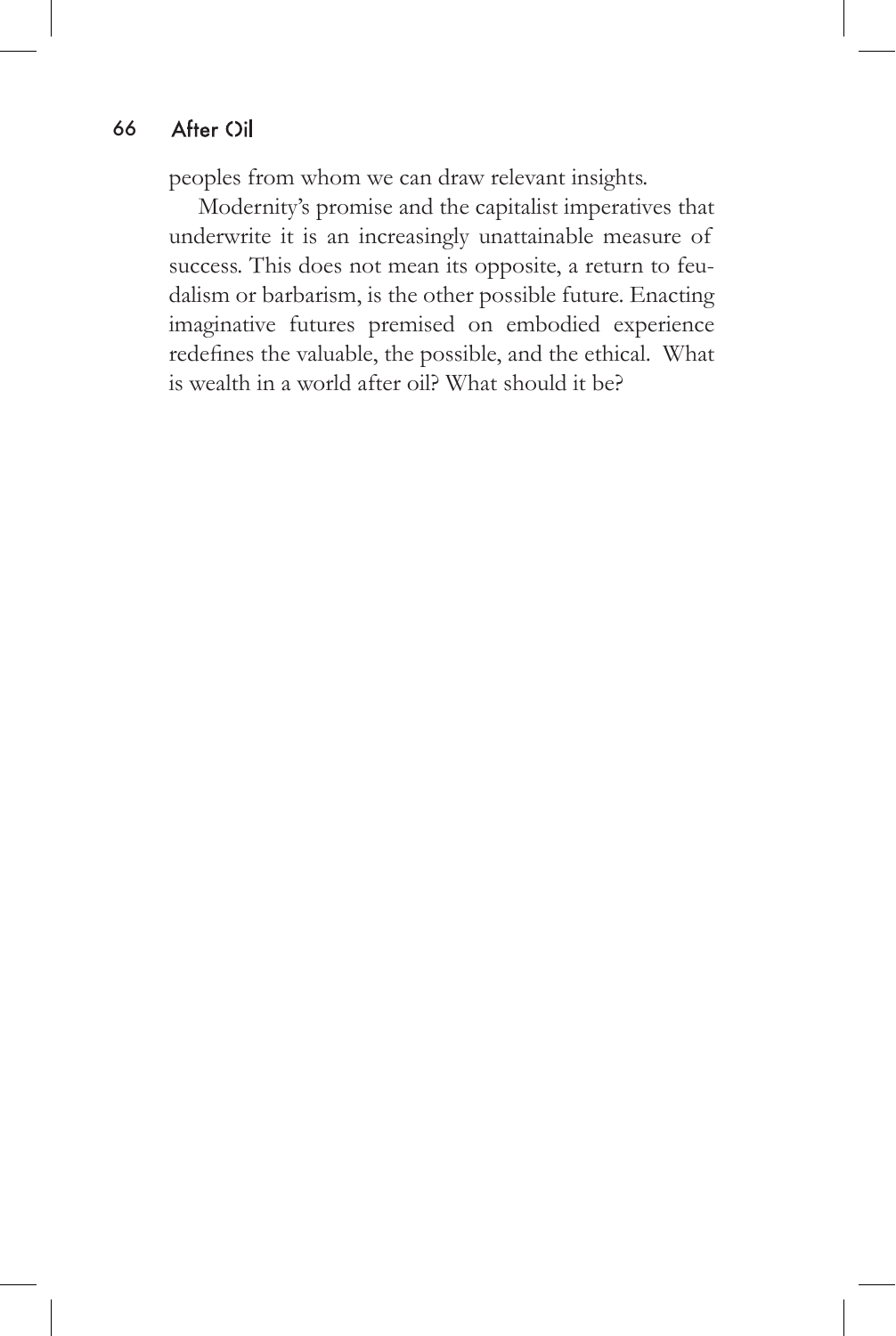# Conclusion

What we've offered here are new coordinates from which to imagine a successful, intentional energy transition, one in which technological and economic change is the *result of* collective social change (rather than the other way around). What, in the end, might we take away from the analyses offered here about the current shape of our petro-societies and the steps we should take to transition to societies no longer shaped and defined by fossil fuels? What issues and problems do we have to address and overcome to enable this transition—everything from shifting social habits and life expectations to undoing our dependence on many of the secondary products of petroleum (e.g., ink, tires, vitamin capsules, eyeglasses, footballs, detergents, parachutes, fertilizers, panty hose, aspirin, dyes, yarns, nail polish, plastics, dentures, bandages, linoleum, hair coloring, surf boards...)?

The thinkers who came together for the inaugural AOS were asked to answer four questions:

- 1. Considering historical precedence, what cultural strategies are available to trigger and expedite a large-scale transition of energy regimes?
- 2. How does the problem of energy force us to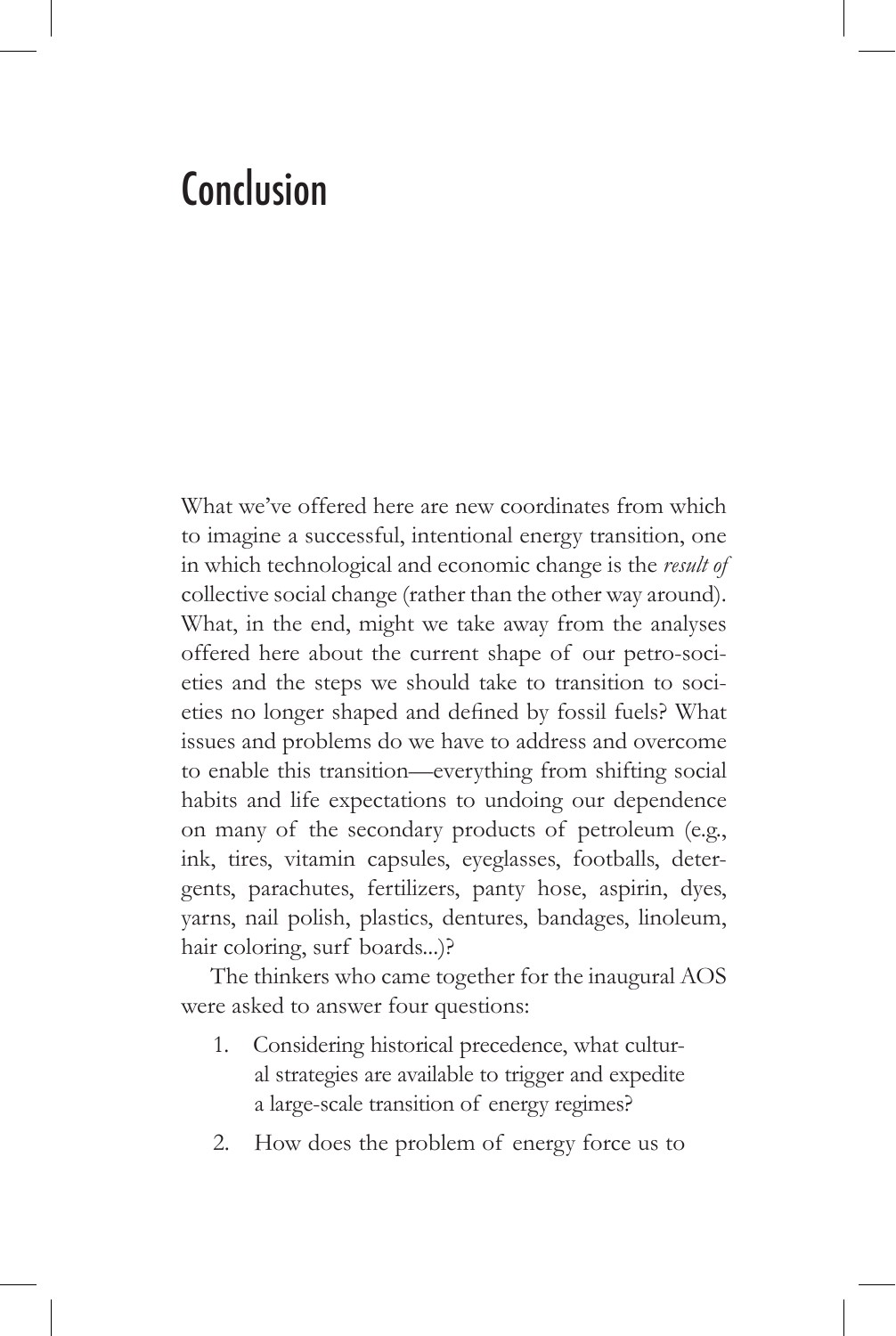rethink our traditional notions and categories of political agency?

- 3. How is the use of energy entwined with representations and narratives about modernity and the environment? Correspondingly, how do artistic productions reflect, critique, and inform our understanding and use of energy? and,
- 4. What range of scenarios is currently on the table for imagining our future with energy?

The key issue animating each of the above questions can be summarized in a single word:

- 1. Strategy
- 2. Agency
- 3. Representation
- 4. Futures

At a minimum, the analyses presented here are intended to make evident the multiple ways in which the forms of energy on which a society depends shape it in fundamental ways. This document reiterates the point about energy's fundamental qualities in each chapter in order to emphasize two related points. First, the optimism usually attached to renewables is that *they make the world made by oil possible after oil*, a failure of imagination we've sought to address. Second, while thinking the full picture of energy transition is tricky—keeping in mind the social, technological, economic, and environmental elements *in* transition—it nevertheless offers opportunities for large-scale change.

We have for too long been comfortable imagining energy—fossil fuels, in our own case—as a necessary, if generally unremarkable feature of human societies. We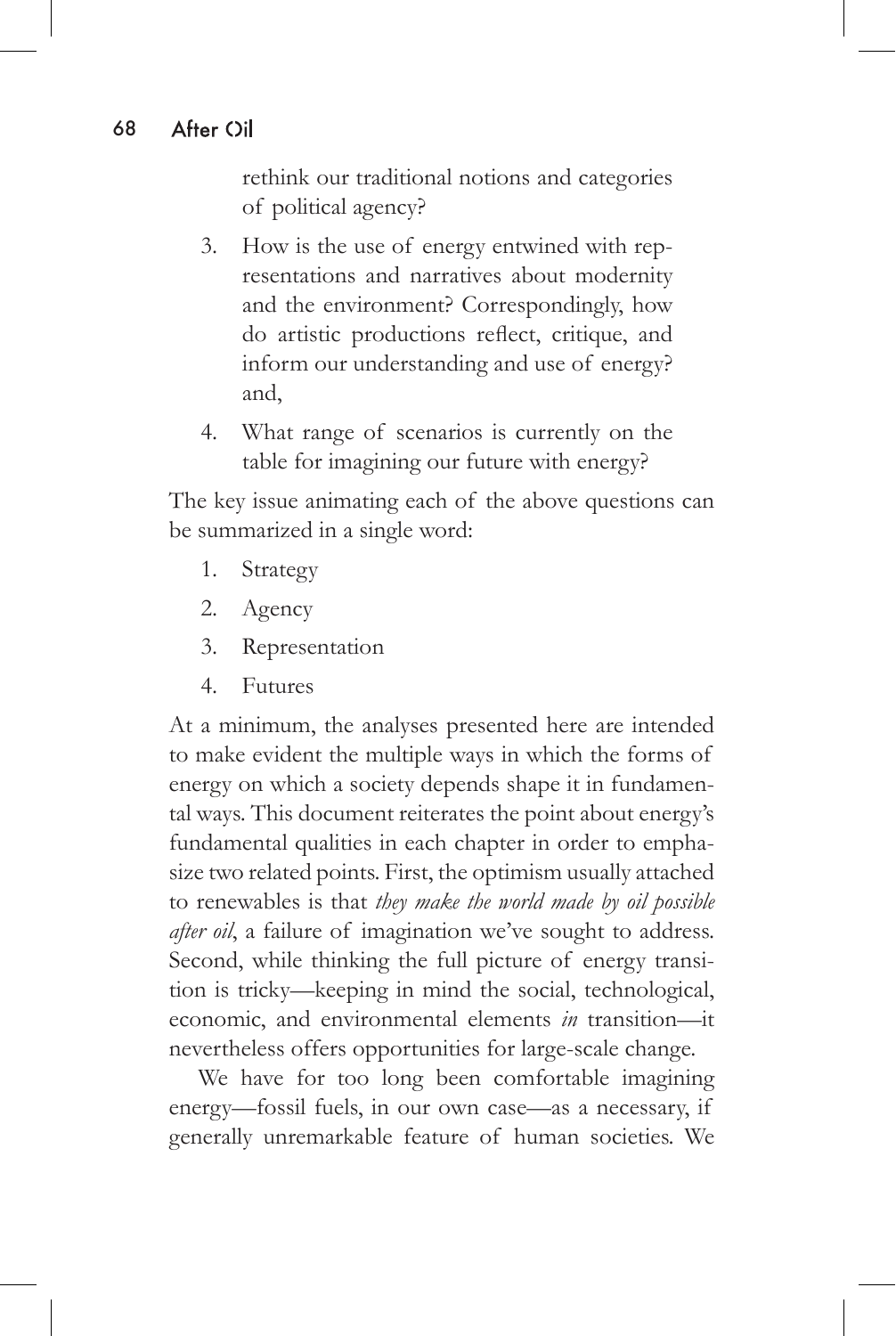might well know that we need fuel to make our cars go, gas to heat our homes, and coal to generate the electricity that powers our high tech world.<sup>1</sup> However, the idea that oil, gas, and coal have had a determinate impact on the shape and character of our societies is not something about which we have been previously been aware. The analyses offered in *After Oil* point to the necessity of understanding how, where, why, and to what degree energy shapes and creates social belonging and individual being. We need to understand our societies as *oil* societies and our modernity as a *petro-*modernity to better grasp who and what we are. We also need to do so because we are entering a period in which we will undergo a transition from being oil societies to no longer being oil societies. Understanding how energy shapes society is essential to undertaking this transition, and draws attention to issues that we have avoided seriously addressing as we begin to engage in this unprecedented transformation away from a fossil fuel society.

While all four chapters remind us of the importance of energy to society, they also provide us with specific insights as to the direction and shape of our coming energy—and social—transformations. The "Principles of Intentional Transition" outlined at the end of the first chapter provide a series of principles about what we need to consider in order to transition out of our specifically economic dependence on energy (the process known as "energy deepening" detailed in that section). These *strategies* concerning a change in our relationship to energy include: equality of access to energy by people around the world, collective decision-making, ethically driven best practices about sustainable energy use, and a reimagining of how we comprehend growth and development. To evoke the title of Tim Jackson's book: we need to envision prosperity without growth.2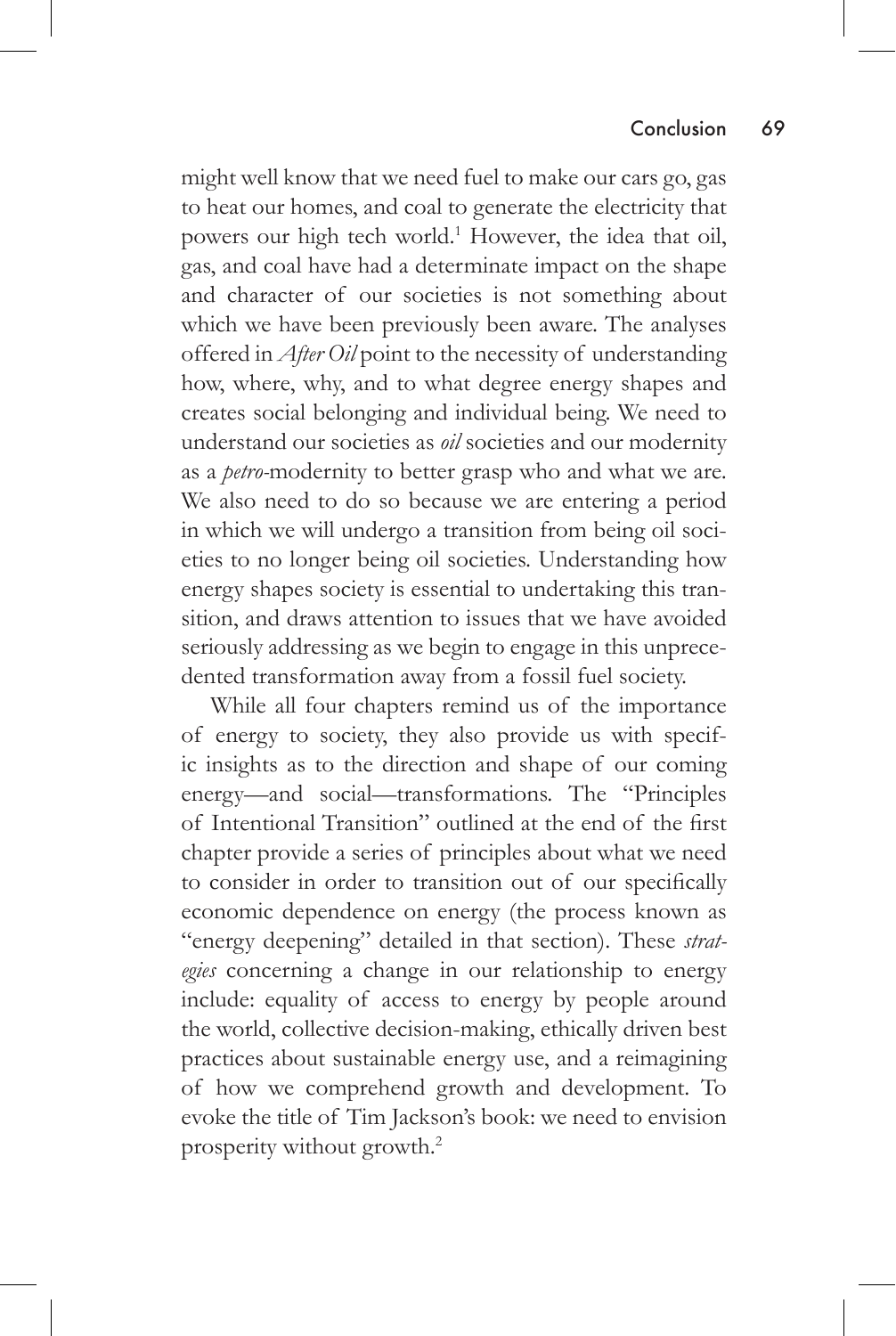There is one further principle outlined in this chapter the one on which all the others are dependent. This is the importance of *agency* in shaping an intentional transition. This period of energy transition constitutes an opening for substantial socio-political change unlike any encountered in recent memory. The need for an energy transition isn't the result of a technical failure in our existing energy systems, nor the outcome of the need for a response to pressing environmental crisis of global warming. Rather, the necessity for a shift in so fundamental an element of modernity as the mechanisms that power it—materially, socially, and even psychologically—constitute a judgement on the principles around which we have shaped social life. The transitions that will take place in coming years point to the fact that we can't live the way we have lived, can't organize ourselves in the way that we have organized ourselves, and can't fill our social imaginaries with the hopes, expectations and beliefs that we have in the past.

*Agency* names that capacity for peoples and communities to collectively and consciously compose the way that they want to live in this world. The recognition of the role that energy has played in shaping social life to date, and the need for a change to energy systems, means that there is an opportunity for a significant alteration in how we live, too. The incredible energy resources that many (though certainly not all) people have enjoined over the course of modernity have expanded their capacities and opportunities to more fully enjoy and participate in a rich and vibrant life. It has just as certainly created a situation in which much of our life activity remains driven by a marketplace that measures its success by the index of profit rather than quality of life and the health of individuals and communities. An enormous opportunity will be wasted if energy transition isn't accompanied by an equally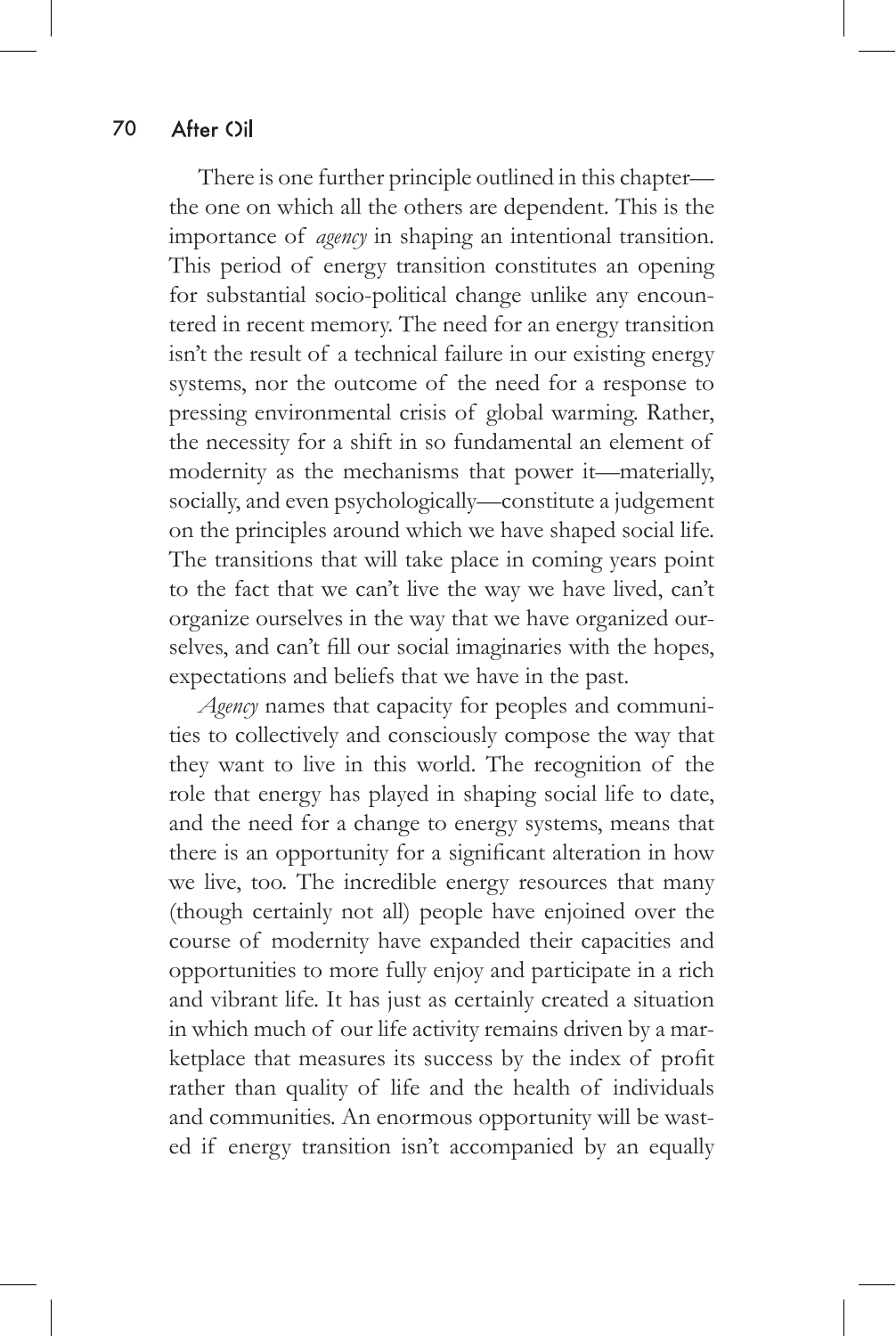impressive social transition—one that allows our energy resources to enrich our lives, rather than exhaustively amplify our activities only to generate profit.

The narratives that drive our sense of transition—and so, too, our sense of agency in relation to energy transition—are the subject of the second chapter, "Energy Impasse and Political Actors." It is to be expected that there would be numerous narratives about the desired path that energy transition might take. Those who have benefited from the current energy system want the energy transition to take place in a manner that rocks the boat of contemporary power as little as possible; others see energy transition in the way we have suggested above—as providing an opening for political transformation that would redistribute the power embedded in political structures as much as in energy systems. In *After Oil*, we have identified six key narratives of energy transition, stories told by different social actors, with distinct ideas about the way to bring about change and the impediments to doing so. As we make clear, the point of identifying these narratives isn't finally to make a choice between them. Rather, this analysis of the ways in which the challenge of energy transition has been named and explained is intended to provide a deeper insight into the complexes of the current social landscape, including the sharp differences that exist around agency and the right way to move into a new energy future.

Narratives of energy transition are guided by distinct ideas of agency and pathways to change. They are equally shaped by the visions of energy *futures*. Transition requires a framing of a future toward which we are moving—a goal to be reached, a shift in how we live towards which we are reaching. And as Chapter 4 makes clear, the ways in which these futures are figured—prediction, vision, speculation,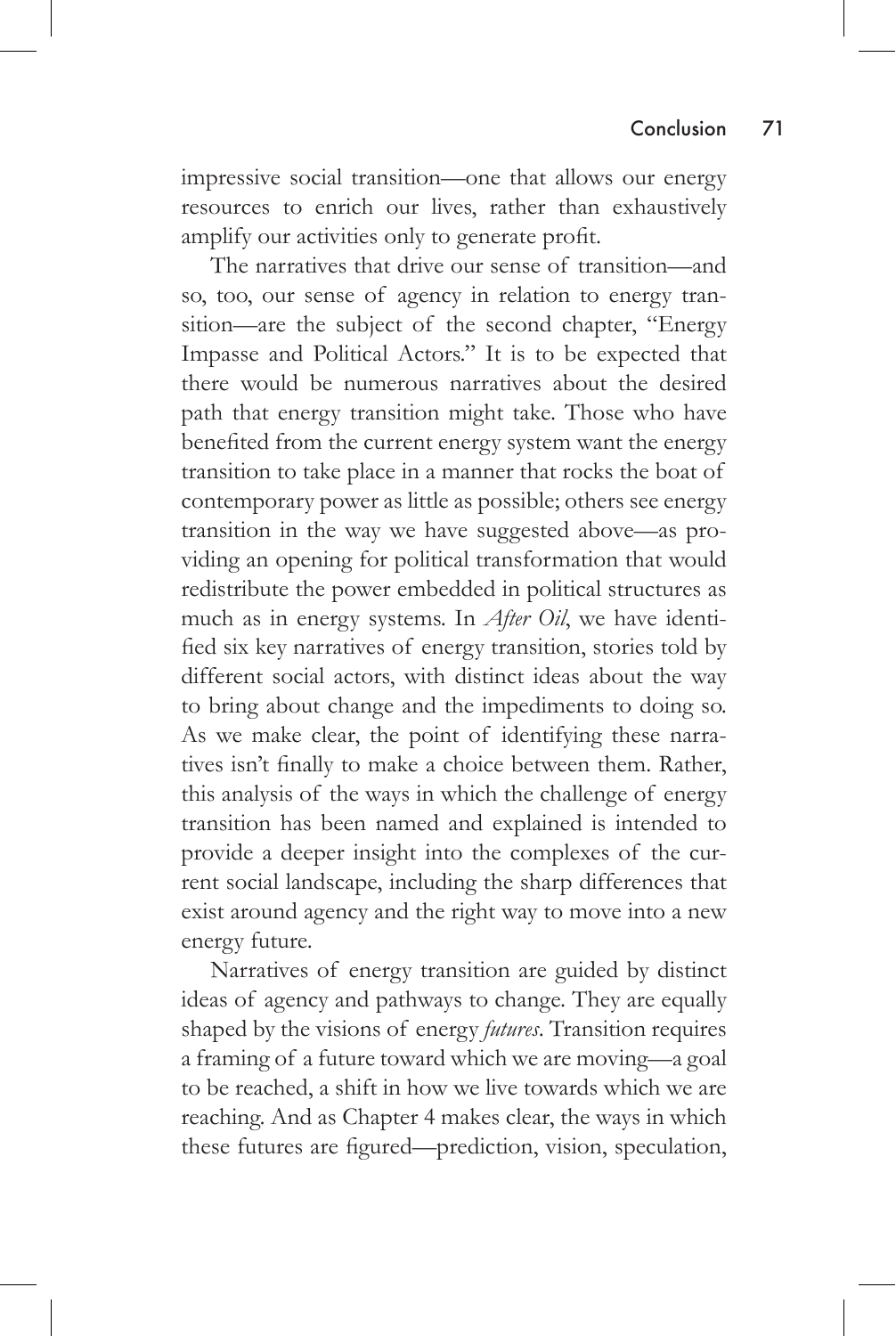and memory—matters as much as the after-oil scenarios that are painted. The fantasy of limitless growth that has long given life to capitalism is today hemmed in by eschatologies that mark endings and beginnings; these borders of time speak to the present and our sense of power and social possibility, as much as they do to the futures they name. Any contemplation of energy in relation to the future highlights one of the biggest changes we will have to make alongside a shift in the energy we use. Energy has been connected to wealth throughout modernity, both through the sheer value that it has added to economies and the process of energy deepening through which expanded energy use and expanded wealth have become synonymous. One of the challenges posed by energy futures is the need to rethink those basic measures of value that we have been told repeatedly to leave alone: GDP, profit, and growth. These are social inventions like any other; our present energy transition might be the time to cast them aside as categories that are no longer doing anything other than getting in the way of human progress.

Fossil fuels are at one and at the same the most material of substances, dragged dripping from the soil and shunted along pipelines from one spot on the earth to another, and also the stuff of fantasy, sheer potential that can be actualized for creative as well as destructive purposes. Energy transition reminds us that the societies we have shaped around fossil fuels are collective fictions. There is no necessity for society to have taken the shape that it has, just as there is no necessity for it to continue to have this same form: social life isn't fate but a world shaped by those within it. The struggle that is currently taking place over the direction of energy transition, which involves scientists, activists, governments, and businesspeople, is a struggle over representation and narrative, the stories we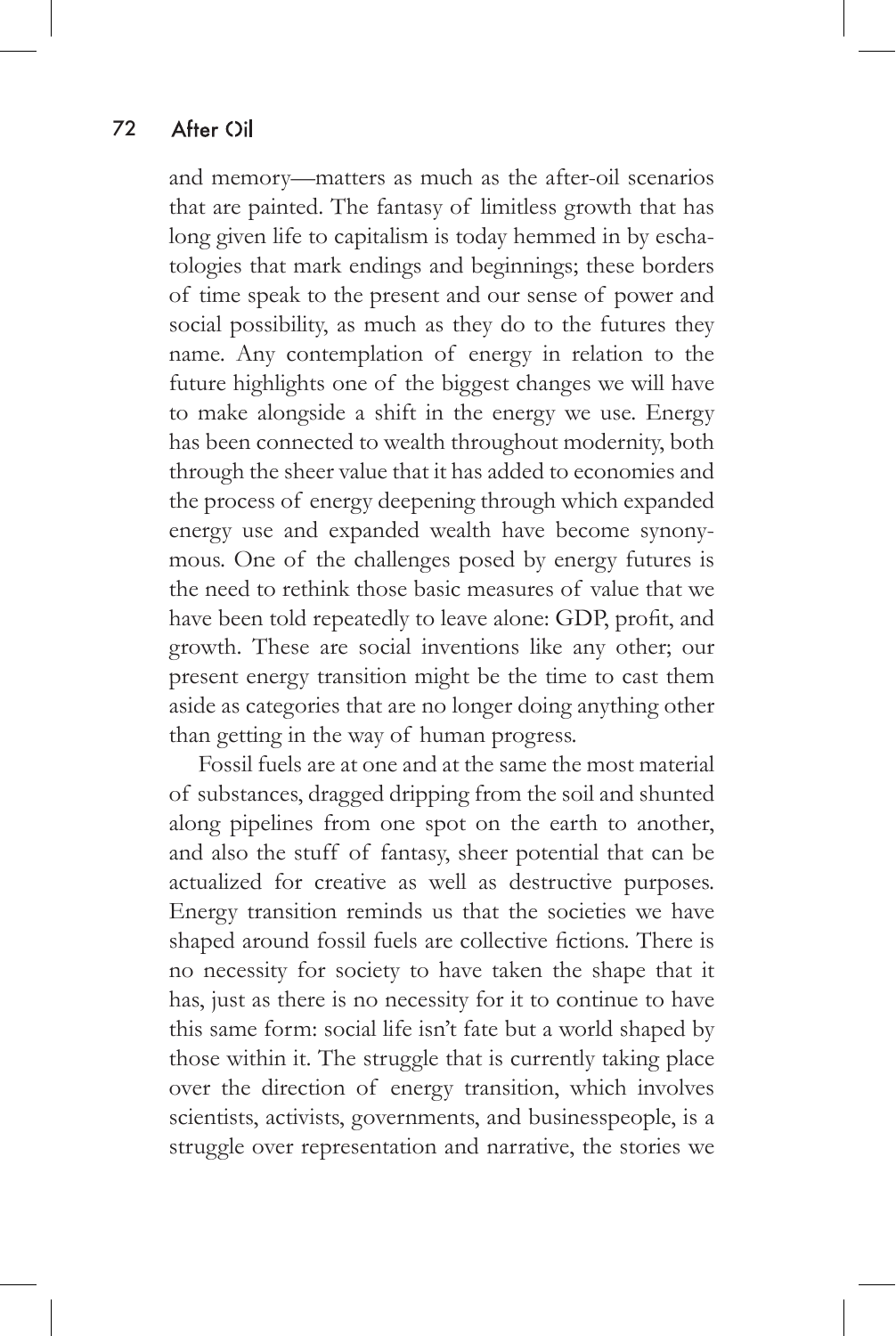tell about human capacity and future possibility. Those of us involved in the *After Oil* project will often turn to a mantra when it comes to the basic rationale of our project: while scientists may have definitely told us about the reality of global warming, they've given us no clue as to the path forward from the present to the energy futures we want. This is why the input and energies of the arts, humanities, and social sciences are crucial to energy transition: they give us insights into the *representations* that have guided our imaginings and those that might yet lead us into a future after oil, one even more full of possibility than the one we are leaving behind.

After oil: the phrase can sound like a threat or the naming of an apocalypse. This project will have accomplished its intent if "after oil" changes its valence, becoming the name for a place and time in which we want to be.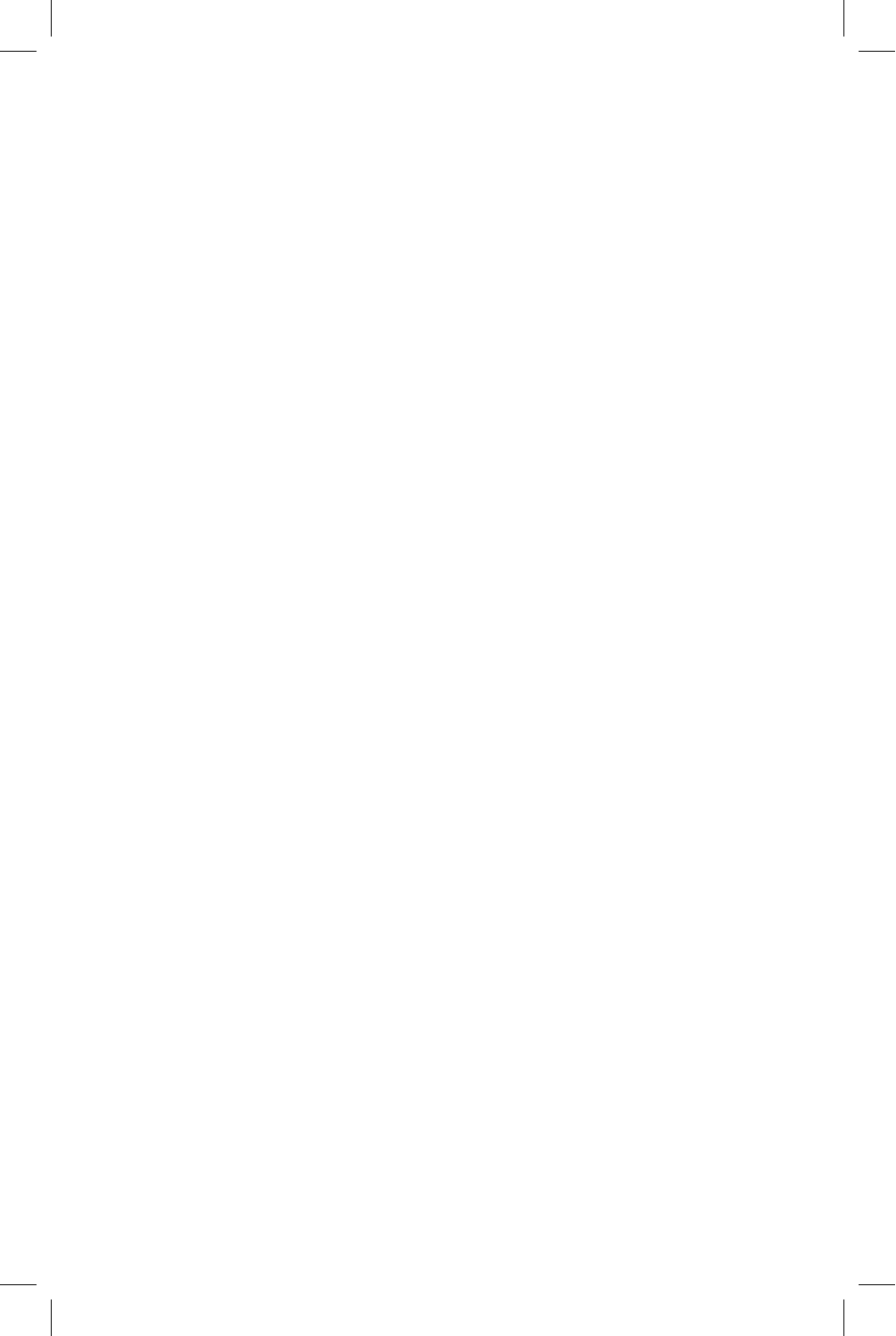# **Notes**

#### Notes for Chapter 1: Triggering Transition

1. "Cruel optimism" is a phrase used by Lauren Berlant to capture the affective, emotional dynamics that have stifled contemporary political change. For Berlant, contemporary narratives of a better future through social change generate an optimistic belief in the "possibility that the habits of a history might *not* be reproduced." However, they do so in a way that inhibits us from actually undertaking this change. Despite significant problems with the way we live today, publics tend to "choose to ride the wave of the system of attachment that they are used to" instead of leaping into a new way of living. See Lauren Berlant, "Cruel Optimism," *differences: A Journal of Feminist Cultural Studies* 17.3 (2006): 31, 23.

2. "Energy deepening" names the process through which economic growth becomes dependent on ever-increasing quantities of (non-human) energy. For a discussion of energy deepening, see Bernard C. Beudreau, *Energy and the Rise and Fall of Political Economy*, Westport, CT: Praeger, 1999. For an analysis of the aesthetic and cultural implications of energy deepening, see Jeff Diamanti, *Aesthetic Economies of Growth: Energy, Value, and the Work of Culture After Oil*, PhD dissertation, English and Film Studies, University of Alberta, 2015. See also the section "energy deepening" later in this document.

3. Andreas Malm, "The Origins of Fossil Capital: From Water to Steam in the British Cotton Industry," *Historical Materialism*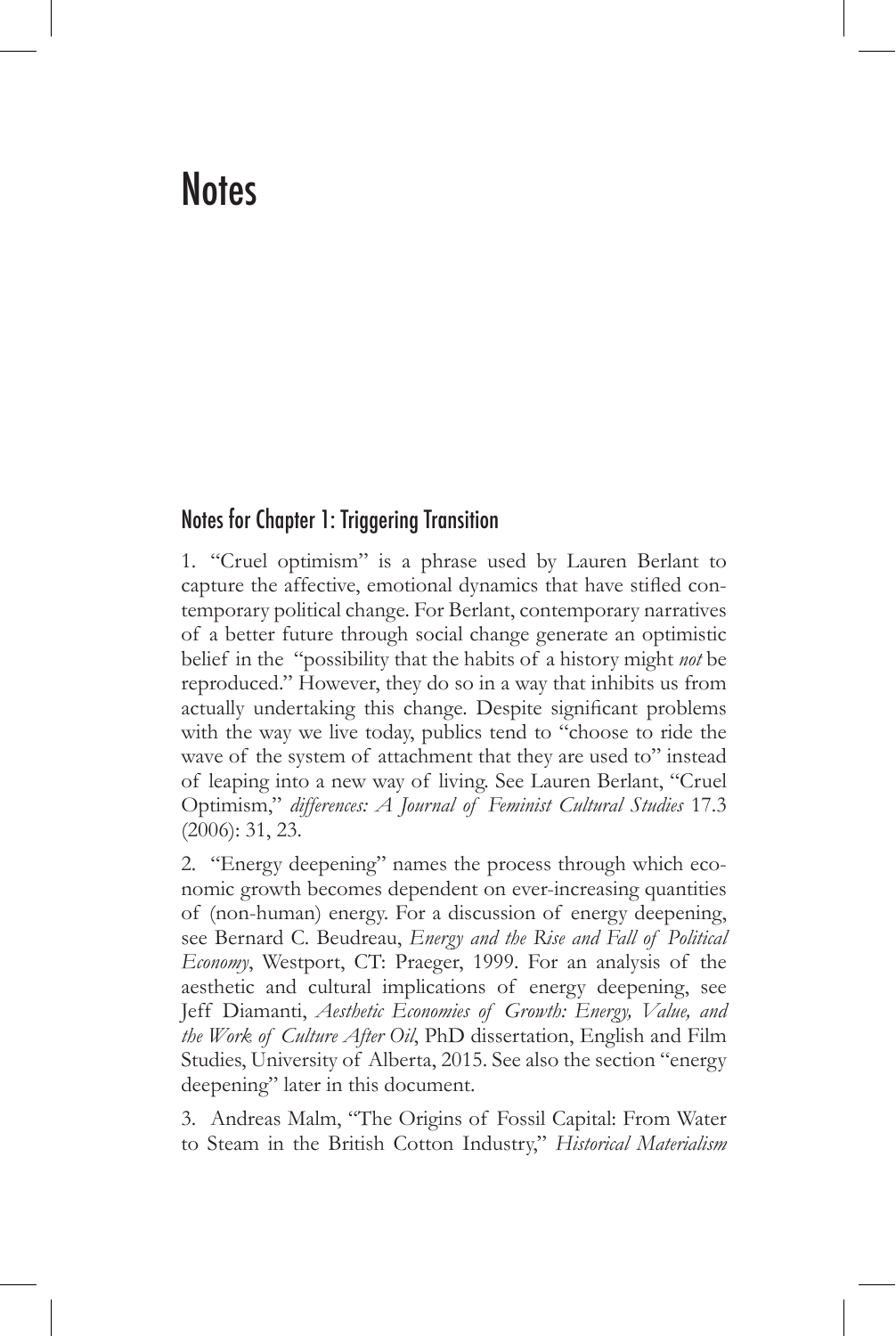#### After Oil 76

21.1 (2013): 31.

4. See Vaclav Smil, *Energy Transitions: History, Requirements, Prospects*, Santa Barbara, CA: Praeger, 2010.

5. See, for instance, Yannis Stavrakakis, "Objects of Consumption, Causes of Desire: Consumerism and Advertising in Societies of Commanded Enjoyment," *Gramma* 14 (2006): 83–105.

## Notes for Chapter 2: Energy Impasse and Political Actors

1. Robinson's Science in the Capital series includes *Forty Signs of Rain* (2004), *Fifty Degrees Below Zero* (2005), and *Sixty Days and Counting* (2007).

2. Timothy Mitchell, *Carbon Democracy: Political Power in the Age of Oil*, London: Verso, 2013; Roy Scranton, "Learning How to Die in the Anthropocene." *New York Times*, November 10, 2013.

3. In addition to Robinson's Science in the City trilogy, see, for example, Margaret Atwood, *MaddAdam*, Toronto: McClelland & Stewart, 2013; and Paolo Baciagalupi, *The Windup Girl*, San Francisco: Night Shade Books, 2009.

#### Notes for Chapter 3: The Arts, Humanities and Energy

1. See Atwood, "It's Not Climate Change—It's Everything Change." Available at: https://medium.com/matter/it-s-notclimate-change-it-s-everything-change-8fd9aa671804#.bqsq0sryo; and Gaiman, "In conversation with EIA: Neil Gaiman on the natural world." Available at: https://eia-international.org/ in-conversation-with-eia-neil-gaiman-on-the-natural-world.

2. See Jacques Rancière, *The Politics of Aesthetics: The Distribution of the Sensible*, trans. Gabriel Rockhill, London: Continuum, 2004.

3. See Mitchell, *Carbon Democracy*.

4. Examples of the Enbridge's "Life takes Energy" ad series, which features the "E=" motif, can be found at: http://www. enbridge.com/AboutEnbridge/Life-Takes-Energy.aspx.

5. Mel Evans, *Artwash: Big Oil and the Arts*, Chicago: Pluto Press, 2015.

6. A video of the Veldstra project can be found at https://www. youtube.com/watch?v=XNPOOMYfZM0.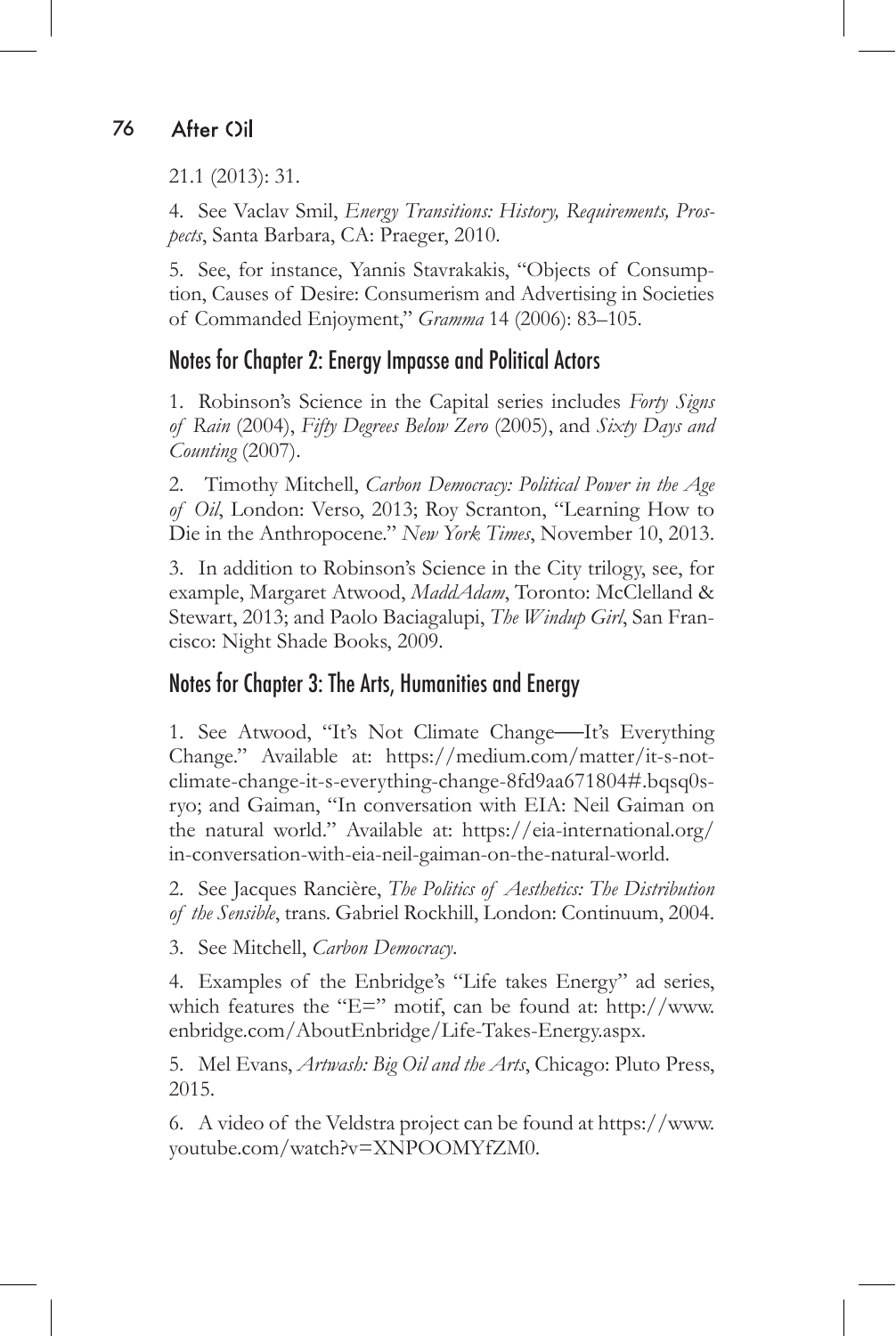## Notes for Chapter 4: Energy Futures

1. Pierre Wack, "Scenarios: uncharted waters ahead," *Harvard Business Review,* Sept-Oct 1985.

2. Available at: https://s00.static-shell.com/content/dam/ shell/static/future-energy/downloads/shell-scenarios/shell-energy-scenarios2050.pdf.

3. Mitchell, *Carbon Democracy*, 253; 142–143.

4. Rob Nixon, *Slow Violence and the Environmentalism of the Poor*, Cambridge: Harvard UP, 2013; Timothy Morton, *Hyperobjects: Philosophy and Ecology after the End of the World*, Minneapolis: U Minnesota P, 2013.

5. Atmospheric scientist Paul Crutzen and ecologist Eugene Stoermer coined the term "Anthropocene" to capture the impact of human activities on the planet. It is the proposed name for the present geological epoch (following the Holocene) and highlights the degree to which humans have reshaped the Earth's environment. While there is disagreement about the precise beginning date of the Anthropocene, its length is understood to be a few hundred years—not the thousands of years that geological epochs typical demarcate (e.g., the Holocene is 11,700 years long).

6. Gerry Canavan, "Introduction: If This Goes On," *Green Planets: Ecology and Science Fiction*, ed. Gerry Canavan and Kim Stanley Robinson, Middletown CT: Wesleyan UP, 2014, 5.

# Notes for Chapter 5: Conclusion

1. Coal-fired power capacity has increased 75% since 2000; it now supplies 41% of electricity on the planet. See Eric Reguly, "Key questions as negotiators mark third day of Paris climate summit," *Globe and Mail*, December 3, 2015: A9.

2. Tim Jackson, *Prosperity without Growth: Economics for a Finite Planet,* New York: Routledge, 2009.